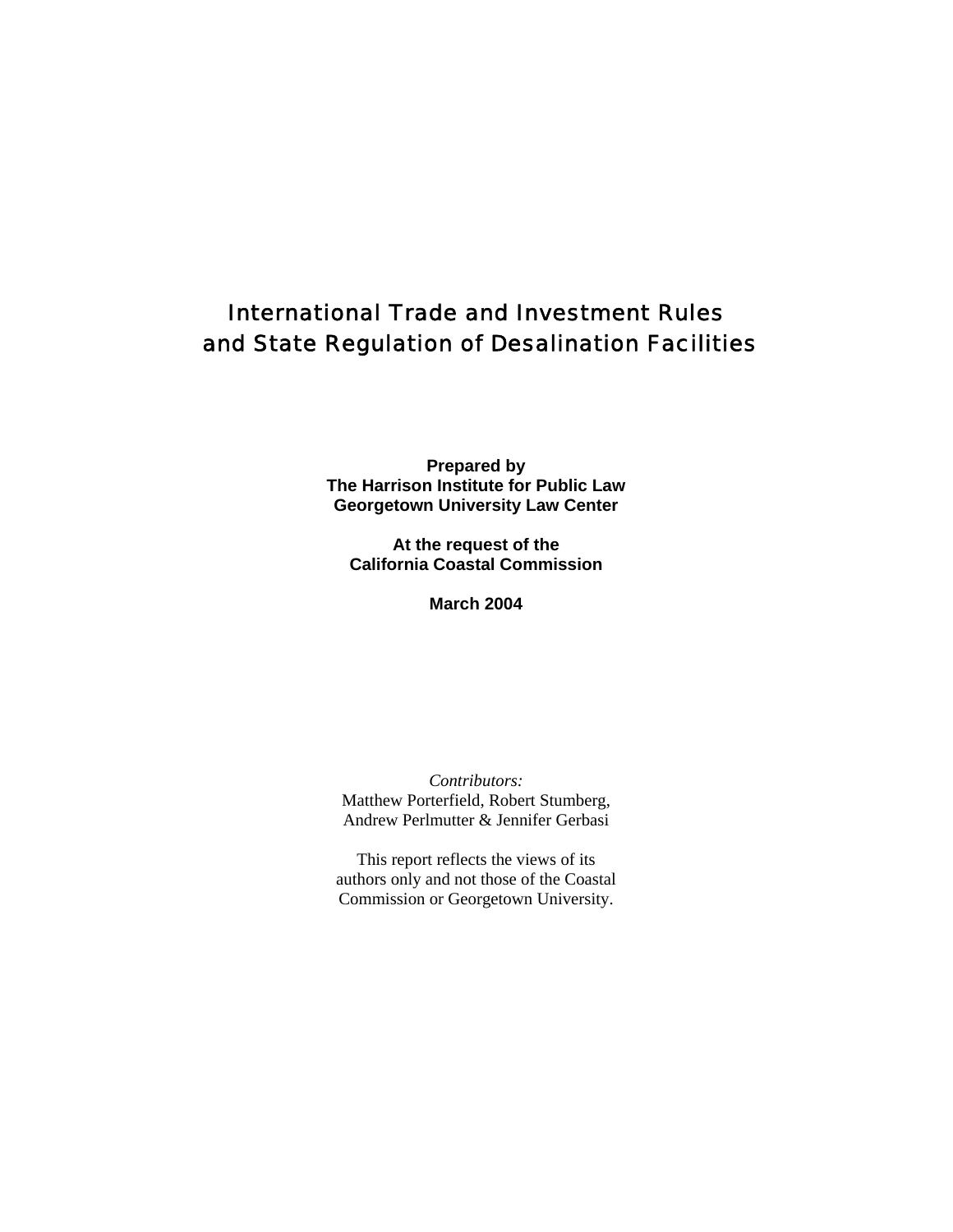# **International Trade and Investment Rules** and State Regulation of Desalination Facilities

| L. |          |                  |                                                                                 |  |  |  |  |
|----|----------|------------------|---------------------------------------------------------------------------------|--|--|--|--|
|    |          |                  |                                                                                 |  |  |  |  |
|    |          | 1.               |                                                                                 |  |  |  |  |
|    |          | $\overline{2}$ . |                                                                                 |  |  |  |  |
|    |          |                  | a.                                                                              |  |  |  |  |
|    |          |                  | b.                                                                              |  |  |  |  |
|    |          |                  | i.                                                                              |  |  |  |  |
|    |          |                  | ii.                                                                             |  |  |  |  |
|    |          |                  |                                                                                 |  |  |  |  |
|    |          | 1.               |                                                                                 |  |  |  |  |
|    |          |                  | a.                                                                              |  |  |  |  |
|    |          |                  | b.                                                                              |  |  |  |  |
|    |          |                  | i.                                                                              |  |  |  |  |
|    |          |                  | ii.                                                                             |  |  |  |  |
|    |          |                  | iii.                                                                            |  |  |  |  |
|    |          | 2.               |                                                                                 |  |  |  |  |
|    |          |                  | a.                                                                              |  |  |  |  |
|    |          |                  | i.                                                                              |  |  |  |  |
|    |          |                  | 11.                                                                             |  |  |  |  |
|    |          |                  | iii.                                                                            |  |  |  |  |
|    |          |                  | b.                                                                              |  |  |  |  |
|    |          |                  |                                                                                 |  |  |  |  |
|    |          |                  |                                                                                 |  |  |  |  |
|    |          |                  |                                                                                 |  |  |  |  |
| Ш. |          |                  |                                                                                 |  |  |  |  |
|    | А.<br>В. |                  | The Relevant Agreements and the Investors that are Entitled to Invoke Them  25  |  |  |  |  |
|    |          |                  |                                                                                 |  |  |  |  |
|    |          | 1.               |                                                                                 |  |  |  |  |
|    |          |                  | a.                                                                              |  |  |  |  |
|    |          |                  | b. The Degree of Diminution of Value Required to Constitute an Act of "Indirect |  |  |  |  |
|    |          | 2.               |                                                                                 |  |  |  |  |
|    |          | 3.               |                                                                                 |  |  |  |  |
|    |          |                  | a.                                                                              |  |  |  |  |
|    |          |                  | The Grandfathering of Existing Measures from National Treatment34<br>b.         |  |  |  |  |
|    |          |                  | $\mathbf{C}$ .                                                                  |  |  |  |  |
|    |          |                  |                                                                                 |  |  |  |  |
|    |          |                  |                                                                                 |  |  |  |  |
|    |          | 2.               |                                                                                 |  |  |  |  |
|    |          |                  |                                                                                 |  |  |  |  |
|    |          |                  | III. The Legal Effect of International Services and Investment Rules40          |  |  |  |  |
|    | А.       |                  |                                                                                 |  |  |  |  |
|    | В.       |                  |                                                                                 |  |  |  |  |
|    |          |                  |                                                                                 |  |  |  |  |
|    | Α.       |                  |                                                                                 |  |  |  |  |
|    |          |                  |                                                                                 |  |  |  |  |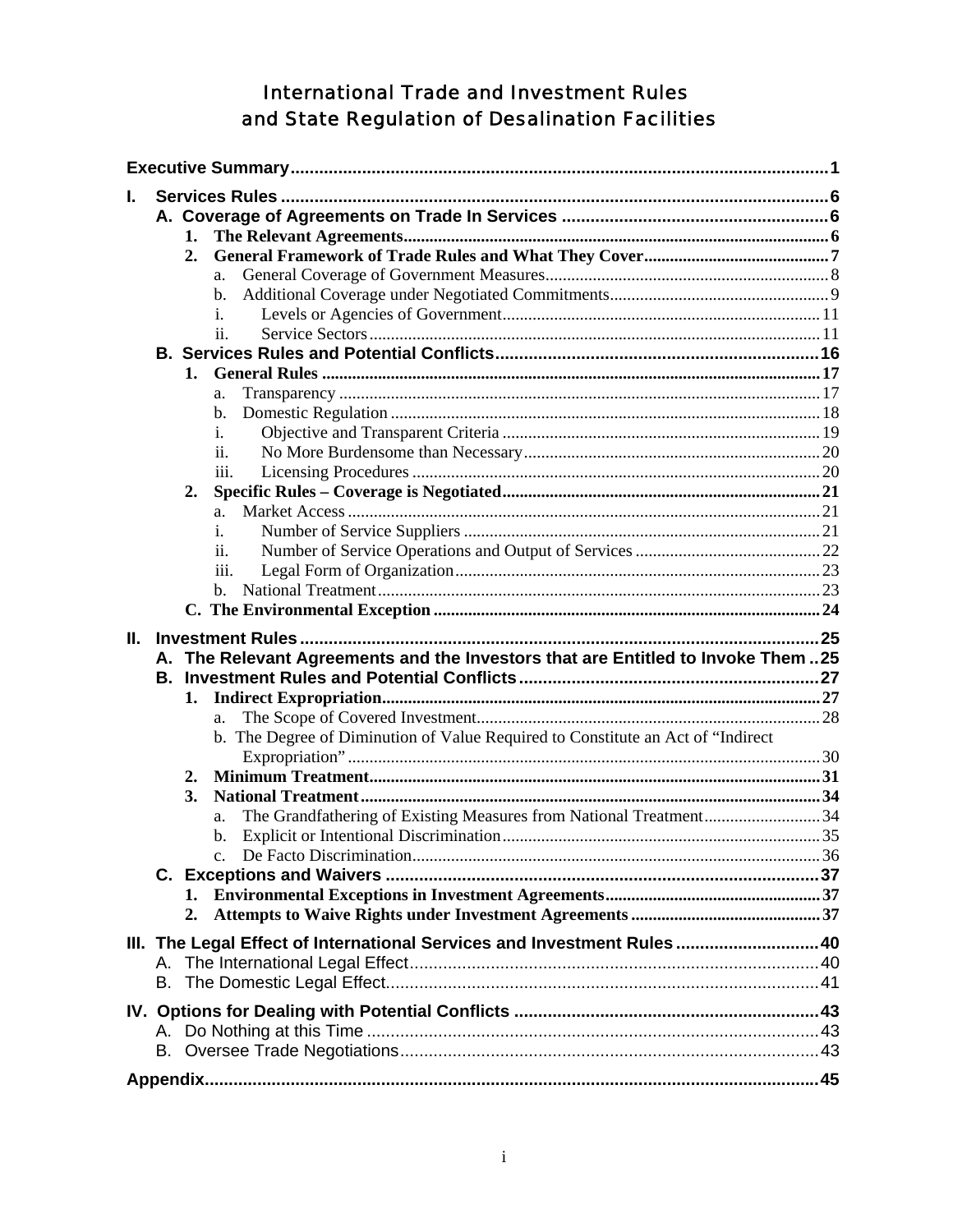# EXECUTIVE SUMMARY

<span id="page-2-0"></span>The National Association of Attorneys General (NAAG) wrote to the chief U.S. trade negotiator in July 2003 stating that trade negotiations on water, wastewater, construction and other services "clearly implicate the entire scope of state police and regulatory power." The lead author of that letter was Bill Lockyer, the Attorney General of California and then President of NAAG. In order to safeguard state regulatory power, he called for "a broader and deeper range of contacts [between trade negotiators and] a variety of state entities, and particularly those bearing regulatory and legislative authority ... over the next several years."<sup>[1](#page-2-1)</sup>

The California Coastal Commission has raised similar concerns about potential conflicts between trade rules and state regulatory authority, particularly with regard to desalination (or "desal") facilities in the coastal zone. This paper examines the potential that international trade and investment rules could be used to challenge state regulatory permitting decisions concerning desalination projects, specifically those permitting decisions made by the state agencies designated as the primary agencies for implementation of coastal zone management programs pursuant to the Coastal Zone Management Act ("State Coastal Agencies").<sup>[2](#page-2-2)</sup> Many of the relevant trade and investment rules are phrased in extremely broad and vague terms and provide the international tribunals that interpret them with significant discretion in how they are applied. Accordingly, this paper does not attempt to reach definitive conclusions about the outcomes of any future challenges, but rather attempts only to identify the most likely areas of potential conflict and to explain what the legal implications of such conflicts would be. Some of the more important questions regarding the relationship between trade rules and State Coastal management regulatory authority are set out in text boxes throughout the paper. These questions could be posed to U.S. trade negotiators in order to clarify potential adverse impacts on the ability of a state to adequately protect its coastal zone*.* 

There are two trends that suggest that the potential for conflicts between State Coastal Agencies' regulatory authority and trade rules is increasing. First, desal facilities are part of a water service industry that is dominated by multinational corporations. For example, California-American Water Company is a subsidiary of Thames Water (UK) and RWE (Germany). European ownership brings local water service within the reach of international trade rules.

Second, the United States continues to aggressively pursue new trade agreements without clarifying the meaning of the rules that have the greatest potential for conflicting with State Coastal Agencies' authority.

As discussed below, the two types of rules that present the greatest potential for conflict with regulation of desalination facilities are rules governing trade in services, such as those contained in the World Trade Organization (WTO)'s General Agreement on Trade in Services (GATS), and investment rules, such as those contained in Chapter 11 of the North American Free Trade Agreement (NAFTA).

<span id="page-2-1"></span><sup>&</sup>lt;sup>1</sup> Letter from Bill Lockyer and others, Natl. Assn. of Attorneys General, to Amb. Robert Zoellick, July 2, 2003.

<span id="page-2-2"></span><sup>2</sup> *See* 16 U.S.C. § 1455(d)(6).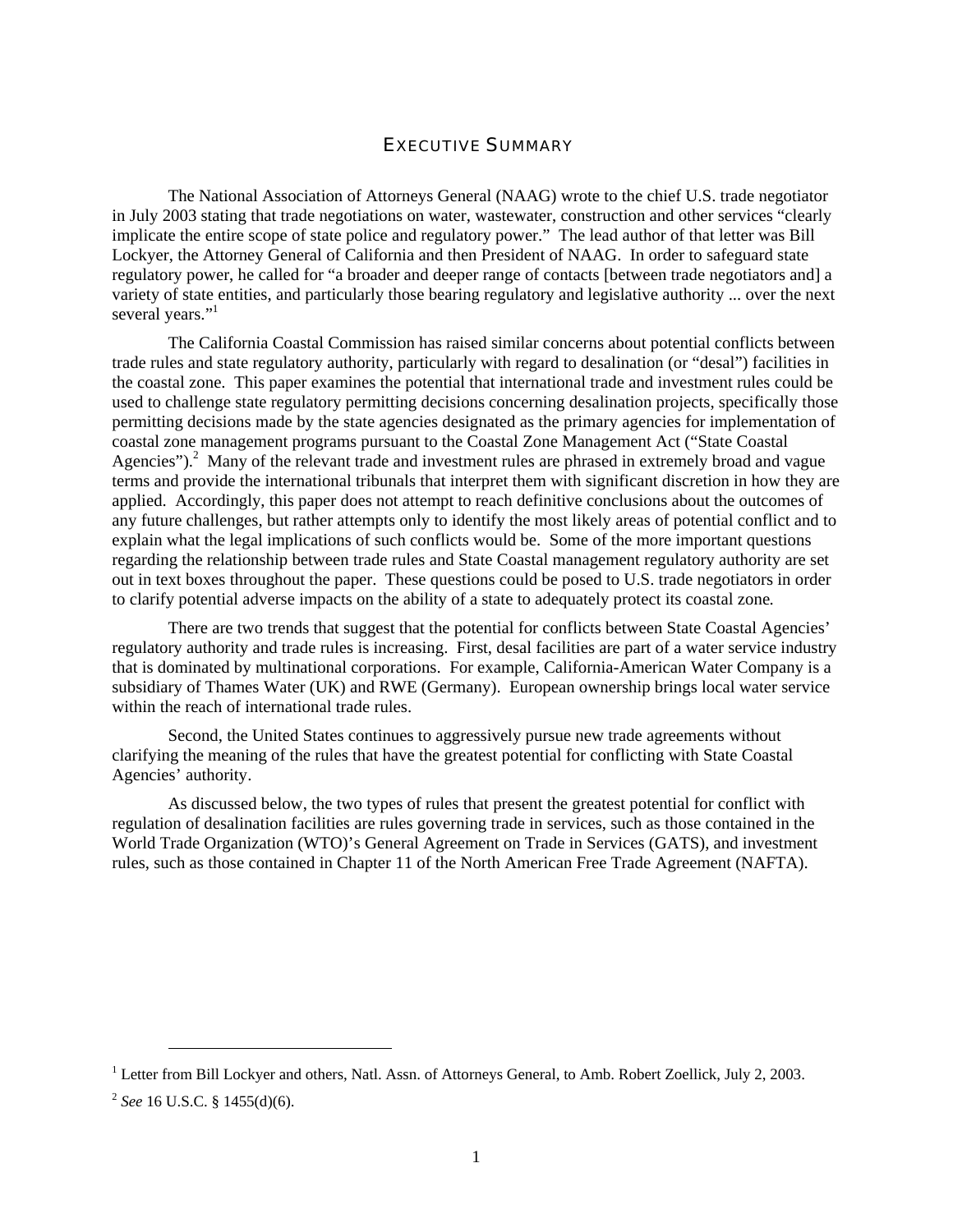# I. Regulation of Desalination Facilities and Rules on Trade in Services

Three agreements on trade in services currently apply to State Coastal Agencies' regulation of desalination facilities – GATS and bilateral free trade agreements (FTAs) with Chile and Singapore. GATS and the FTAs share a framework on how they limit governing authority.

- *A. General coverage of government measures.* First, the framework defines the general scope of the agreement as covering "commercial" rather than "government" services. However, "commercial" is defined so broadly as to cover both regulated private services and government service providers unless government provides the service exclusively and without charge.
- *B. Two levels of coverage.* Second, the framework applies two levels of rules to government measures –
	- *1. A set of general trade rules* could apply to all measures that are covered by the agreement's general scope of coverage. The rules are still being negotiated at the WTO. In the context of regulating desal permits, these rules include:
		- *a. A transparency rule* that requires governments to publish their measures and notify the WTO of significant changes. This rule could affect unwritten procedures such as staff consultations for desal permits.
		- *b. Domestic regulation rules* that require governments to use objective criteria and limit measures to those that are no more burdensome (on the service provider) than necessary to ensure the quality of a service. This rule has the greatest potential impact of any of the services rules because some State Coastal Agencies function under a mandate that does not ensure the quality of water services; they ensure protection of the quality of coastal resources such as coastal access, recreation, scenic beauty, and biological productivity of ocean waters and the environment.
		- *2. A set of additional trade rules* apply to negotiated commitments. GATS uses a positive (or "bottom-up") list of commitments in specific service sectors. FTAs presume that all measures are covered except for those on a negative (or "topdown") list of service sectors or levels of government that are excluded from coverage. The negotiated commitments are contained in attachments to the trade agreement – a "schedule of commitments" for GATS and "annexes" for the FTAs. The additional trade rules that could affect regulation of desal permits or water services include:
			- *a. Market access rules* that prohibit limits on the number of service providers or the total output, assets, number of employees or legal organization of a service provider. This rule could affect desal permit criteria that limit the number of facilities or the type of applicant for a permit.
			- *b. A national treatment rule* that prohibits discrimination against foreign service providers. It also prohibits nondiscriminatory measures that have the effect of changing conditions of competition to the disadvantage of a foreign service provider. Consequently, either a prohibition on foreign ownership of desalination facilities, or a prohibition on private ownership of desalination facilities which effectively precluded foreign ownership, could be challenged as a violation of the national treatment principle. This rule could also affect desal permit criteria that change conditions of competition by limiting or favoring certain technologies.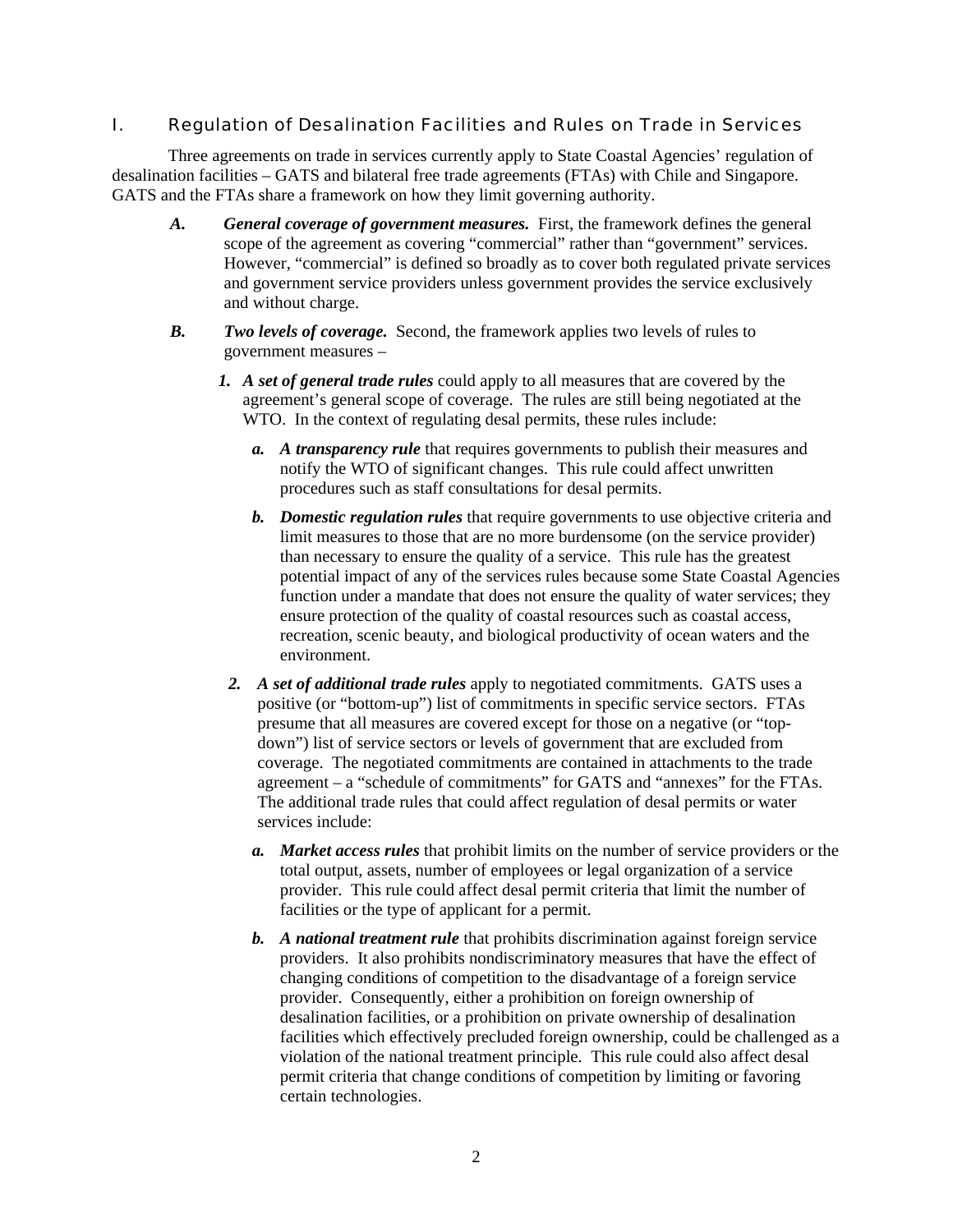# II. Regulation of Desalination Facilities and Investment Rules

In addition to being challenged by another country under services rules, a State Coastal Agency's refusal to issue a permit for a desalination facility could also potentially be challenged by a multinational corporation under international investment rules, such as those contained in Chapter 11 of NAFTA.

- *A. Standing to invoke investment rules.* In order to bring such a claim, the corporation would either have to (a) be a national of a country that is a party to an investment agreement with the United States, or (b) bring the claim through a subsidiary in a country that is a party to an investment agreement with the United States, and in which the corporation has "substantial business activities."
- *B. Potential Conflicts.* The provisions in investment agreements that could be found to conflict with State Coastal Agencies' authority regarding desalination facilities include the rules regarding *indirect expropriation, minimum treatment*, and *national treatment.*
	- *1. Indirect expropriation.* A refusal to issue a foreign investor a permit for a desalination facility could be found to constitute an act of indirect expropriation if it were found to cause a "significant" or "substantial" adverse effect on the foreign corporation's "reasonably-to-be-expected economic benefit" from its investment. The relevant "investment" for the purposes of this analysis could be either the desalination project or a U.S. subsidiary of the investor that was managing the project.
	- *2. Minimum treatment.* Actions regarding a foreign-owned desalination project could also be challenged as a violation of the "minimum treatment" rule. Minimum treatment requires that foreign investors be provided with "fair and equitable" treatment. A leading commentator has described fair and equitable treatment as "an intentionally vague term, designed to give adjudicators a quasilegislative authority . . . ." Accordingly, it is difficult to predict under what circumstances an international investment tribunal might determine that a State Coastal Agency's treatment of a foreign investor violated minimum treatment.
	- *3. National treatment.* As under services rules, national treatment as an investment rule prohibits both explicit and de facto discrimination against foreign investors, and could be used to challenge a preference for public ownership of desalination facilities or other measures that effectively made it more difficult for a foreign investor to receive a permit.
- *C. Exceptions and waivers.*It has been suggested that State Coastal Agencies' actions regarding desalination facilities are not vulnerable to challenges under investment rules for two reasons. First, it has been argued that these actions fall under the "environmental exceptions" in trade agreements. Second, it has been suggested that State Coastal Agencies could require foreign investors to waive their rights under international investment rules as a condition of receiving permits for desalination facilities. Neither of these assertions is accurate.
	- *1. Environmental exceptions.* Trade agreements typically contain exceptions for certain types of government action, including measures related to environmental protection. These exceptions, however, do not apply to investment rules.
	- *2. Waivers.* A government that enters into a contractual relationship with a foreign investor may require the investor to waive the right to have an international tribunal adjudicate any disputes concerning the contract. The government may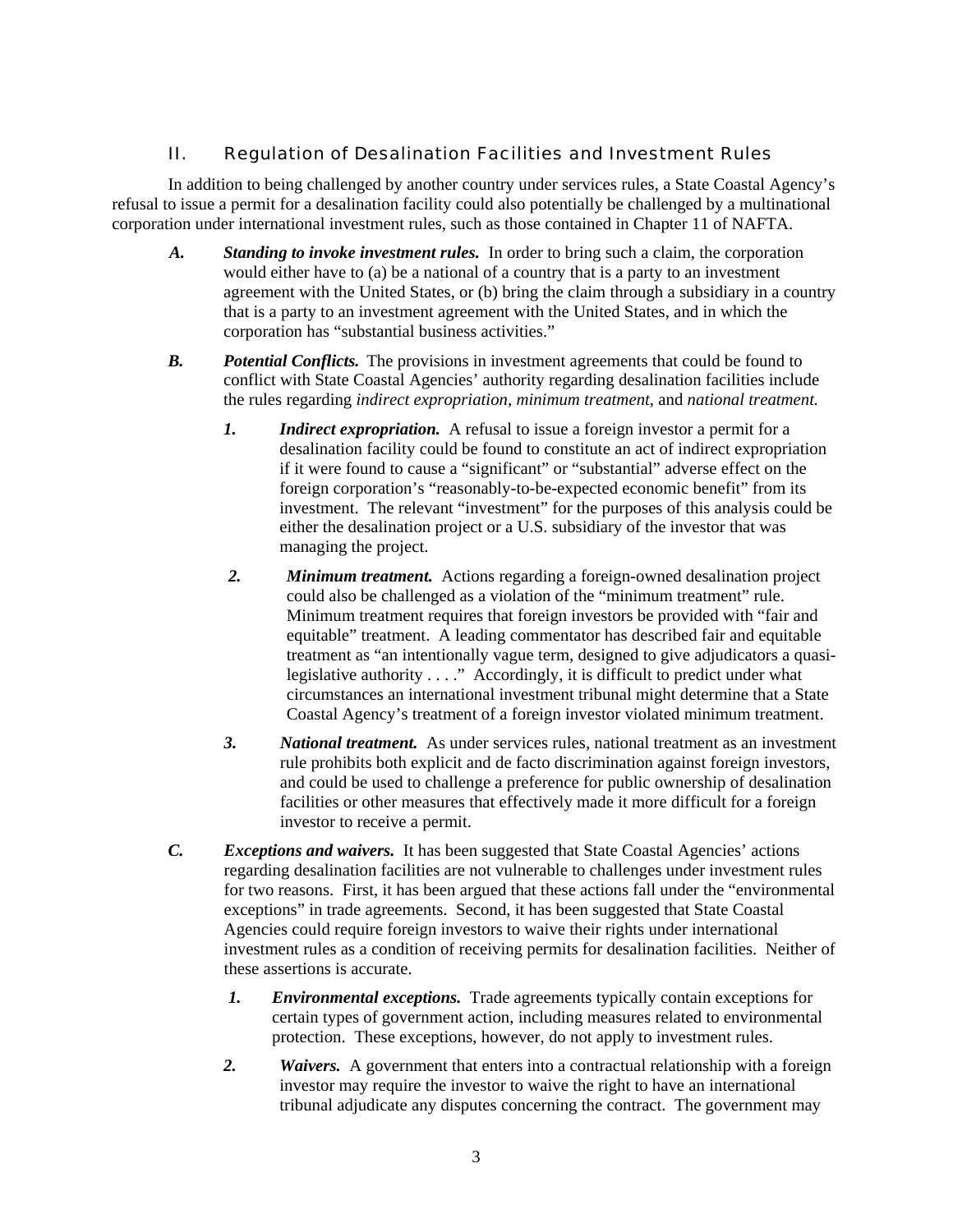not, however, require a foreign investor to waive substantive rights under an international investment agreement in order to obtain a regulatory approval. Accordingly, a State Coastal Agency could not require a foreign investor to waive its rights under any applicable international investment rules in order to obtain a permit for a desalination facility.

#### III. The Legal Effect of International Services and Investment Rules

*A. International legal effect.* If a State Coastal Agency were found to have violated provisions of an international services agreement, retaliatory tariffs could be imposed on the United States. If a State Coastal Agency were found to have violated an investment agreement, the United States could be required to pay damages. Under international law, the United States rather than the offending state is responsible for any violations of services or investment rules by the State's Coastal Agency. A complaint under services rules could be brought by a government that was a party to the relevant agreement through a process known as "state-to-state" dispute settlement. If an international dispute settlement panel concluded that a State Coastal Agency had violated a services rule, it could authorize the complaining country to impose retaliatory tariffs on the United States or take other actions to discriminate against United States companies.

Under investment rules, in contrast, an individual corporation could bring a challenge through a process known as "investor-to-state" dispute settlement. If the investor were to prevail in its claim, the United States would be required to pay the investor monetary damages.

*B. Domestic legal effect.* As a matter of United States law, restrictions and obligations that are adopted through international trade treaties do not preempt state law. Moreover, even a decision by an international tribunal holding that a State Coastal Agency had violated services or investment rules would not directly preempt the agency's rights or obligations under its enabling act or otherwise directly invalidate its action as a matter of United States law. The laws implementing trade and investment agreements, however, generally permit the federal government to sue to preempt state and local laws based on their inconsistency with trade rules. Accordingly, if a State Coastal Agency were found to have violated international services or investment rules, the federal government could sue to overturn the agency's action or to preempt the relevant portions of its governing statute. It is not clear whether the implementing legislation would also permit the federal government to sue the state for monetary damages to indemnify the federal government for any payments it is required to make to a foreign investor.

In addition, an adverse decision by an international tribunal could undermine a State Coastal Agency's authority in a variety of other ways. Congress could either preempt the relevant provisions of the agency's enabling act or condition federal grants to the state on the state's agreement to modify the way in which it interprets or enforces its laws. Even in the absence of any action by Congress, the prospect of federal preemption or the loss of federal funds could have a chilling effect that would cause state legislators to amend the state law in response to an adverse decision by an international tribunal.

# IV. Options for Dealing with Potential Conflicts

State Coastal Agencies have several options for responding to the potential conflicts between their regulation of desalination facilities and trade and investment rules, including –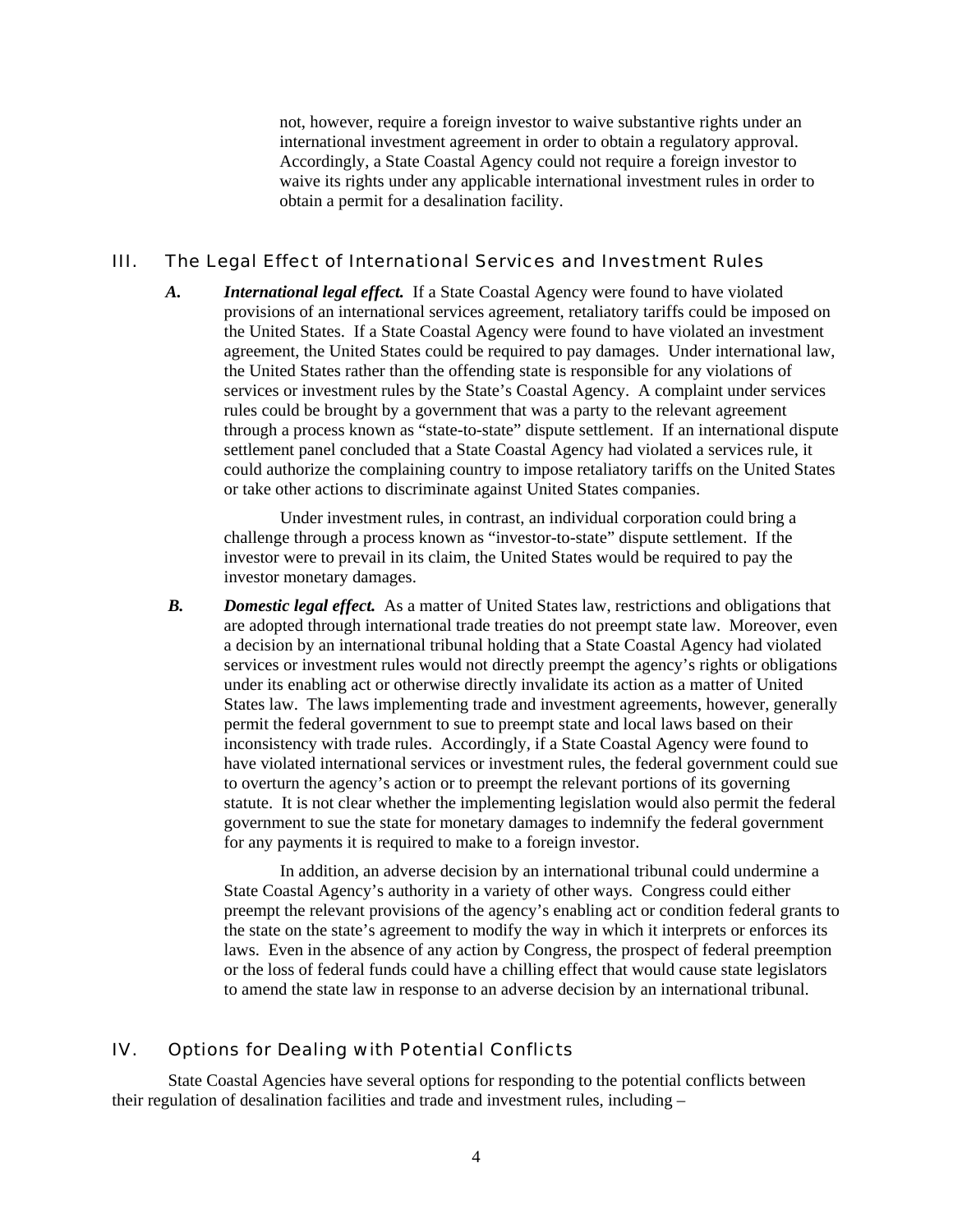- A. Do Nothing at this Time. There is no imminent threat of a trade dispute based on any of the potential conflicts noted above. However, if State Coastal Agencies wait until there is an imminent threat of a trade dispute regarding the relationship between international trade treaties and state laws implementing the Coastal Zone Management Act ("CZMA") or state coastal law, it will likely be too late to influence the trade negotiations. The only option at that point would be to choose between enduring economic sanctions or repealing the allegedly noncompliant state measure.
- *B. Oversee Trade Negotiations.* State Coastal Agencies provide oversight by:
	- *1. posing questions to U.S. trade negotiators* that will help to clarify the potential impact of trade rules on State Coastal Agencies' regulatory authority, and
	- *2. identifying safeguards* that would avoid the potential conflicts.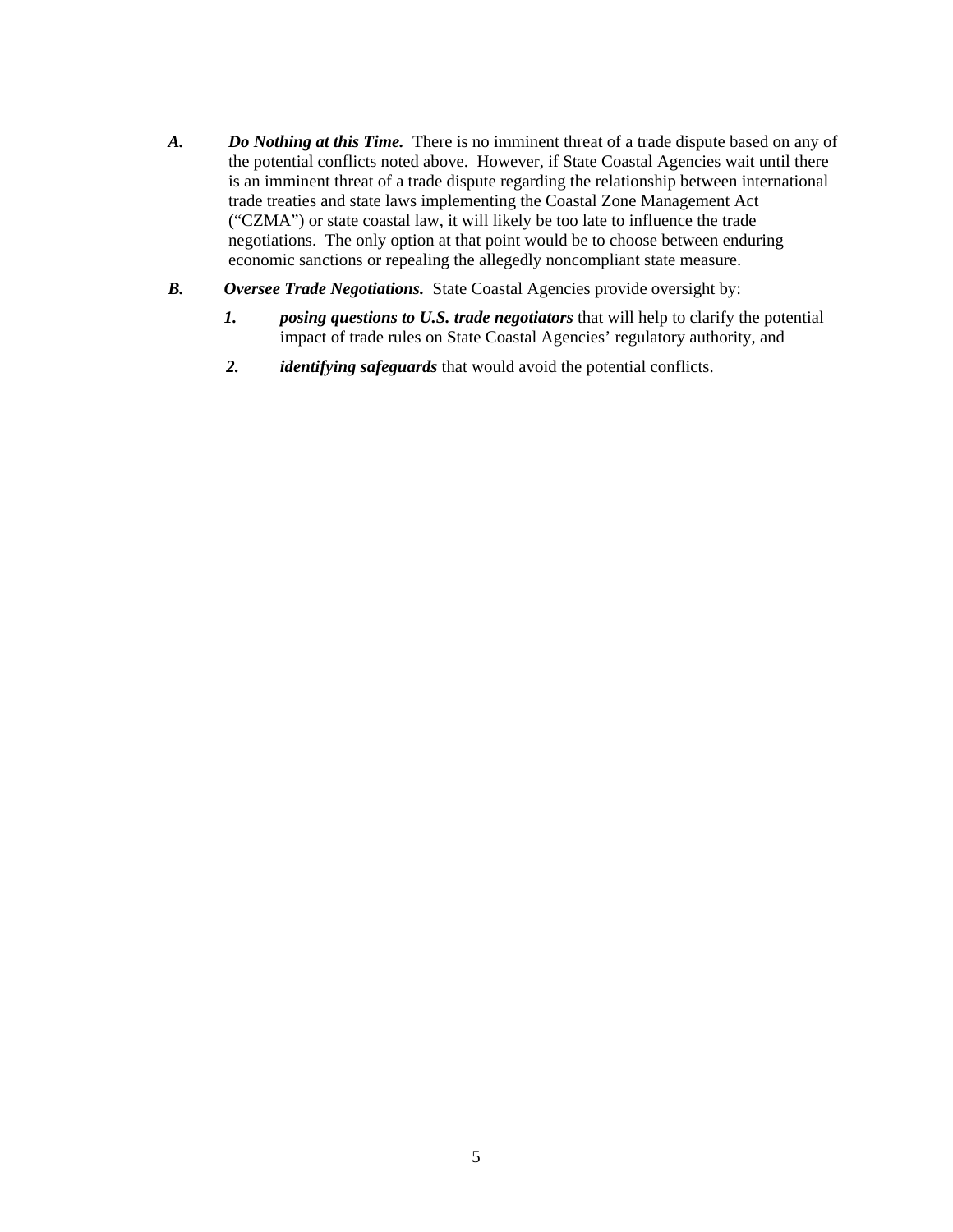# I. SERVICES RULES

#### <span id="page-7-0"></span>**A. Coverage of Agreements on Trade in Services**

Desalination is a service. It requires a local facility to deliver the service of providing potable water. In the trade parlance, this is called a *commercial presence*, one of four types of service delivery.<sup>3</sup> Desalination (or desal) projects may also involve construction, engineering and environmental mitigation or monitoring services.

#### **1. The Relevant Agreements**

l

Three agreements on trade in services currently apply to regulation of desalination facilities. They include the General Agreement on Trade in Services (GATS) and bilateral Free Trade Agreements (FTAs) with two countries – Chile and Singapore.

GATS is one of the 18 agreements under the World Trade Organization. It involves all 146 members of the WTO. While the GATS took effect in 1995, it has a built-in process of never-ending negotiations of two kinds. One is a set of negotiations to expand the trade rules on domestic regulation (explained below), government procurement and subsidies. The other is a process to expand the service sectors to which the trade rules apply.

The Chile and Singapore FTAs are being used as models for negotiating a growing number of bilateral and regional FTAs. In the absence of public text for the pending FTAs, our analysis below is based on the Chile model.

Two bilateral FTAs have been negotiated and await Congressional action – the Central American FTA and the Australia FTA. In addition, the United States is negotiating new FTAs that are based on the Chile FTA text. The next FTAs will be bilateral or cover small regions – including Panama, Morocco, Thailand, Bahrain, the Dominican Republic, the Andean nations, and the Southern African Customs Union. The largest and slowest-developing agreement is the Free Trade Area of the Americas (FTAA), which includes 34 countries.

The strategy of pursuing many negotiations, one after another, promotes incremental expansion of the scope of trade rules and incremental changes to strengthen trade rules. At first blush, the GATS negotiations would appear to pose a greater risk of trade conflict because they cover trade among 146 nations. On the other hand, the FTAs provide a vehicle to strengthen trade rules in ways that the WTO would not accept.

The FTAs also provide a vehicle to cover trade by multinational companies that are based in Europe or in other nations that are not part of the FTA. Specifically, the FTAs apply to "measures ... affecting the supply of a service *… by an investor of the other party* or a *covered investment*."[4](#page-7-2) A clause in the FTAs titled "Denial of Benefits" provides that investors of the "other party" include corporations

<span id="page-7-1"></span><sup>3</sup> The other delivery methods for "trade in services" are *cross border trade* (*e.g.,* a U.K. accounting firm servicing a U.S. company), *consumption abroad* (*e.g.,* U.S. tourists in Europe), and the temporary *movement of natural persons* (*e.g.,* French acrobats performing in L.A.).

<span id="page-7-2"></span><sup>4</sup> U.S.-Chile Free Trade Agreement, June 6, 2003 (U.S.-Chile FTA), *available at* [http://www.ustr.gov/new/fta/chile.htm.](http://www.ustr.gov/new/fta/chile.htm), art. 11.3; U.S.-Singapore Free Trade Agreement, May 6, 2003 (U.S.- Singapore FTA), *available at* [http://www.ustr.gov/new/fta/singapore.htm.](http://www.ustr.gov/new/fta/singapore.htm), art. 8.2 (emphasis added). *See also* U.S.-Chile FTA, art. 2.1 and Singapore FTA, art. 15.1(4) (covered investment); U.S.-Singapore FTA, art. 15.1(17) and U.S.-Chile FTA, art. 10.27 (investor of a party); and U.S.-Chile FTA, art. 2.1, U.S.-Singapore FTA, art. 15.1(8) (enterprise).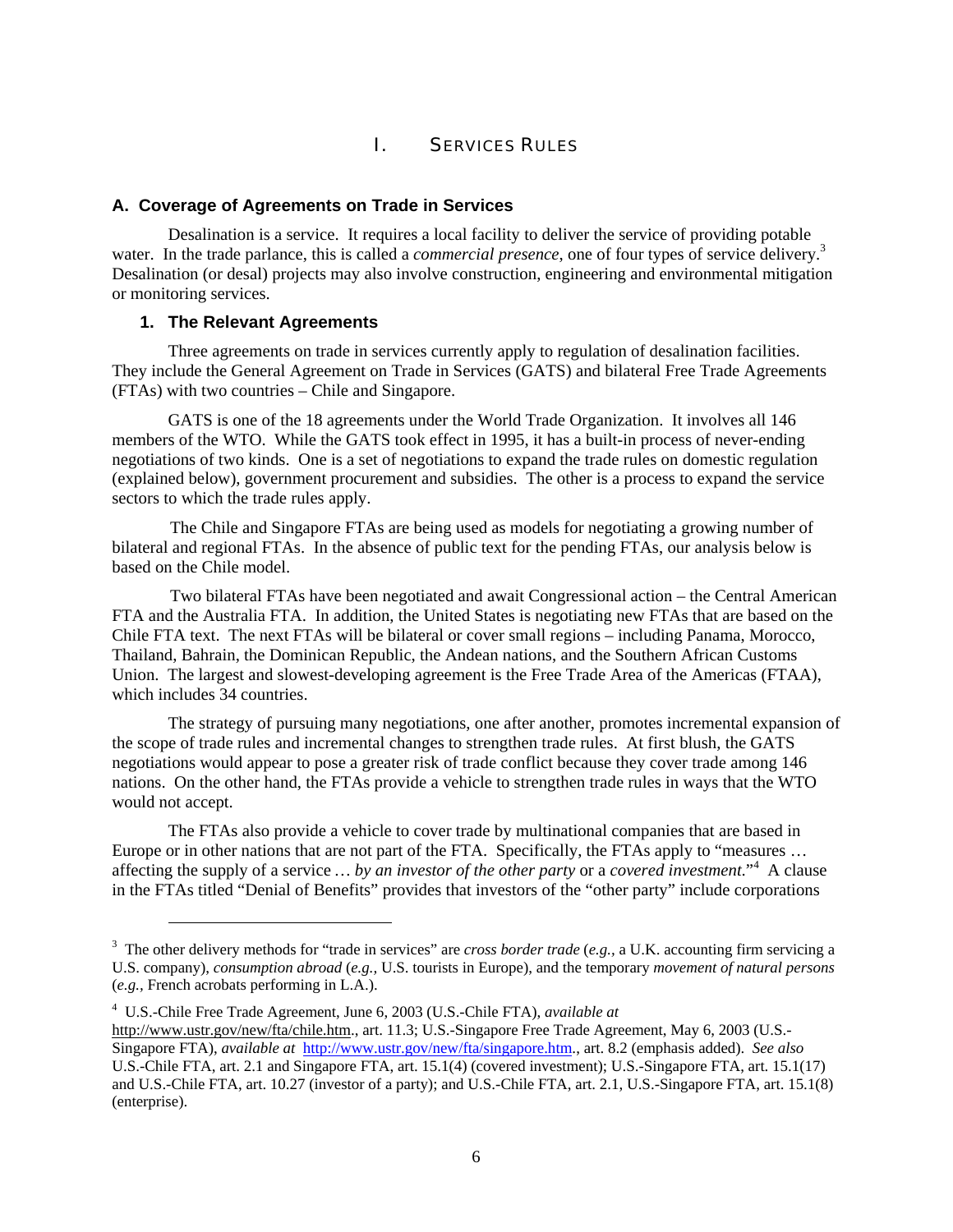<span id="page-8-0"></span>that are actually based in non-FTA countries (*e.g.,* European countries) or the United States, so long as they have "substantial business activities" in the FTA-party country.<sup>5</sup>

For example, the FTAs enable a multinational company like RWE (Germany) to set up a subsidiary in Chile, which owns or operates a desal facility in California. RWE's Chilean subsidiary could ask Chile to challenge California measures under the Chile FTA. Chile can press the claim under the FTA so long as the RWE subsidiary engages in *substantial business activities* in Chile. The text of the FTA does not define substantial business activities, and it is premature to gauge the ability of multinationals to influence Chile or another FTA-member.

#### **Oversight Question**

• *Multinational subsidiaries.* What is the threshold for a company foreign to Chile or Singapore to establish "substantial business activities" thereby earning the same trade rights as a corporation domestic to Chile or Singapore?

To summarize, the GATS and FTA negotiations on trade in services seek to strengthen trade rules and expand the participating countries and investors who are covered by the trade rules. While the negotiations threaten to adversely affect state regulation of services, they also present a series of opportunities for state and local governments to assess the threat and seek safeguards for their governing authority.

# **2. General Framework of Trade Rules and What They Cover**

GATS and the FTAs share a framework for how they limit the authority of governments to regulate services.

*General coverage of government measures.* First, the framework defines the general scope of the agreement as covering "commercial" rather than "government" services. However, "commercial" is defined so broadly as to cover both regulated private services and government service providers unless government provides the service exclusively and without charge.

*Two levels of coverage.* Second, the framework applies two levels of trade rules to government measures –

- *A set of general trade rules* apply to all measures that are covered by the agreement's general scope of coverage. In the context of regulating desal permits, these rules include:
	- o *A transparency rule* that requires governments to publish their measures and notify the WTO of significant changes. This rule could affect unwritten procedures such as staff consultations for desal permits.
	- o *Domestic regulation rules* that require governments to use objective criteria and limit measures to those that are no more burdensome (on the service provider) than necessary to ensure the quality of a service. This rule has the greatest potential impact because some State Coastal Agencies function under a mandate that is not involved in regulating the quality of water services; instead, they ensure the quality of coastal resources such as public coastal access, recreation, scenic beauty, biological productivity of coastal waters, and the environment.
- A *set of additional trade rules* apply to service sectors with respect to which a member state has negotiated commitments. GATS uses a positive (or "bottom-up") list of commitments in specific service sectors. FTAs presume that all measures are covered except for those on a negative (or "top-down") list of service sectors or levels of

1

<span id="page-8-1"></span> $<sup>5</sup>$  U.S.-Chile FTA, art. 11.11(2); *see also* U.S.-Singapore FTA, art. 8.11(b).</sup>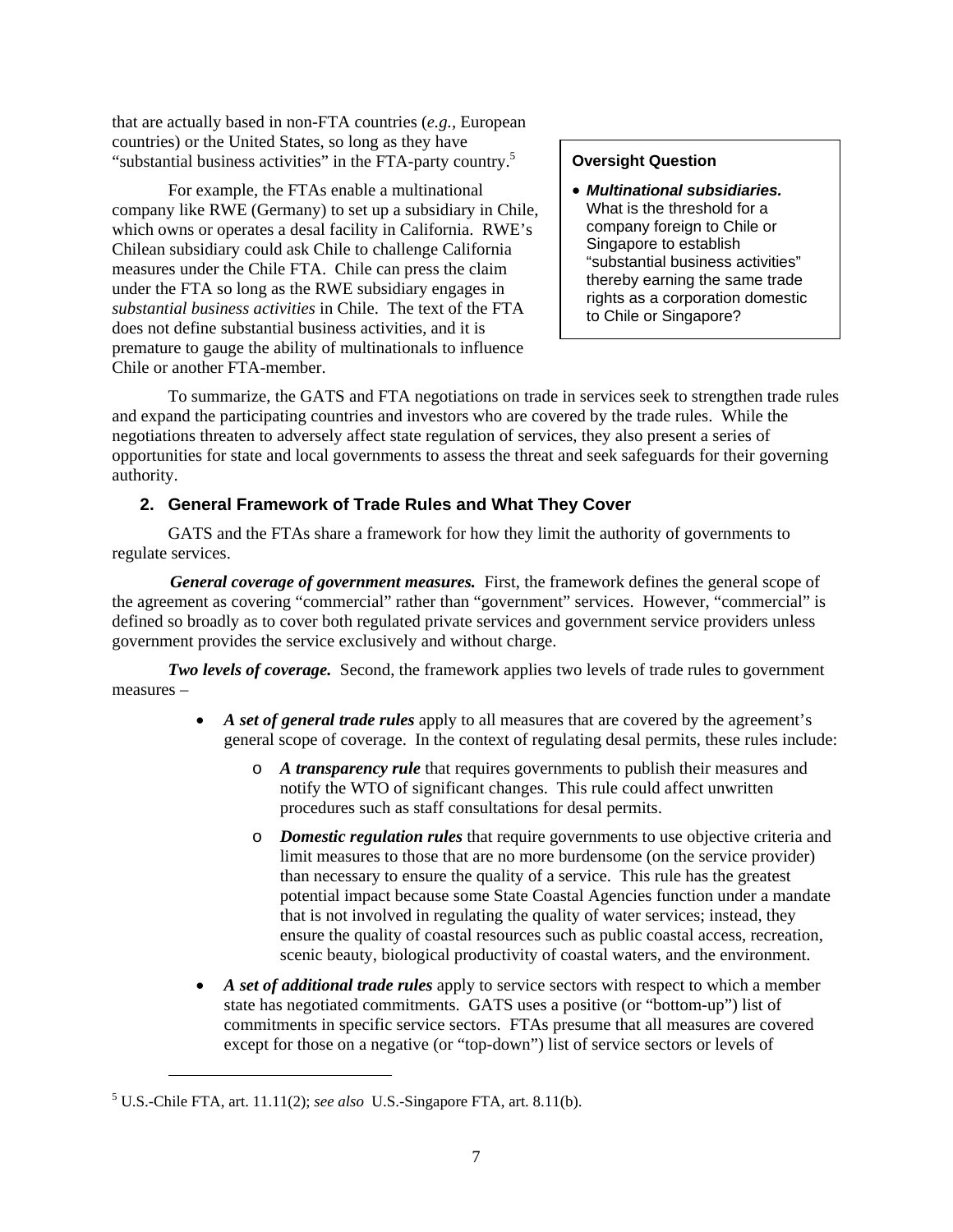<span id="page-9-0"></span>government that are excluded from coverage. The negotiated commitments are contained in attachments to the trade agreement – a "schedule of commitments" for GATS and "annexes" for the FTAs. The additional trade rules that could affect regulation of desal permits or water services generally include:

- o *Market access rules* that prohibit limits on the number of service providers or the total output, assets, number of employees or legal organization of a service provider. This rule could affect desal permit criteria that limit the number of facilities or the type of applicant for a permit.
- o *A national treatment rule* that prohibits discrimination against foreign service providers. It also prohibits nondiscriminatory measures that have the effect of changing conditions of competition to the disadvantage of a foreign service provider. This rule could affect desal permit criteria that change conditions of competition by limiting or favoring certain technologies.

The remainder of this section provides more detail on this framework of coverage – the general scope of measures covered and the additional negotiated commitments. Before diving in, we want to note why it is worth learning about such a complex international system that may seem far-removed from regulation of local desal permits. The GATS and FTA rules on trade in services are designed to limit governing authority in areas that states traditionally regulate (*e.g.,* coastal development) or in services that local governments traditionally provide (*e.g.,* water and wastewater services). This may seem odd to an American public official. But many other countries handle these functions at the national level. To them, our complex federal system with 50 states and hundreds of home-rule cities and counties is a chaotic system that throws up countless "government measures" that pose "technical barriers to trade."

The GATS and FTA framework for coverage of government measures is complex, to be sure. But each part of the system is still being interpreted or negotiated, which means that there will be a series of opportunities over the next decade for state and local officials to limit the meaning of the trade rules or the scope of measures that the trade rules cover.

#### **a. General Coverage of Government Measures**

The preamble of the GATS recognizes "the right of Members to regulate, and to introduce new regulations, on the supply of services within their territories."<sup>[6](#page-9-1)</sup> However, preamble statements merely provide context for interpreting the text;<sup>[7](#page-9-2)</sup> they do not safeguard measures that are otherwise covered by trade rules in the text of the agreement.

A conflict between state law and a trade rule is possible only if the trade agreement covers the state measure. Once it does, the general trade rules – such as transparency and domestic regulation – automatically apply.

Both GATS and the FTAs cover government measures that affect trade in services. As noted above, measures that regulate development of desal facilities affect several sectors of services – for example, construction, mitigation of environmental harms, and provision of water services. GATS and the FTAs define these as services provided through the commercial presence of a multinational service provider or investor. The foreign ownership of the service provider is what makes the service international.

<span id="page-9-1"></span><sup>6</sup> GATS preamble, paragraph 4.

<span id="page-9-2"></span><sup>7</sup> *See* Sinclair and Grieschaber-Otto, "Facing the Facts: A Guide to the GATS Debate," Canadian Centre for Policy Alternatives (2002) at 41-44 (Facing the Facts). In international law, treaty provisions are interpreted based on their plain text, with preamble statements going to show the context for interpreting that plain language. *See* Vienna Convention on the Law of Treaties at Article 31(1), *available at* http://www.un.org/law/ilc/texts/treaties.htm.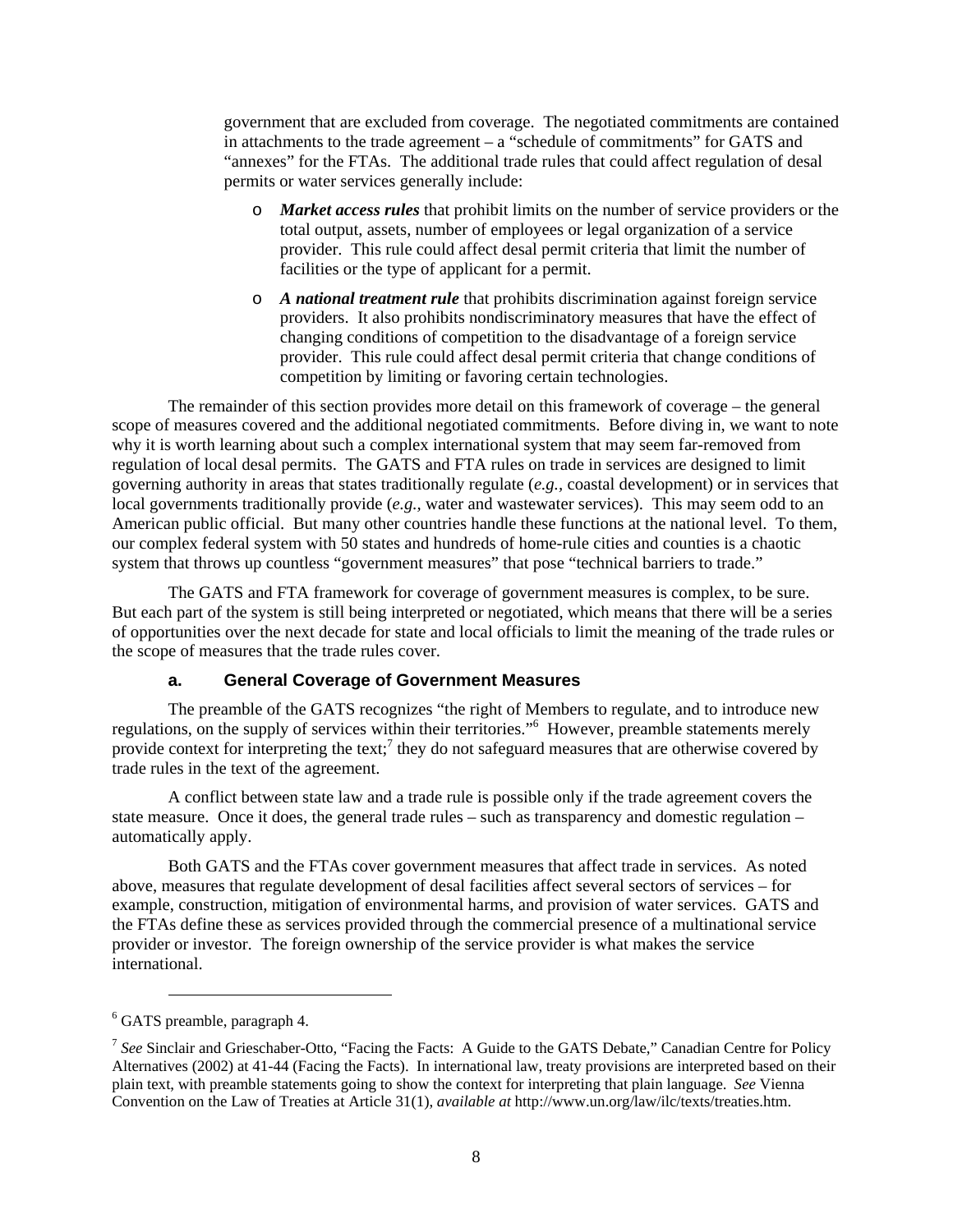<span id="page-10-0"></span>A "measure" is any exercise of governing authority  $-e, g, a$  law, an agency regulation, a permit decision, a procedure – at any level of government, national, state or local. The following subsections explain what measures are not covered, the levels of government that are covered, and the two-tiered framework for how "general" and "specific" trade rules apply to different service sectors.

GATS and the FTAs cover all measures except those affecting "services supplied in the exercise of *governmental authority.*" [8](#page-10-1) This exclusion only applies when both (1) the government is not supplying the service "on a commercial basis" and (2) when the service supply is not "in competition with one or more service suppliers."<sup>[9](#page-10-2)</sup>

 The WTO Secretariat has asserted that this government authority exclusion means that none of the trade rules apply to a service if a government provides it.<sup>10</sup> It has also, however, interpreted commercial basis to cover all services except those supplied "directly through the government, free of charge."<sup>11</sup> Thus, according to the WTO Secretariat, charging a fee—even a subsidized fee—means that the service is covered.  $12$  For example, a government-metered water service operates on a commercial basis. And,

> "if services [are] deemed to be supplied on a commercial basis, then, regardless of whether ownership was in public or private hands, the sector would be subject to the main GATS rules and to the negotiation of commitments [for application of specific rules]."[13](#page-10-6)

This is not a legally binding interpretation; it is just the opinion of WTO staff. Nonetheless, it suggests that the government authority exclusion will not protect desalination because even government agencies charge end-users for the desalinated water they consume.<sup>14</sup> Canada appears to share this view because it included safeguards for all public services in its GATS commitments.<sup>15</sup>

While desal permits are likely to be covered by trade rules, state and local officials could seek to clarify and limit the vague standard for the level of competition that triggers the government authority exclusion. Alternatively, they could use the vagueness of that standard to press for exclusion of government levels or agencies altogether.

#### **b. Additional Coverage under Negotiated Commitments**

While the general trade rules (transparency and domestic regulation) could apply to measures within the general scope of the agreements, there are additional rules that apply within a service sector in which there is a negotiated commitment. For services that multinational corporations provid through a

l

<span id="page-10-2"></span><sup>9</sup> *See id.*

<span id="page-10-3"></span>10 WTO Secretariat, "GATS–Fact and Fiction," (2001) *available at* [http://www.](http://www/)wto.org/english/tratop\_e/serv\_e/gats\_factfiction\_e.htm, at 10.

<span id="page-10-4"></span><sup>11</sup> Background Note by the WTO Secretariat, "Health and Social Services," WTO Doc. S/C/W/50 (98-3558), September 18, 1998, at 10, No. 37-39.

<span id="page-10-5"></span><sup>12</sup> Background Note by the WTO Secretariat, "Postal and Courier Services," WTO Doc. S/C/W/39 (98-2436), June 12, 1998, at 2.

<span id="page-10-6"></span><sup>13</sup> Background Note by the Commission, "Environmental Services," WTO Doc. S/C/W/46 (98-2690), July 6, 1998, at 14.

<span id="page-10-7"></span><sup>14</sup> Facing the Facts at 17-25.

<span id="page-10-8"></span><sup>15</sup> Canada, "Schedule of Specific Commitments," WTO Doc. GATS/SC/16 (94-1015), April 15, 1994, at 3 (Horizontal Commitments)."

<span id="page-10-1"></span><sup>8</sup> GATS, art. I:3 (b and c).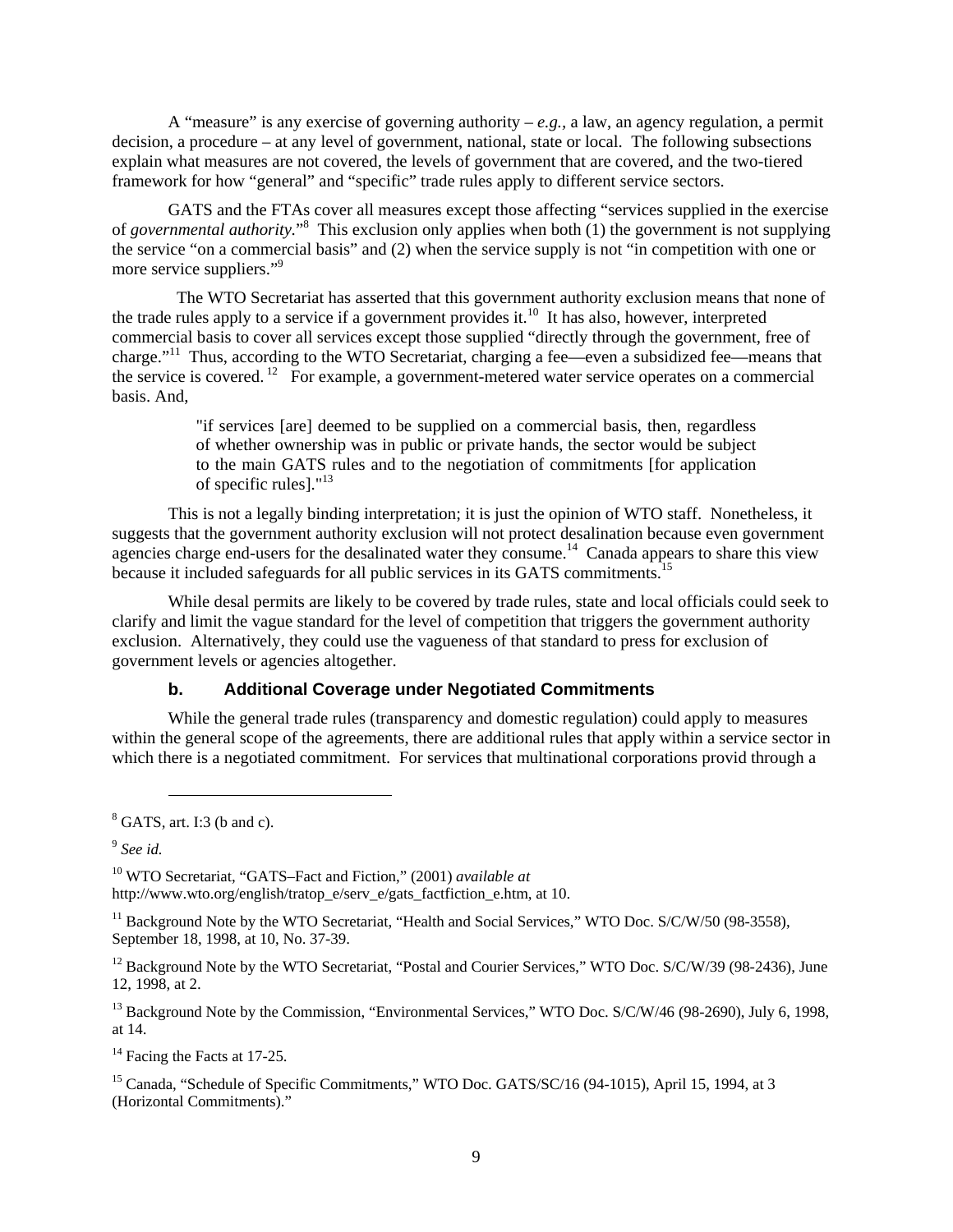commercial presence, the additional rules are market access (GATS and FTAs) and national treatment  $(GATS \text{ only})$ .<sup>[16](#page-11-0)</sup>

First negotiated in 1994, GATS uses a "positive list" approach to making commitments. Each country specifically lists the categories of regulations that will be covered by selecting service sectors. The resulting list is called the *schedule of commitments*. For example, the United States made no commitment for water services in 1994, but the European Union is now asking it to do so.<sup>17</sup> In exchange, the E.U. might offer a reciprocal commitment that the United States is seeking – for example, a commitment in electricity or entertainment services. The current round of negotiations is scheduled to finish at the end of 2004, although the WTO may extend that deadline.

When countries make their GATS commitments, they can also limit those commitments so that they do not apply to state or local laws. These limits can apply to individual listed laws, the effect of which is to grandfather that law but freeze its further development. Limits on commitments can also apply to a broad category of laws, which preserves future lawmaking in that category. As noted above, Canada limits its GATS commitments on regulation of commercial presence by stating, "the supply of a service, or its subsidization within the public sector is not a breach of this commitment."<sup>18</sup> Because this limit applies across all service sectors, it is called a "horizontal" limit.<sup>[19](#page-11-3)</sup>

The FTAs negotiations use a "negative list" approach. The FTAs presume that the additional commitments apply in a "top down" fashion unless a country states that it does not. These negative lists of measures of FTA countries are contained in the following annexes to the agreements:

- *The grandfather annex.* The FTAs provide "Annex I" to enable countries to list existing nonconforming measures that the countries want to safeguard. Annex I is a way to "grandfather" nonconforming measures, but it also freezes future lawmaking for the measures listed, and the annex creates an agenda for future negotiations to roll back the nonconforming measures. Annex I does not grandfather measures from the general trade rules – transparency and domestic regulation; countries can only use Annex I to limit commitments on market access and national treatment.
- *Future law-making annex.* The FTAs also provide "Annex II" to enable countries to list types of measures for which they want to safeguard future lawmaking as well as existing laws. Annex II is a true safeguard, but it also creates an agenda for future negotiations to roll back the nonconforming measures. Like Annex I, Annex II does not exclude measures from the general trade rules – transparency and domestic regulation. Countries can only use Annex II to limit commitments on market access and national treatment.

1

<span id="page-11-0"></span><sup>&</sup>lt;sup>16</sup> The FTAs apply national treatment to measures affecting cross-border trade in services, but not commercial presence, which is the type of service involved with constructing or operating a desal facility. *See* U.S.-Chile FTA, art. 11.1.

<span id="page-11-1"></span><sup>&</sup>lt;sup>17</sup> See European Union, "GATS 2000: Environmental Services," WTO Doc. S/CSS/W/38 (00-5633), December 22, 2000, at 2 (request for reclassification to include "water for human use & wastewater management"); *see also* "Request from the EC and its Member States to the United States of America: Water for Human Use and Wastewater Management," *available at* http://216/18/14/226/Usa.htm/ (request to commit water services), Gould, Ellen "Water in the Current Round of WTO Negotiations on Services," Canadian Centre for Policy Alternatives (January 2003) at 2 (Gould).

<span id="page-11-2"></span><sup>&</sup>lt;sup>18</sup> Canada, "Schedule of Specific Commitments," WTO Doc. GATS/SC/16 (94-1015), April 15, 1994, at 3 (Horizontal Commitments)."

<span id="page-11-3"></span> $19$  A vertical limit on a commitment would apply to only one service sector, a vertical column on the schedule of commitments.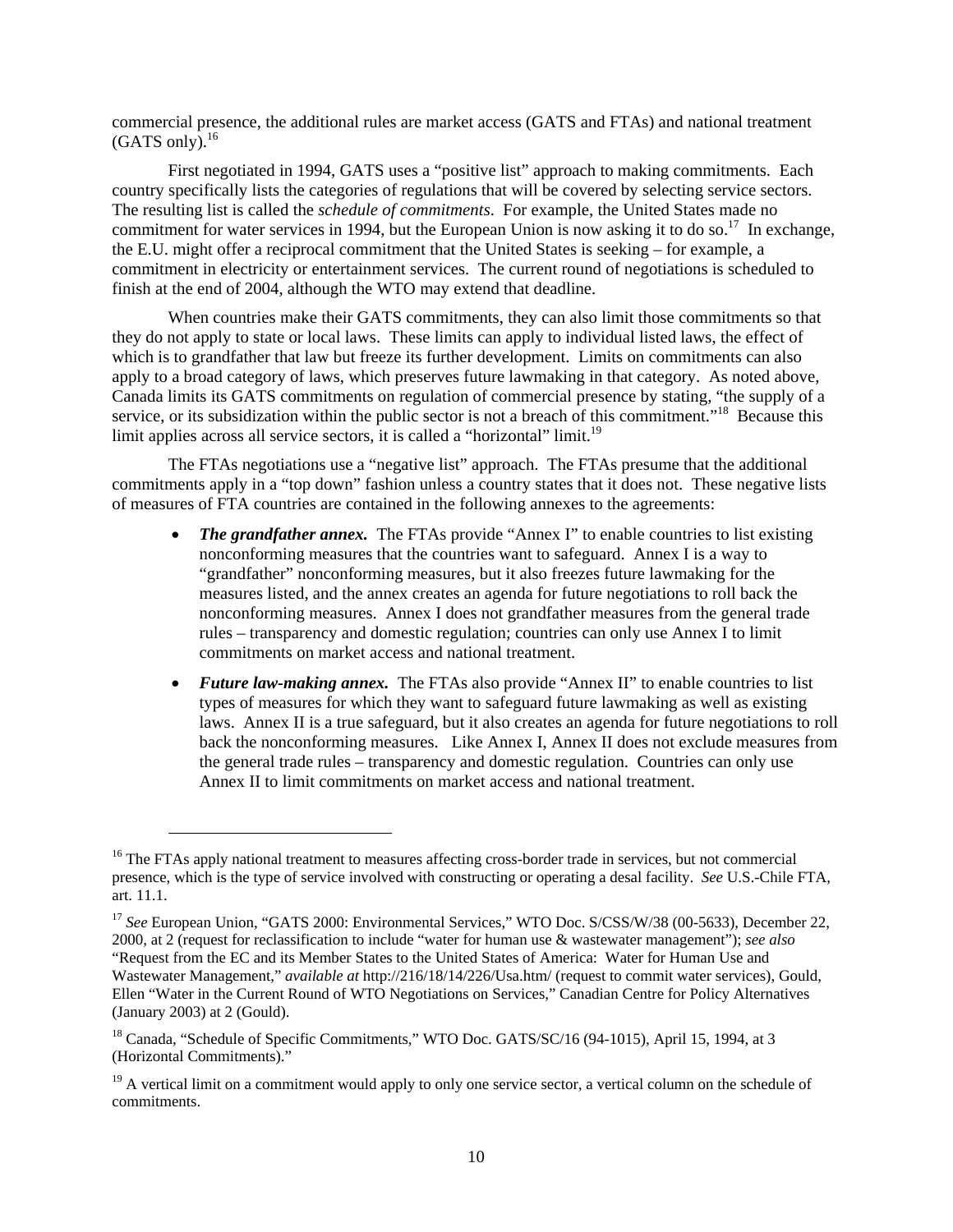<span id="page-12-0"></span>To summarize, countries use their GATS schedule and FTA annexes to record their commitments or non-commitments to market access rules (GATS/FTAs) and national treatment rules (GATS only). Negotiators also use the schedule and annexes to record limits on commitments, which safeguard state and local measures. However, a note of caution is appropriate even if the United States were to exclude an entire level of government or a state agency. The exclusion would only apply to limit the commitments on market access and national treatment. In order to safeguard state measures from the general trade rules, negotiators would have to either make the coverage of general rules negotiable or limit the terms of those rules. Negotiations on the latter are still active as explained further below.

#### **i. Levels or Agencies of Government**

Both GATS and the FTAs cover lawmaking at all levels of government – national, state and local.<sup>20</sup> As a general provision on coverage, the FTAs do not apply market access rules to local measures that existed at the time of the agreement.  $^{21}$  (The FTAs still apply the general trade rules – transparency and domestic regulation – to all local measures.) In effect, existing local measures are "grandfathered" with respect to market access. The lesson here is that if an FTA can generally grandfather all local measures, it could do the same for state measures.

It is also possible to use the process for negotiating specific commitments to exclude or "carve out" entire subnational levels of government from coverage under particular trade rules. This is easiest to explain under the FTAs, but the lesson applies to GATS negotiations as well.

In the Chile FTA Annex I, the United States had the option of grandfathering *any* state ("regional") measure with respect to market access rules. Moreover, the United States could have excluded any level of government (or any individual state or local government) by listing them in Annex  $II<sup>22</sup>$  Thus far, U.S. trade negotiators are not willing to exclude an entire level of government with respect to future lawmaking authority. This would be a much broader safeguard than merely to grandfather existing measures.

There are also less dramatic options for excluding parts of state or local government. For example, in the Government Procurement Agreement of the WTO and the procurement chapter of the FTAs, the United States has included some states and excluded others. Even for individual states, the United States has included some agencies and excluded others.<sup>23</sup> A similar approach could be to list certain state agencies such as those implementing the CZMA as excluded from coverage under both GATS and the FTAs. This could be done either across the board ("horizontally" in GATS parlance) or with respect to specific sectors such as water, construction or environmental services.

#### **ii. Service Sectors**

As noted above, the United States has negotiated additional commitments under GATS based upon a "positive list" of sectors and subsectors in the U.S. schedule of commitments. Desalination is not a service category *per se*. Rather, there are generic services in the GATS schedule that are linked with stages of the development of a desal facility –

<span id="page-12-1"></span><sup>20</sup> *See* U.S.-Chile FTA, art. 11.2(b), 11.3.

<span id="page-12-2"></span><sup>&</sup>lt;sup>21</sup> U.S.-Chile FTA, art.  $11.6(a)(ii)$ .

<span id="page-12-3"></span><sup>&</sup>lt;sup>22</sup> U.S.-Chile FTA, art. 11.6 (2); U.S.-Singapore FTA, art. 8.7. *See also* U.S. House Ways and Means Cmte., "U.S.-Singapore Free Trade Agreement—Impact on State Governments" at paragraph 8, "U.S.-Chile Free Trade Agreement—Impact on State Governments" at paragraph 8. Market Access will be discussed in more detail shortly.

<span id="page-12-4"></span><sup>23</sup> *See* U.S. Annex 2, WTO Doc. WT/Let/431, October 16, 2002; U.S.-Chile FTA at pp. 9-26 to 9-30.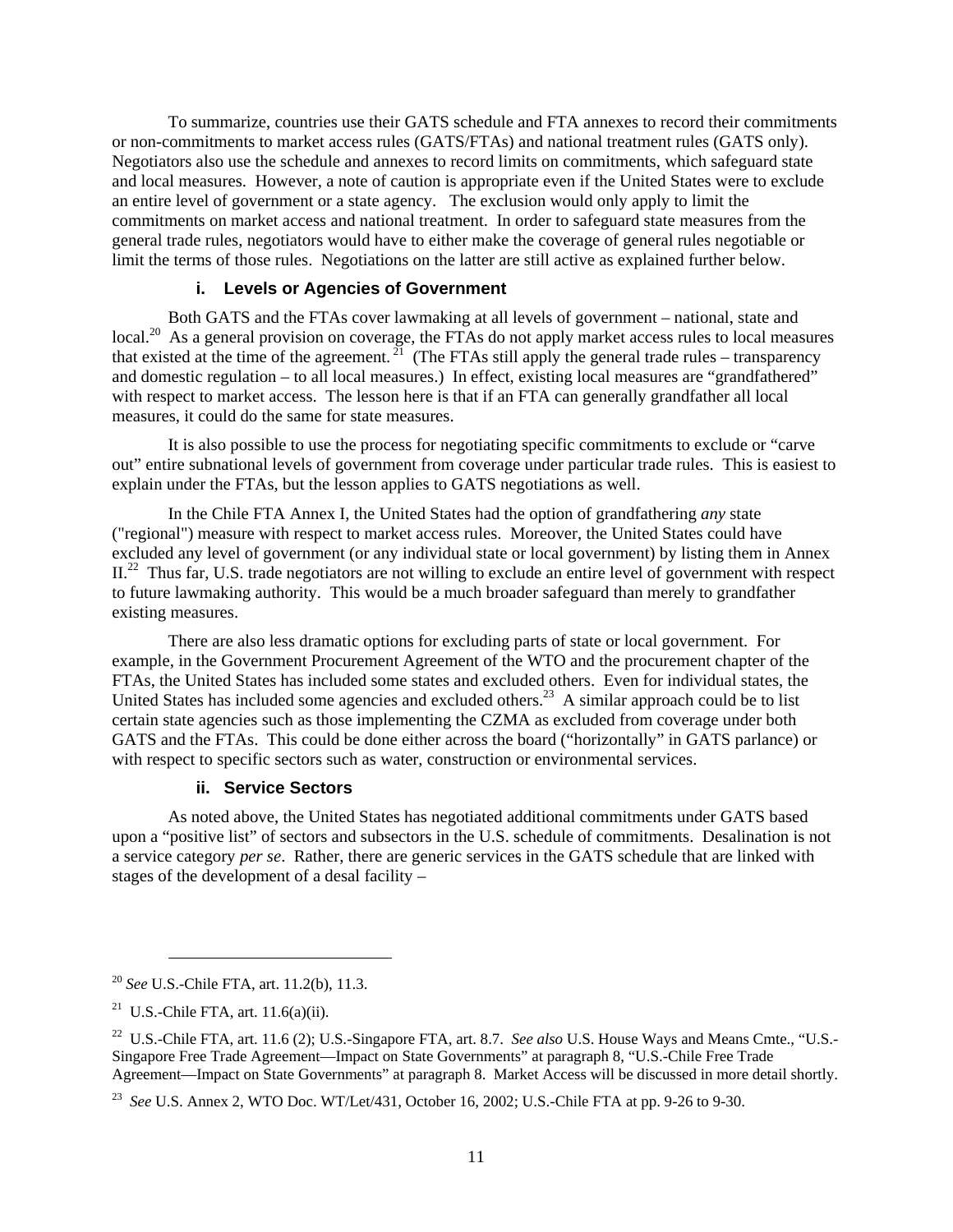- *Construction services e.g.,* a service provider designs and builds the facility.
- *Mitigation services e.g.*, during and after construction, a service provider mitigates environmental harm that construction or operation of the facility might have on the coastal environment.
- *Water and wastewater services e.g.,* the operator of the plant provides water services as a principal output of the facility. The United States has offered to expand its commitment from "sewerage" services to "wastewater," which would take affect if Congress approves the current round of negotiations. A wastewater commitment could cover desalination because the process produces concentrated brine, which must be disposed as waste.

However, to the extent that State Coastal Agencies are charged with regulating any of these sorts of activities as part of their implementation of the CZMA, any attempt to exercise such regulatory authority in the context of the creation and operation of a desalination facility could subject the agencies to questions regarding the consistency of their actions with GATS provisions on market access and national treatment.

On the surface, the GATS "positive list" categories are not relevant to negotiated FTA commitments. This is because the FTAs apply market access rules to all services unless the United States decides to exclude a particular measure in its "negative list" appendix.<sup>24</sup> However, the United States has linked its FTA commitments with its GATS commitments by including the following language in Annex II – "The United States reserves the right to adopt or maintain any measure that is not inconsistent with the United States' obligations under Article XVI [Market Access] of the General Agreement on Trade in Services."<sup>25</sup> A reasonable translation is that whatever non-commitments or limits on commitments that the United States makes in its GATS schedule under market access will apply to exclude measures from the FTA as well.

# **Oversight Question**

• **FTA market access.** In the Chile and Singapore FTAs, the U.S. Annex II provides that the United States reserves the right to adopt or maintain measures that are "not inconsistent" with U.S. obligations under GATS market access. Does this operate to keep the market access commitments of the FTAs in sync with GATS commitments?

 In short, the following analysis of service categories applies to both GATS and the FTAs. The purpose of the analysis is twofold. First, it identifies categories of state measures that the agreements cover. Second, in doing so, it reveals the mechanism for excluding state measures from market access and national treatment coverage in the ongoing negotiations. However, we want to repeat the note of caution – even if a measure is excluded from market access coverage, the general trade rules still apply. Excluding a measure from general coverage requires a different safeguard, which we discuss in Section  $B(1)$ .

<span id="page-13-0"></span><sup>24</sup> *See* U.S.-Chile FTA, art. 11.6; U.S.- Singapore FTA, art. 8.7.

<span id="page-13-1"></span><sup>&</sup>lt;sup>25</sup> U.S.-Chile FTA at II-U.S.-7; U.S.-Singapore FTA, at 8A-United States-15.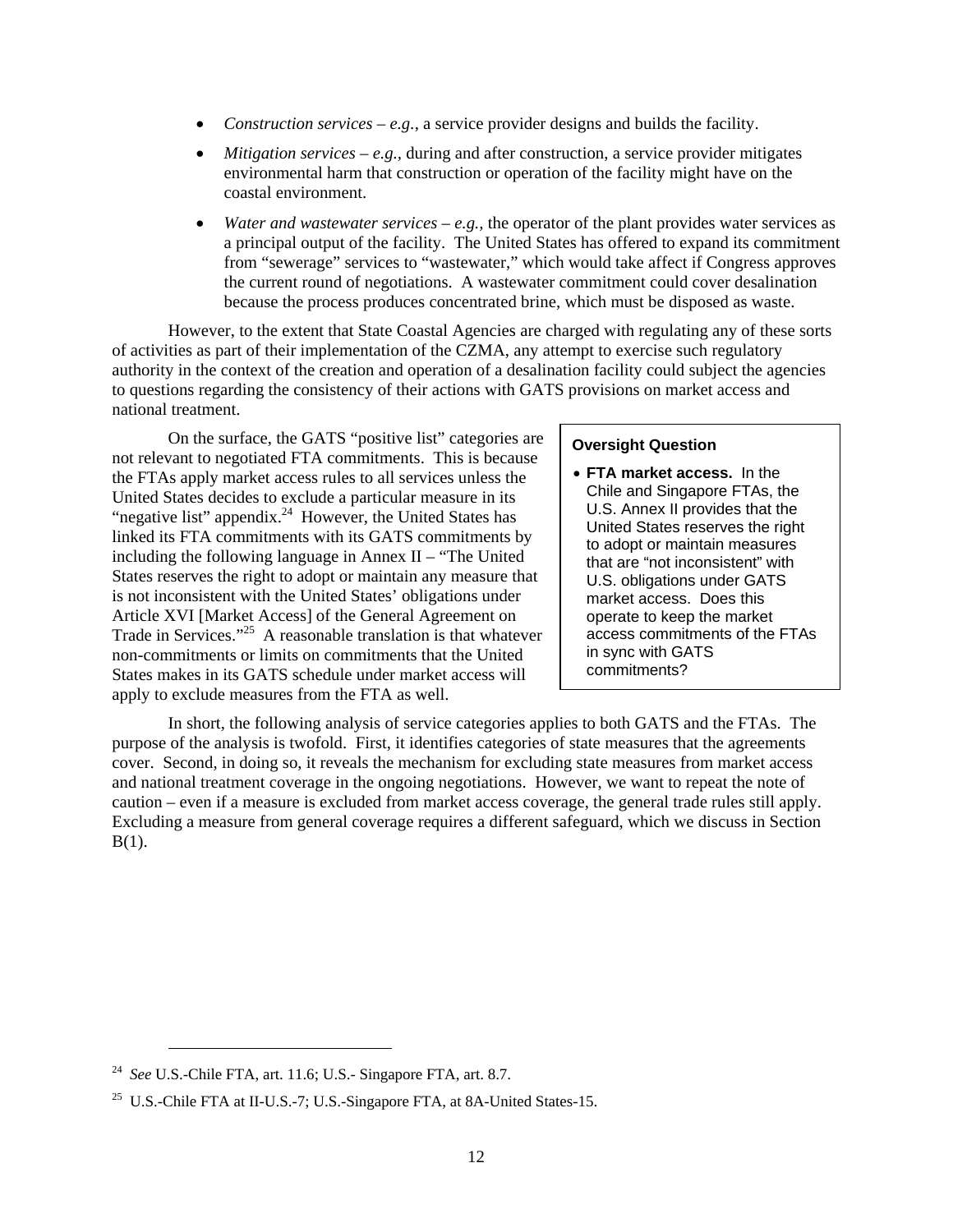#### **Water Services**

Desalination falls under the "water services" category in the GATS schedule of commitments, which is not included in the current U.S. schedule of commitments; nor is it covered indirectly by another commitment. This may not always be the case in the future. Multinationals based in Europe seek to expand their U.S. market in water services, and the European Union has requested that the United States commit the sector.<sup>26</sup> The United States may or may not agree to Europe's demand as part of a future trade deal. The United States has asserted that it will not currently commit water under the GATS but was unwilling to promise to refuse future requests from GATS parties.<sup>[27](#page-14-1)</sup>

# **Sewage and Wastewater Services**

The United States has an existing GATS commitment in "Sewage Services," which probably does not apply to desal facilities. Sewage services appear to be limited to processing wastewater from households or industry collected by sewer systems.<sup>28</sup> The current U.S. offer for the GATS negotiations replaces the old category of "sewage services" with "wastewater management excluding water for human use: Wastewater services."<sup>29</sup> This change may bring desalination facilities into GATS coverage[.30](#page-14-4) 

1

#### **Oversight Questions**

- *Water commitment.* Will U.S. negotiators promise not to commit water services under GATS in current and future rounds of negotiations?
- *Wastewater sector.* Is handling the brine discharge of a desal facility classified under the GATS schedule as "wastewater services," "water for human use," or both?
- *Services contracted by private industry.* The United States limits its present commitment for sewage services and its proposed commit-ment for wastewater services to services "contracted by private industry." Does "contracted by" refer to private contractors that provide services to another private industry, private contractors that provide services to government agencies (sometimes referred to as public-private partnerships) or both?

<span id="page-14-3"></span>29 USTR, "The United States of America—Initial Offer," March 31, 2003, *available at* http://www.ustr.gov/sectors/services/2003-03-31-consolidated\_offer.pdf (Services Offer*)* at 59.

<span id="page-14-0"></span><sup>26</sup> *See* RWE, "Strategy," *available at* [http://www](http://www/).rwe.com/generator.aspx/templateId=renderPage/id=800; Suez Annual Report, 2000, *available at* http://www.suez.com/documents/english/annual\_report\_2000.pdf.

<span id="page-14-1"></span><sup>&</sup>lt;sup>27</sup> USTR, Fact Sheet "Free Trade in Services: Opening Dynamic New Markets, Supporting Good Jobs," March 31, 2003, *available at* [http://www.](http://www/)ustr.gov/sectors/services/2003-03-31-services-tradefacts.pdf, at 3; Memorandum from Robert Stumberg on meeting with Peter Collins, Director of Services Negotiations, Office of U.S. Trade Representative, and the board of directors of the Association of Metropolitan Water Agencies (AMWA), September 10, 2002 (on file at the Harrison Institute).

<span id="page-14-2"></span><sup>&</sup>lt;sup>28</sup> While "sewage services" is not specifically defined in the original U.S. schedule of commitments, the definition of "sewage" seems to be similar to the colloquial use of the term. CPC Prov. Code 94010 found at [http://unstats.](http://unstats/)un.org/unsd/cr/registry/regcs.asp?Cl=9&Lg=1&Co=94010. The provision's Explanatory Note states as follows: "Sewage removal, treatment and disposal services. Equipment used are waste pipes, sewers or drains, cesspools or septic tanks and processes utilized may be dilution, screening and filtering, sedimentation, chemical precipitation, etc."

<span id="page-14-4"></span><sup>&</sup>lt;sup>30</sup> The U.S. Services Offer does not specifically define either "wastewater management" or "water for human use." *Services Offer* at 59. However, the Services Offer's nomenclature is very similar to that provided by the EU in its proposed revision to the GATS classification scheme for environmental services. *See* Communication from the EU, "Classification Issues in the Environmental Sector," WTO Doc. S/CSC/W/25 (99-4001), September 28, 1999, at 3; Communication from the EU, "GATS 2000: Environmental Services," WTO Doc. S/CSS/W/38 (00-5633),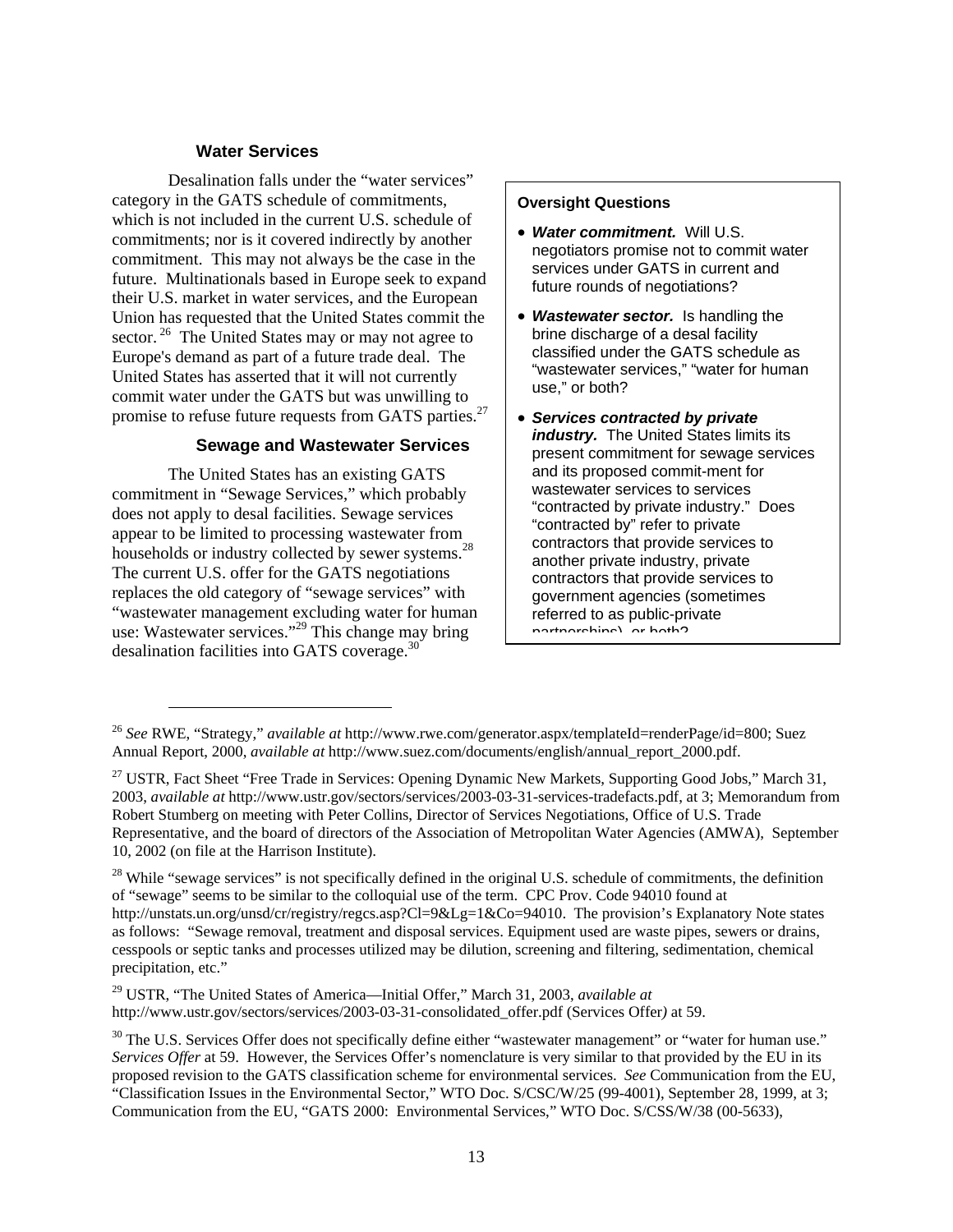Desalination facilities produce and discharge large quantities of concentrated and possibly polluted brine as a byproduct of the operation. The present text of the U.S. offer on services does not make clear whether this brine discharge is part of the service of producing "water for human use," or rather falls under the "wastewater services" commitment.

Further adding to the complexity is the possibility of co-location of desalination facilities with existing power plants to share water intakes, heat exchange, and to dilute the brine discharge by mixing desalination effluent and plant cooling water. Desalination facilities that co-locate in this manner may desalinate part of the power plant's water discharge before releasing it into the environment. This discharge is arguably wastewater from production of electricity.

The U.S. offer on services does not clearly indicate whether desalinating this cooling water is a wastewater service (as output of the power plant), the production water for human use (as input for desalination), or both. As such, if the United States agrees to change the current sewage commitment to wastewater as requested by the European Union, desalination might be committed inadvertently.

Finally, both the present sewage services commitment and the proposed wastewater services commitment limit coverage to services "contracted by private industry."<sup>31</sup> However, the schedules do not make clear whether this commitment includes such entities as public-private partnerships, nor whether this phrasing gives GATS coverage to situations where the government purchases services by contract from a private entity.<sup>32</sup>

The change from "Sewage" to "Wastewater services", could expand the scope of GATS coverage to cover a wide range of CZMA-related measures dealing with restricting wastewater discharges harmful to the aquatic ecosystem and with spillage of hazardous substances.

# **Construction Services**

The United States has specifically committed construction services.[33](#page-15-2) The construction services commitment specifically excludes "Marine Dredging" from the overall commitment.[34](#page-15-3) The U.S. schedule of commitments does not clarify whether this exclusion only covers removal of the seabed's top layers or if it covers more extensive reshaping of the seabed. Thus, while there is some uncertainty regarding dredging, [35 G](#page-15-4)ATS presumably covers most of construction relevant to developing a desal facility. To the extent that a

#### **Oversight Question**

• *Construction sector.* Under a commitment in the construction sector, does GATS cover only regulation of foreign construction companies, foreign companies that that hire domestic construction companies, or both?

<span id="page-15-1"></span> $32$  This latter problem is important for desalination, as this might indicate coverage where a public water utility is purchasing desalinated water from a private desalination plant.

<span id="page-15-2"></span><sup>33</sup> *See* Services Offer at 56.

1

<span id="page-15-3"></span><sup>34</sup> *See* Services Offer at 56.

December 22, 2000, at 6. These EU submissions both define "waste water services" as including "removal, treatment and disposal of … commercial and industrial … waste waters." *Id.*

<span id="page-15-0"></span> $31$  The other relevant commitment limitation, applying to both the sewage service and wastewater services, is found at footnote 19 in the U.S. schedule of commitments, and footnote 21 on the proposed new schedule. Services Offer at 59, footnote 21. This limitation appears to have no effect in the context of brine discharge handling; both "implementation and installation of new…systems for environmental cleanup, remediation, prevention and monitoring" and "implementation of environmental quality control and pollution reduction services" are committed, either of which is likely to cover brine discharge handling —although this is not absolutely certain.

<span id="page-15-4"></span><sup>35</sup> *See Draft Desalination Report* at 42-45.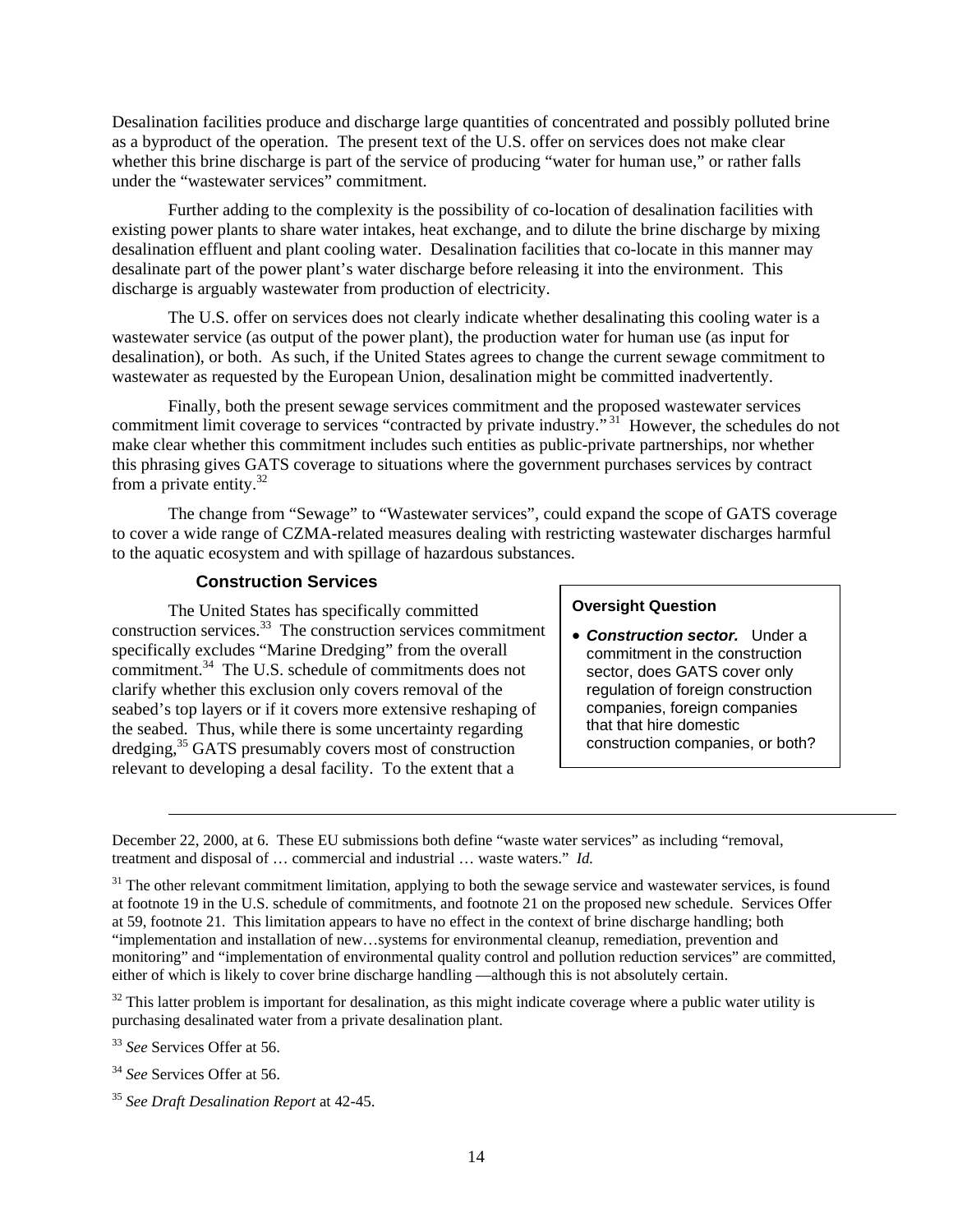State Coastal Agency's charge may involve regulation of construction services, such regulation of the construction sector<sup>36</sup> would be covered by the GATS commitment.<sup>37</sup>

In defining construction services, the WTO Secretariat seems to distinguish between the construction service provider and the party who hires it to build the project, although this reading is not certain.[38](#page-16-2) This distinction may mean that another country's ability to challenge a construction measure under GATS would depend on whether the construction is done by a U.S. firm or a firm based in the other country.

## **Other Environmental Services**

The United States has specifically committed the category of "Other Environmental Services," which includes "Nature and landscape protection services."[39](#page-16-3) The U.S. schedule of commitments includes a footnote that limits the scope of this commitment to "implementation and installation of new or existing systems for environmental cleanup, remediation, prevention and monitoring" and "implementation of environmental quality control and pollution reduction services." [40](#page-16-4)  There is no definition of "system," so implementation of a system could be the beginning

#### **Oversight Question**

• Regarding the U.S. commitment to "other" environmental services, footnote 19 in the U.S. schedule refers to "new and existing systems" for remediation, mitigation and monitoring. Do the environmental services related to developing and operating a desal facility constitute a "system" for purposes of GATS coverage?

of a process or manual labor. "Installation" suggests fixtures or temporary equipment.

The USTR released an offer to clarify and expand this commitment to include:

- 1. Remediation and cleanup of soil and water: Treatment, remediation of contaminated, polluted soil and water;
- 2. Protection of biodiversity and landscape: Nature and landscape protection services; and
- 3. Other environmental and ancillary services: Other services not classified elsewhere.<sup>41</sup>

Many State Coastal Agencies implementing the CZMA are statutorily mandated (by the state law under which they function) to protect a broad range of coastal zone resources (*e.g*., public access, agriculture, urban-rural boundaries, scenic resources, land and water habitats). Such measures regularly

1

<span id="page-16-0"></span><sup>&</sup>lt;sup>36</sup> Examples of relevant regulations are "controls on land use, building regulations...building permits...[and,] environmental regulation," with aims as diverse as "implement[ation] of urban and land use planning…[and] environmental quality." Background Note by the WTO Secretariat, "Construction and Related Engineering Services," WTO Doc. S/C/W/38 (98-2325), June 8, 1998, at 5.

<span id="page-16-1"></span><sup>37</sup> *See, e.g.*, European Union, "GATS 2000: Construction and Related Engineering Disciplines," WTO Doc. S/CSS/W/36 (00-5629), December 22, 2000, at 3.

<span id="page-16-2"></span><sup>&</sup>lt;sup>38</sup> The WTO Secretariat speaks of "contractors who ... work for the proprietor of the project," *id.* at 4, and the standard classification system for GATS discusses construction services as "work … carried out either by general contractors … for the owner of the project, or on own account." CPC Prov. Code 51 ("Construction Work").

<span id="page-16-3"></span><sup>&</sup>lt;sup>39</sup> The WTO defines this sector to include "services ..., including natural disaster assessment ...and landscape protection services not elsewhere classified." Note by the WTO Secretariat, Services Sectoral Classification List, WTO Doc. MTN.GNS/W/120 (98-0000), July 10, 1991; CPC Prov. Code 94060.

<span id="page-16-4"></span><sup>&</sup>lt;sup>40</sup> See footnote 19 in the U.S. schedule of commitments and footnote 21 on the proposed new schedule; Services Offer at 59, footnote 21.

<span id="page-16-5"></span><sup>41</sup> *See* Services Offer at 60-62.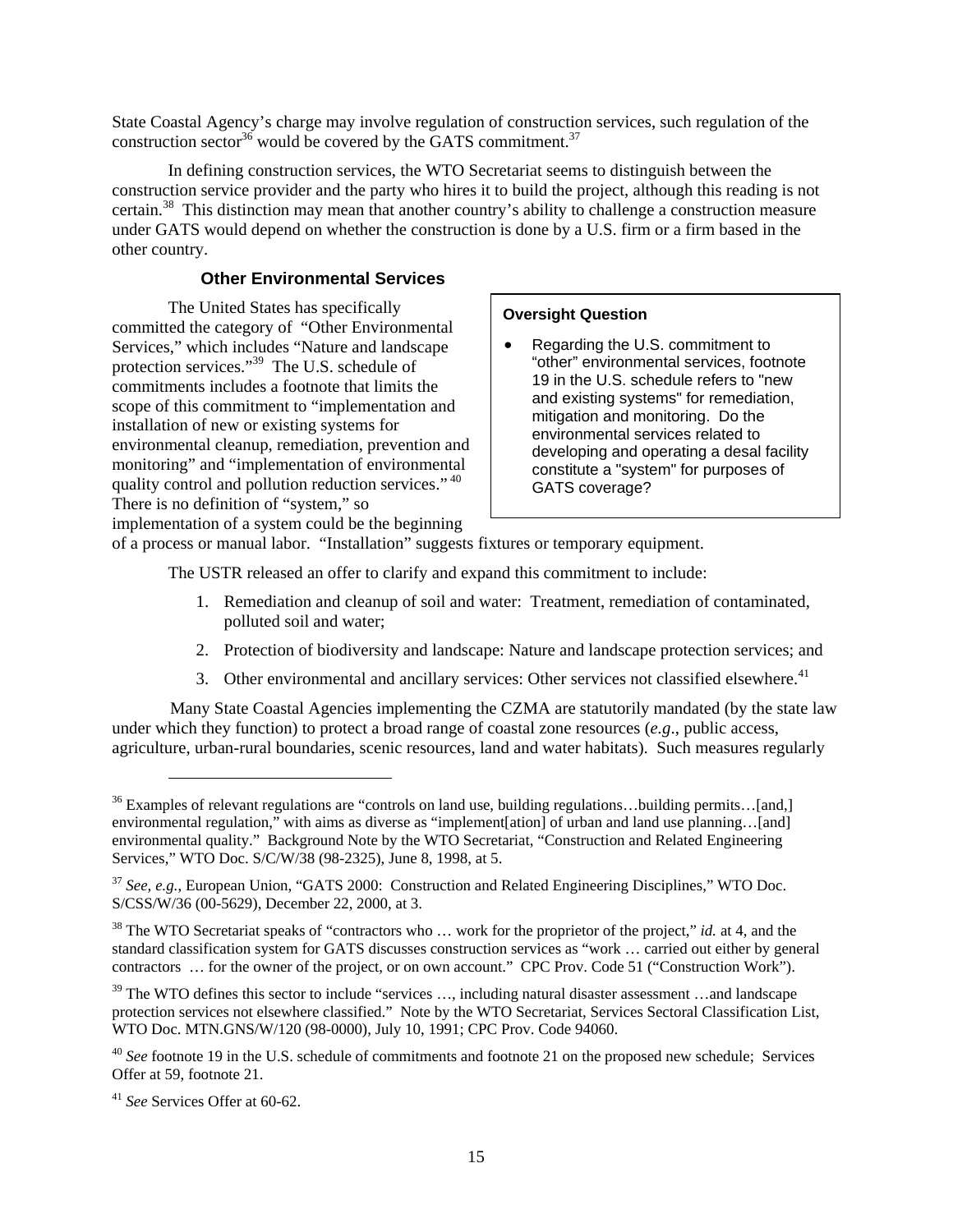<span id="page-17-0"></span>require the employment of mitigation measures, environmental restoration, or environmental cleanup, or else they require minimization of environmental impact in development during both the construction and the operation of the desalination plant.

To summarize, the following chart shows the status of existing commitments and current negotiations with respect to sectors that relate to regulation of desal facilities.

| <b>Service Sectors</b>                   | <b>Status of U.S. Commitments</b>             |                                               |  |
|------------------------------------------|-----------------------------------------------|-----------------------------------------------|--|
|                                          | Existing (1994 round)                         | Pending (2004 round)                          |  |
| <b>Water services</b>                    | <b>No</b>                                     | <b>Request by EU</b>                          |  |
| Sewage /<br>wastewater services          | $Yes - services$<br>contracted by industry    | <b>Request by EU to</b><br>cover "wastewater" |  |
| <b>Construction</b><br>services          | Yes                                           | Retained                                      |  |
| <b>Other environ-</b><br>mental services | <b>Yes</b> – implement<br>remediation systems | Retained                                      |  |

# **Negotiated Commitments that Affect Regulation of Desal Facilities**

# **B. Services Rules and Potential Conflicts**

As noted above, GATS and the FTAs share a common framework of trade rules and coverage that applies them to state measures.

- *General rules* that could apply to all measures covered by the agreement. These rules include transparency and domestic regulation.
- *Additional rules* that apply based on specific commitments, either the positive list approach of GATS or the negative list approach of the FTAs. The additional rules that are relevant to regulation of desal facilities include market access and national treatment.

This part of our paper explains these trade rules and identifies potential conflicts with regulation of desal facilities by State Coastal Agencies. As the following chart illustrates, GATS and the FTAs apply the same rules to regulation of services that are provided through commercial presence in California, except that only GATS applies national treatment.<sup>42</sup>

<span id="page-17-1"></span> $42$  U.S.-Chile FTA, art. 11.1(3), U.S.-Singapore FTA, art. 8.2(2).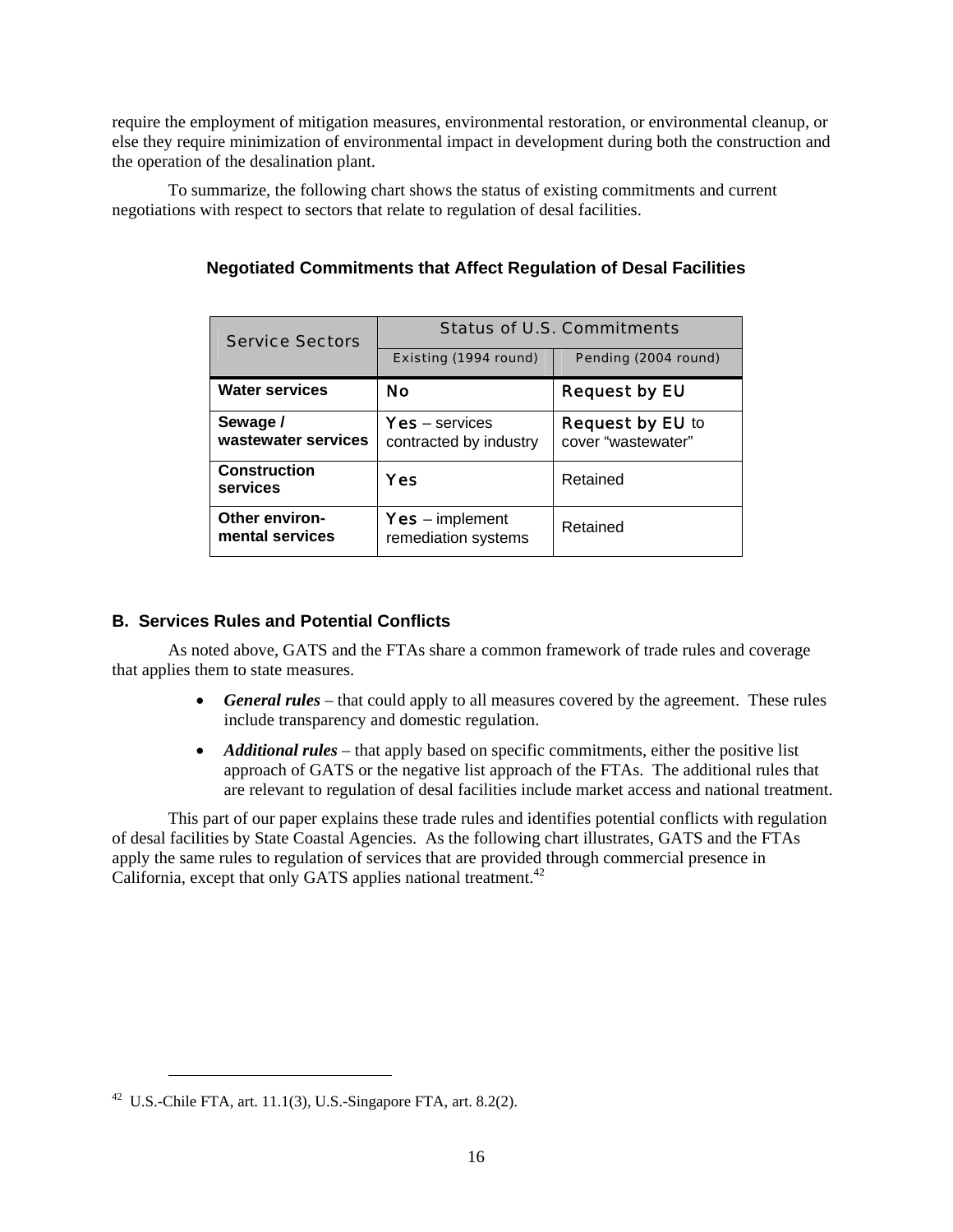# <span id="page-18-0"></span>**Trade Rules Relevant to Regulation of Desal Facilities**

| <b>GATS Rules</b>                           | <b>FTA Rules</b> <sup>43</sup>           |  |  |  |  |  |
|---------------------------------------------|------------------------------------------|--|--|--|--|--|
| <b>General Rules- apply to all measures</b> |                                          |  |  |  |  |  |
| Transparency                                | Transparency                             |  |  |  |  |  |
| Domestic Regulation                         | Domestic Regulation                      |  |  |  |  |  |
| Additional Rules - coverage is negotiated   |                                          |  |  |  |  |  |
| <b>Market Access</b>                        | <b>Market Access</b>                     |  |  |  |  |  |
| <b>National Treatment</b>                   | Not applicable to<br>commercial presence |  |  |  |  |  |

In this part of the paper, we describe each of these trade rules, which are almost identical in GATS and the FTAs. We then analyze whether State Coastal Agencies are likely to exercise their authority to regulate desalination facilities in a manner that conflicts with the rule based upon its plain language and available interpretations.

# **1. General Rules**

#### **a. Transparency**

The GATS transparency rule requires government authorities to publish measures that affect trade in services and to report annually to the WTO any major changes to those measures.<sup>44</sup> Each country must designate a contact point for questions regarding measures affecting trade in services and respond promptly.<sup>45</sup> The FTA transparency rules are much more detailed and invite foreign comment into the legislative process.[46](#page-18-4) The FTA transparency requirements mandate regulatory practices similar to what is found in the U.S. Administrative Procedure Act: notice and comment rulemaking with impartial review available for the results.[47](#page-18-5)

The transparency rule is designed to ensure that measures affecting trade in a particular service are publicly available. Public access to the measures and the decision-making process informs potential investors or service suppliers of the level of regulation, in this case, the criteria for attaining approval for desal facilities in the coastal zone. This sets expectations and provides the basis for deciding whether to enter a services market.

One could therefore make an argument that State Coastal Agencies' permitting processes would conflict with the transparency rule if they:

o use broad criteria,

<span id="page-18-1"></span> $43$  Please note that this only refers to the trade rules applied to desalination under the FTAs' services chapters. Trade rules applied under the FTAs' investment chapters may still apply.

<span id="page-18-2"></span><sup>44</sup> GATS, art. III: 1, 2, 3.

<span id="page-18-3"></span><sup>&</sup>lt;sup>45</sup> GATS, art. III: 4. The U.S. Trade Representative is the designated contact person for the United States.

<span id="page-18-4"></span><sup>&</sup>lt;sup>46</sup> Please note that the FTA transparency discipline is split between the Services chapter and a separate, general transparency chapter. *See* U.S.-Chile FTA art. 11.7, U.S.-Singapore FTA, art. 8.12.

<span id="page-18-5"></span><sup>47</sup> *See id.; see also* Chile FTA Chapter 20; Singapore FTA Chapter 19; 5 U.S.C. §551 *et. seq*.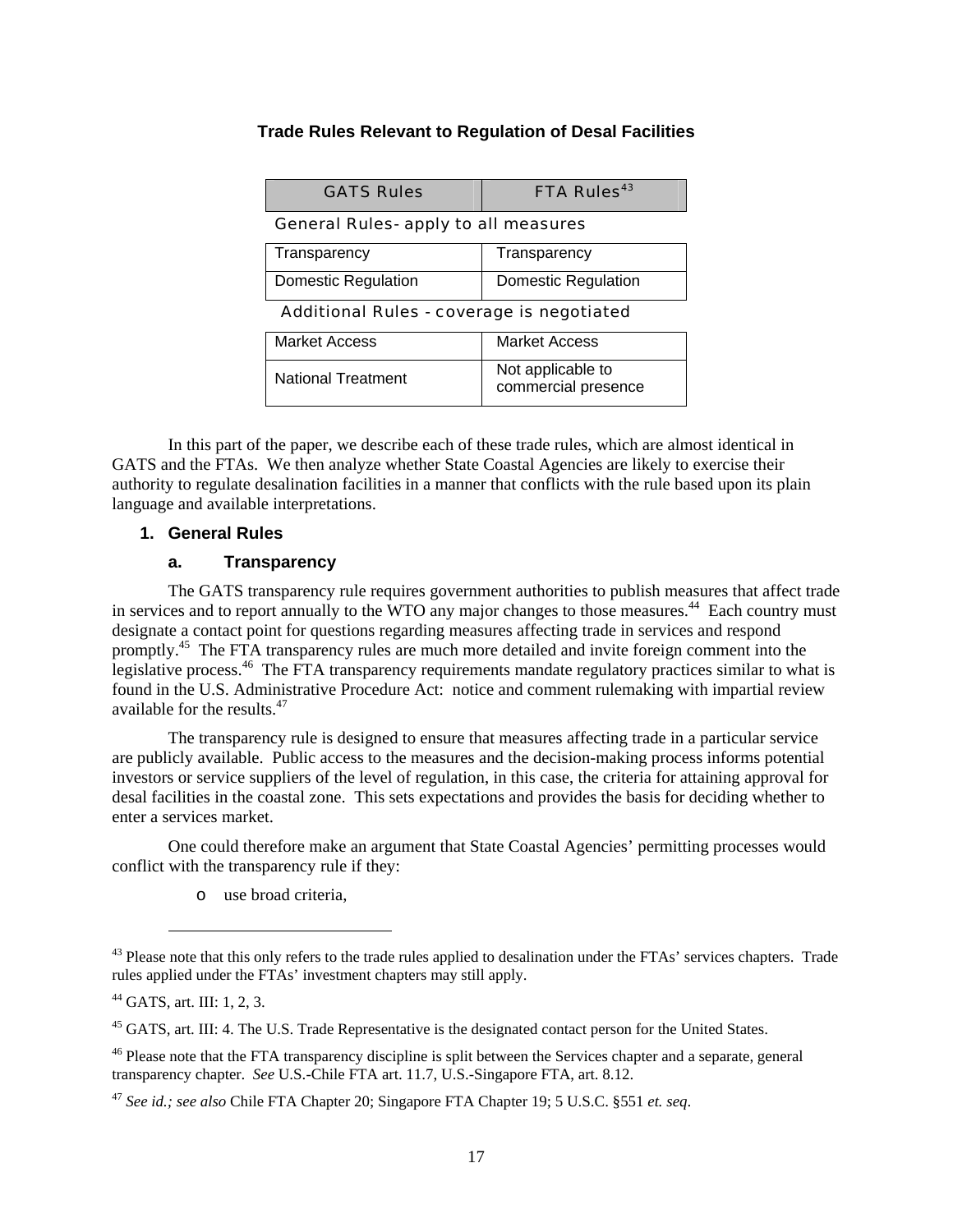- o review permit applications on a case by case basis, and
- o impose mitigation measures in unique, site-specific ways.

<span id="page-19-0"></span>However, it is difficult to predict the likelihood of conflict because the transparency rule itself is so general.

#### **b. Domestic Regulation**

Domestic regulation sets standards for the legitimacy of government measures related to "qualification requirements and procedures, technical standards and licensing requirements." [48](#page-19-1) Domestic regulation is a set of several trade rules, which require that measures must be:

(a) "based on *objective and transparent* criteria,"

(b) "*no more burdensome than necessary* to ensure *the quality of the service*," and

(c) if a *licensing procedure*, "not in itself a restriction on the supply of the service."[49](#page-19-2) 

GATS also includes some trade rules relating to appeal and review of decisions under domestic regulation, appear and review of decisions under domestic regulation,<br>which the FTAs instead place under the transparency rule.

The FTA rules on domestic regulation are currently effective for all measures covered by the FTAs. The GATS rules on domestic regulation under Article VI:4 are still being negotiated in a WTO working group. The rules will apply to all services after the WTO's Council on Trade in Services develops the final text.  $50$  Until then, GATS applies these requirements under Article VI:5 only to service sectors for which there is a negotiated commitment. $51$ 

• *U.S. position.* Will the United States oppose implementing the domestic regulation rules to cover all services? Will the United States support limiting domestic regulation rules to only committed sectors?

Article VI:5 restricts "licensing and qualification requirements and technical standards" that negatively affect committed service sectors, but only to the extent that the measures "could not reasonably have been expected of that Member at the time the specific [GATS] commitment in those sectors were made."<sup>52</sup> The WTO Secretariat interprets this "unexpected measure" requirement as a grandfather clause "exempt [ing] at least those measures which were already in place in 1995."<sup>53</sup>

Based on this interpretation, State Coastal Agencies acting under authority of an enabling act adopted prior to 1996 should be exempt under this provision. Moreover, statements made prior to 1996 that provide guidance as to how such State Coastal Agency will handle permit applications for desalination plants arguably provided service providers with additional notice about the application of pre-1996 laws to desalination facilities. Accordingly, the GATS domestic regulation rules regarding licensing and qualification requirements and technical standards probably would not apply to desalination facilities in such states until the WTO implements Article VI:4.

<span id="page-19-1"></span>l  $48$  GATS, art. VI:2.

<span id="page-19-2"></span><sup>49</sup> GATS, art. VI:4 (emphasis added); U.S.-Chile FTA, art. 11.8; U.S.-Singapore FTA, art. 8.8.

<span id="page-19-3"></span><sup>&</sup>lt;sup>50</sup> Note by the WTO Secretariat, "Article VI:4 of the GATS: Disciplines on Domestic Regulation Applicable to All Services," WTO Doc. S/C/W/96 (99-0769), March 1, 1999, at 4 (Disciplines on Domestic Regulation).

<span id="page-19-4"></span><sup>&</sup>lt;sup>51</sup> Disciplines on Domestic Regulation at 3.

<span id="page-19-5"></span><sup>52</sup> *See* GATS, art. VI:5.

<span id="page-19-6"></span><sup>53</sup> Disciplines on Domestic Regulation at 3.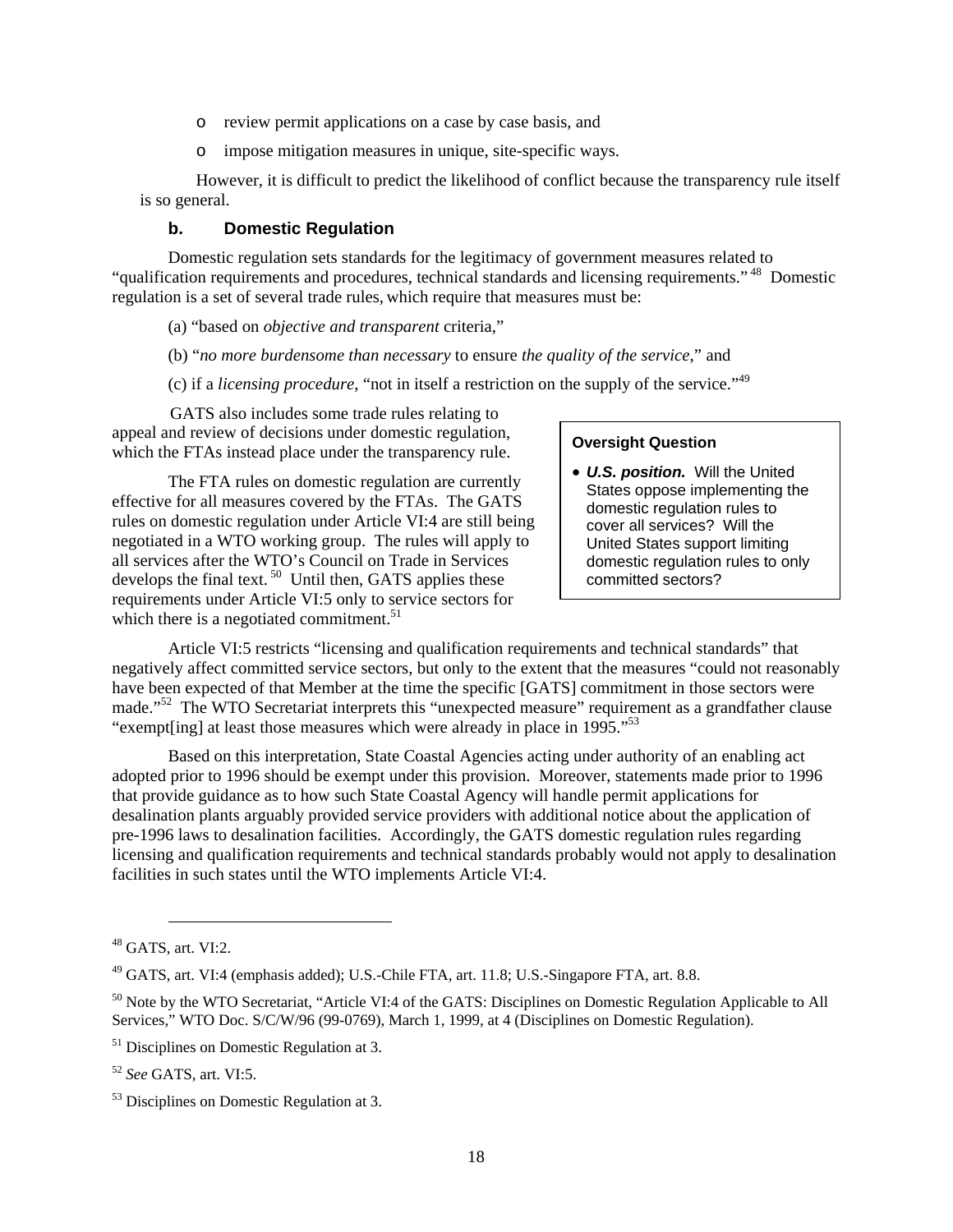<span id="page-20-0"></span>If state and local governments become actively involved in oversight of trade negotiations they still have time to influence the content of trade rules and the scope of measures to which the rules will apply. The WTO is still negotiating the GATS rules on domestic regulation, and Congress has approved only two of the many FTAs being negotiated. Many FTAs are still on the drawing board. Among the options for safeguarding state and local measures are these –

- *GATS.* The United States could just say "no" to implementing the rules in GATS Article VI:4. However, U.S. negotiators have already implemented these rules in two FTAs, which indicates their aim to do so in GATS as well. U.S. negotiators have several other options that would safeguard state and local measures in varying degrees, including–
	- o limiting the reach of domestic regulation rules by limiting the scope of the "qualification," "technical" and "licensing" requirements to which the rules apply,
	- o limiting the application of domestic regulation rules to only those sectors in which the United States has a negotiated commitment (which is the *status quo* under GATS Article VI:5), and
	- o expanding the scope of legitimate public purposes for measures that affect trade in services.
- *FTAs.* U.S. negotiators have all of the above options with respect to the FTAs.<sup>54</sup> As noted above in the section on coverage, the FTA negotiators can also change a few words to apply the negative list in Appendix II to the general trade rules. This would enable the United States to exclude certain levels of government, state or local agencies, service sectors or types of measures from coverage under domestic regulation rules.

# **i. Objective and Transparent Criteria**

l

The first rule under domestic regulation requires that governments base their decisions on objective and transparent criteria. This is a substantive requirement, which is distinct from the procedural requirements of transparency under Article III. The precise requirements of this standard are yet undefined. The United States provides a possible explanation of the standard – "*to specify and make publicly available* measures relating to the criteria to obtain such a license or qualification and the *terms*  and conditions under which it is offered or revoked."<sup>55</sup> The measures most likely to violate objective and  $\alpha$ transparent criteria are those with no standards or vague standards.

Any State Coastal Agency that applies broad policies to individual applications on a case-by-case basis could be accused of acting in conflict with the objective and transparent criteria rule. Any time policies are applied in a flexible manner, on a case by case basis, and not pursuant to specific codified guidelines, there is a risk that such action could be interpreted as violating the rule on objective and transparent criteria.

The risk of conflict occurs on two levels. The first level is simply that the criteria for deciding on permits are often general and arguably do not provide enough guidance as service suppliers seek to gain

<span id="page-20-1"></span><sup>&</sup>lt;sup>54</sup> Article 11.8.3 of the Chile FTA provides that if the WTO completes negotiations under GATS Article VI:4, then "this Article shall be amended, as appropriate, after consultations between the Parties, to bring those results into effect under this Agreement. The Parties agree to coordinate on such negotiations as appropriate." This linkage to the GATS negotiations stops short of automatically synchronizing domestic regulation under GATS and the FTAs. Thus, it does not mandate that the FTAs must include desirable changes in the new GATS rules; nor does it preclude desirable changes in the FTAs that are not part of the new GATS rules.

<span id="page-20-2"></span><sup>55</sup> Communication from the United States, "GATS Article VI:4: Possible Disciplines on Transparency in Domestic Regulation Corrigendum," WTO Doc. S/WPDR/W/4/Corr.1\* (00-2059), May 19, 2000, at 3.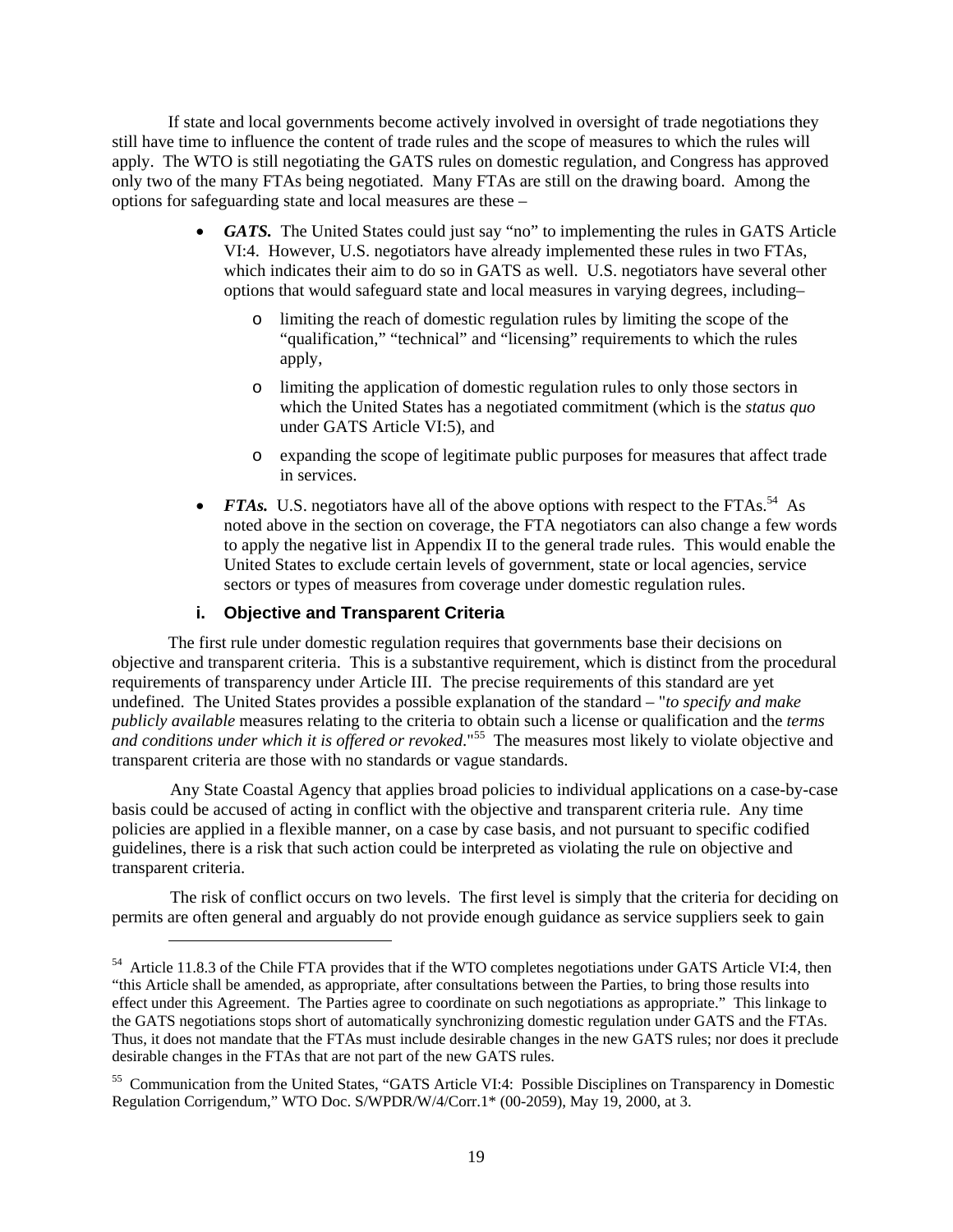<span id="page-21-0"></span>access to the market for desalination and related services. The second level is that some state measures might be in conflict because they involve a degree of subjective judgment. Some states' coastal programs include provisions for the protection of scenic resources. The protection of scenic values generally requires evaluation of a proposed facility for compatibility with the surrounding environment comparable to a Historic Preservation zoning regulation. For example, a measure requiring desal facilities to "not look bad" in comparison to its surroundings is arguably not objective enough to provide guidance to applicants. One could argue that virtually any industrial facility looks bad in a pristine coastal environment.

## **ii. No More Burdensome than Necessary**

The second rule under domestic regulation requires that measures be "no more burdensome than necessary to ensure the quality of the service." This is really a two-part standard, as the WTO Secretariat explains:

"The necessity test has two main aspects of relevance … the first aspect is the general requirement that *regulations not be more trade restrictive than necessary*; the second aspect is to examine whether an individual measure is actually necessary to achieve the specified legitimate objective."[56](#page-21-1) 

This test may require a government to prove that the purpose of the measure is related to the quality of the service. If so, then it must show that no less burdensome measure was available.<sup>57</sup>

The WTO Secretariat indicates that quality of the service is the only recognized "legitimate policy objective.["58](#page-21-3) One reading is that this limits measures to elements directly related to the service. For example, water of a certain quality is the output of a desalination plant. Therefore, government measures with objectives such as protecting scenic value, controlling sprawl, or ensuring public access would be unrelated to the service of producing water and thus would not be legitimate objectives.<sup>[59](#page-21-4)</sup>

Policies relating to, for example, protecting the marine environment could relate to water quality to the extent that they restrict pollutants or protect biodiversity that ensures a high quality of source water for input to the service. However, even this sort of policy standard could be construed to be more burdensome than "necessary" because it is more trade-restrictive than a measure that is specifically focused on a science-based risk assessment regarding the quality of sea water input for a desal facility.

#### **iii. Licensing Procedures**

The third rule under domestic regulation is that licensing procedures must not restrict the supply of a service. This rule applies to procedures and not "licensing requirements.["60](#page-21-5) The WTO Secretariat defines licensing requirements as "substantive requirements," other than those showing that the service

<span id="page-21-2"></span><sup>57</sup> *Id.*

l

<span id="page-21-3"></span><sup>58</sup> *Id.*

<span id="page-21-1"></span><sup>&</sup>lt;sup>56</sup> Note by the WTO Secretariat, "The Relevance of the Disciplines of the Agreements on Technical Barriers to Trade (TBT) and on Import Licensing Procedures to Article VI.4 of the General Agreement on Trade in Services," WTO Doc. S/WPPS/W/9 (96-3501), September 11, 1996, (*TBT and VI.4*) at 4.

<span id="page-21-4"></span><sup>&</sup>lt;sup>59</sup> The WTO might add other legitimate policy objectives during the development of the rule, but this has not happened to date. The WTO Secretariat seems to be leaving this debate for the working groups developing the rule rather than leaving it to interpretation in disputes. *See* Disciplines on Domestic Regulation at 6, *TBT and VI.4* at 4. The EU also seems very interested in expanding the list of 'legitimate policy objectives' beyond 'ensuring the quality of the service.' *See* Communication from the EC, "Domestic Regulation: Necessity and Transparency," WTO Doc. S/WPDR/W/14 (01-2241), May 1, 2001, at 5.

<span id="page-21-5"></span><sup>60</sup> *TBT and VI:4* at 10-11.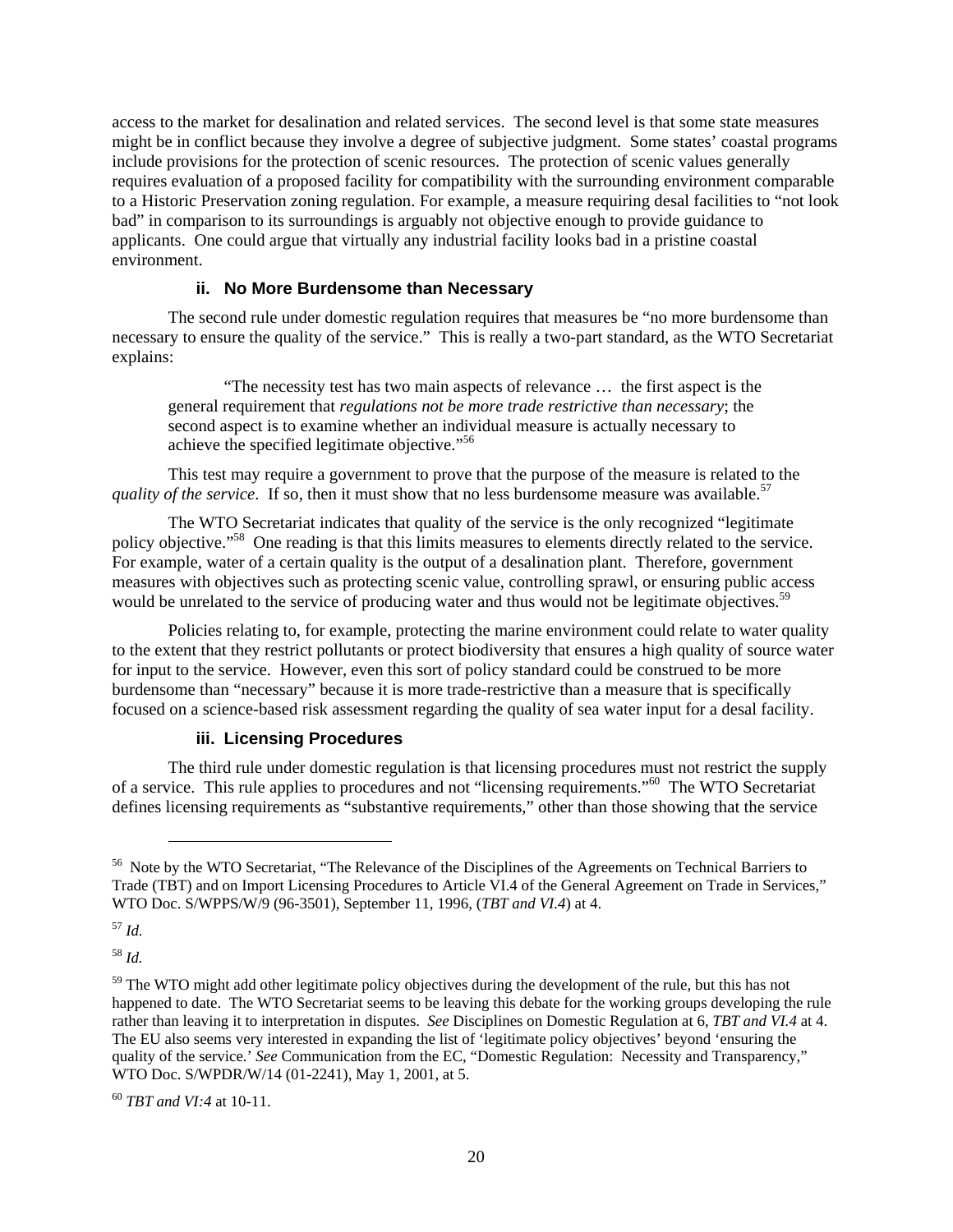<span id="page-22-0"></span>supplier is qualified to perform the desired service, "with which a service supplier is required to comply in order to obtain formal permission to supply a service."<sup>61</sup> "Licensing procedures," in turn, are "administrative procedures relating to the submission and processing of an application for a license.["62](#page-22-2) 

To the extent that an application process restricts the supply of the service, a review panel could interpret this rule on licensing procedures such that any such application process would be in conflict with the rule. Any aspect of a State Coastal Agency's procedures that could be considered unpredictable, time consuming, or unreasonably expensive for foreign applicants or applicants using foreign engineering firms and that could therefore be argued to operate to prevent an applicant from becoming licensed, perhaps through an overly long (in the applicant's view) processing period, could be a basis for asserting a conflict.

# **2. Specific Rules – Coverage is Negotiated**

# **a. Market Access**

Governments have traditionally regulated markets for a variety of objectives, including both promoting competition to achieve lower prices, and forming monopolies to provide basic services. Generally speaking, the market access rules target measures that limit access to service markets by limiting the number of market participants, the total level of market activity, or the varieties of actors that may participate. Market access prohibits several categories of government measures. The prohibitions that relate to desal permits include limits on service suppliers, service operations or output, or types of legal entity.

If applied to desal permits, the measures discussed below could conflict with U.S. GATS and FTA commitments on market access for wastewater, construction, environmental remediation, and potentially water services.

# **i. Number of Service Suppliers**

The first market access rule prohibits limits on the number of *service suppliers*, whether in the *form* of *numerical quotas, monopolies, exclusive service suppliers* or the requirement of an *economic needs test.*<sup>63</sup> To illustrate, this rule prohibits –

- *a quota* "only 3 desal firms can operate here,"
- *a monopoly* "only 1 desal firm can operate here,"
- *an exclusive supplier* "only this particular desalination firm can operate here," or
- *an economic needs test* "only as many desalination firms as we think are economically needed can operate."

Note that this rule and the one that follows (number of service operations or output) prohibit limits in the form of a quota, *etc*. A debate has emerged as to whether these rules are purely formal, meaning that they only prohibit a measure taking those exact forms.

Some commentators suggest that dispute panels will find that a measure that has the effect of setting a quota or limiting output, *etc.*, violates the market access rules.<sup>64</sup> U.S. trade negotiators maintain

<span id="page-22-1"></span><sup>61</sup> *Id.* at 3.

<span id="page-22-2"></span><sup>62</sup> *Id*.

<span id="page-22-3"></span> $63$  GATS, art. XVI:2(a) (emphasis added).

<span id="page-22-4"></span><sup>64</sup> World Wildlife Federation and Center for International Environmental Law, "GATS, Water and the Environment," (October 2003) at 33-34 (WWF-CIEL).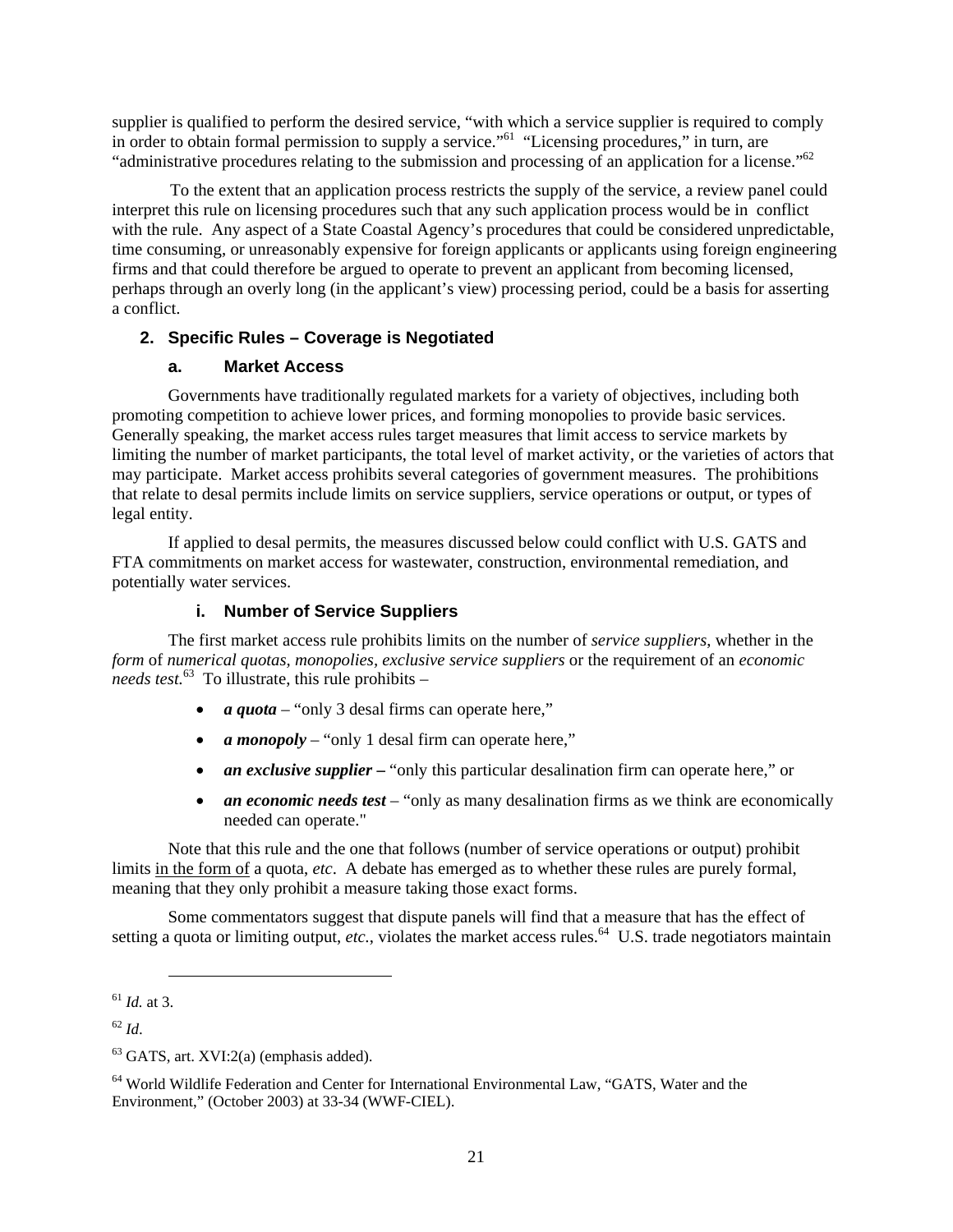<span id="page-23-0"></span>that the market access rules are formal and not effect tests. What is not always clear, they say, is whether a measure is formally a quota, a limit on output,  $etc.,$  or not.<sup>65</sup> While the effect of coastal measures does arise in our analysis, we identify most of the potential conflicts under market access using the "formal" standard advocated by USTR.

Even if most State Coastal Agencies would not impose direct numerical quotas on the number of desalination facilities allowed, they might have authority and interest in imposing economic needs tests, limitations on the proliferation of such facilities generally, and the requirement of a showing a

# **Oversight Question**

• *Effect vs. formal limits.* The market access rules refer to measures "in the form of" and "in terms of" certain quantitative limits. Do measures that have the effect of quotas or limits on the number of operations, etc. also conflict with this rule?

particular facility is needed to meet projected water needs. The United Nations cited the following criteria as examples of an economic needs test –

- o Population, the number of existing [facilities] and their geographical density.
- o Number of and impact on existing [facilities], population density, geographic spread and impact on traffic conditions.
- o Employment creation.
- o Degree of built-up area, type of neighborhood, tourist interests, number of existing [facilities].<sup>[66](#page-23-2)</sup>

In states where such regulatory policy limitations are authorized, it could be argued that such criteria for proposed desal facilities constitute an economic needs test and would therefore be in conflict with this market access rule.

# **ii. Number of Service Operations and Output of Services**

The second market access rule prohibits limits on the total number of *service operations* or on the total quantity of *service output* expressed in *terms* of *designated numerical units* in the *form* of *quotas* or the requirement of an *economic needs test.*[67](#page-23-3) This subsection of the market access rule contains a footnote that states (for this subsection only) that the rule "does not cover measures of a Member which limit *inputs* for the supply of service."<sup>68</sup> Neither GATS nor the FTAs define "inputs."

There are a variety of ways in which a State Coastal Agency's regulation of desal facilities could affect this rule. For example, a State Coastal Agency could, in order to protect scenic, agricultural, rural or historic values, or other environmental resources, disapprove a desal facility based on findings that its location is "growth inducing" or that the facility must be a minimum distance *(e.g*., a five-mile radius) from other industrial facilities or from certain ecological zones. If such a proximity or locational standard were based on a set distance, it is arguably a formal quota since it would only permit a limited number of desalination facilities on the coastline. If not a formal quota, then a proximity test is certainly a quota in effect.

1

<span id="page-23-1"></span><sup>&</sup>lt;sup>65</sup> Memorandum from Robert Stumberg, Notes on meeting with staff of the USTR, February 20, 2004. Present at the meeting were James Mendenhall (Assistant USTR for Investment, Services and Intellectual Property), Christine Bliss (Director of Services Negotiations), and Carol Balassa (Director of Services Negotiations – Energy).

<span id="page-23-2"></span><sup>66</sup> *Lists of the Economic Needs Tests in the GATS Schedules of Specific Commitments*, The United Nations Conference on Trade and Development. UNCTAD/ITCD/TSB/8, 17 August 1999.

<span id="page-23-3"></span> $67$  GATS, art. XVI:2(c) (emphasis added).

<span id="page-23-4"></span><sup>68</sup> GATS footnote 9 (emphasis added)*.*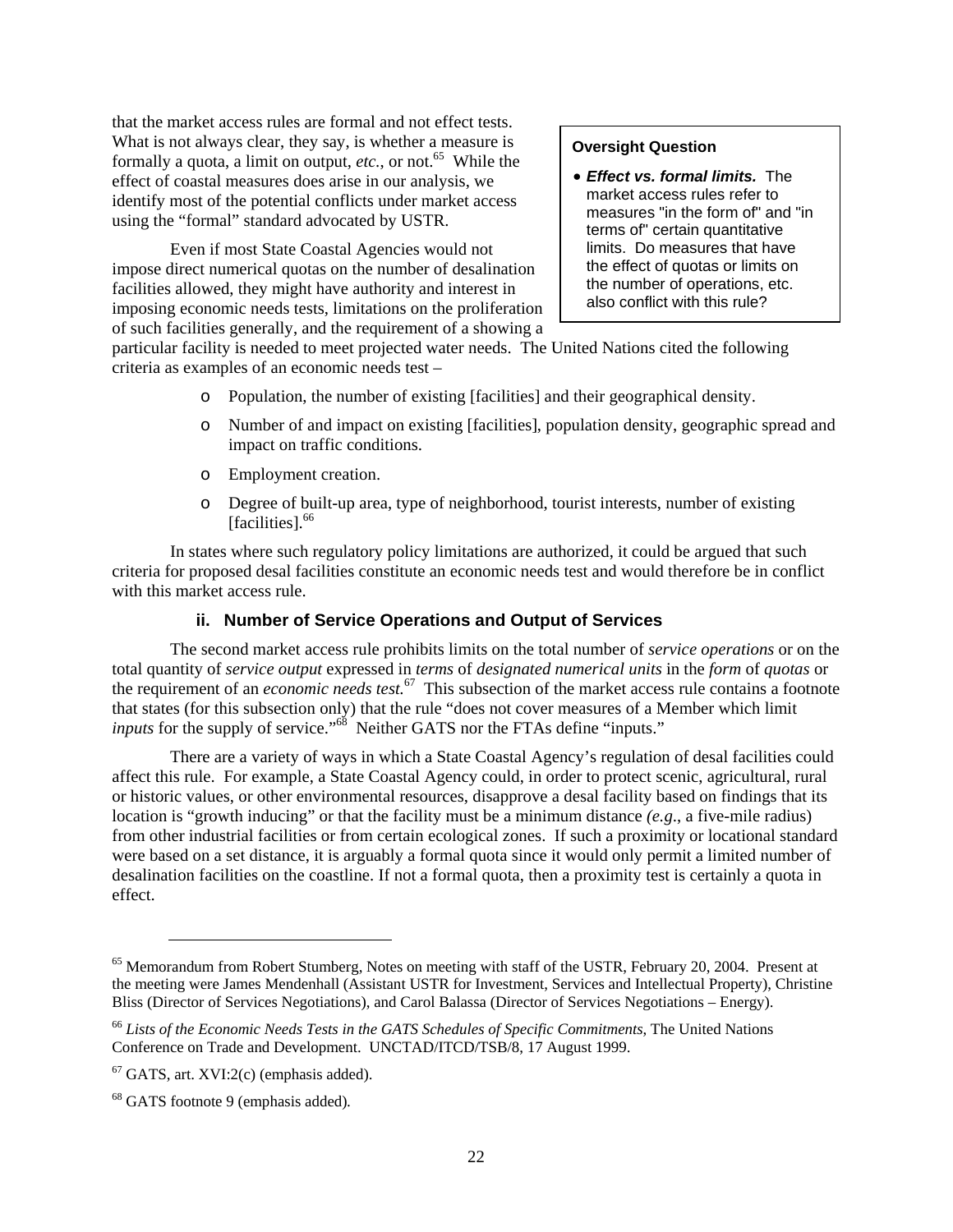<span id="page-24-0"></span>Another potential violation of this rule could occur if a State Coastal Agency attempted to limit the brine discharge from a proposed desal facility. A limit on brine discharge would probably not be construed as a *formal* limit on service output, since brine discharge is a byproduct of the service rather than the service output itself (water). Nonetheless, it could be argued that a limit on brine discharge has the *effect* of limiting water output. Potentially, however, under the footnote to this rule noted above it would be possible to effectively limit brine discharge by limiting seawater *input* into a desal facility.

# **iii. Legal Form of Organization**

The third market access rule prohibits limits on the types of *legal entity* or joint venture through which a service supplier may supply a service.<sup>69</sup> Increasing attention is being focused on the issue of privatization of water rights, and citizen groups have resisted privatization of water services in many areas of the country and the world, including the use of waters in the public domain for private profit. If a State Coastal Agency were to adopt a preference or policy that limits development of desal facilities to public sector applicants, such a preference for public-sector applicants over private applicants would by definition give better treatment to service suppliers organized as one form of legal entity – public agencies. It would limit private-sector companies to contractor roles. Thus, the risk of conflict based on a formal distinction in legal structure would be high.

#### **b. National Treatment**

National treatment requires governments to treat a foreign service supplier no less favorably than they would treat a domestic service supplier.<sup>70</sup> GATS defines treatment that modifies the conditions of competition as being less favorable.<sup>71</sup> Thus, national treatment prohibits facially neutral regulation that has the effect of less favorable treatment.<sup>72</sup>

U.S. trade negotiators have the option of safeguarding state and local measures from the national treatment rule by either not making a sector commitment under national treatment or by placing a limit on a sector commitment. A limit might apply to a level of government, a state or local agency, a type of law, or a specific law.

Even if no State Coastal Agency expressly discriminates against foreign applicants, it is important to keep in mind the basic concept of the rule, which applies to measures that change the conditions of competition. For example, as noted above, if a State Coastal Agency were to develop a preference for public-sector development of desal facilities, such a preference or monopoly for public sector development of desal facilities would have the effect of excluding foreign firms from the desal market because they are private sector firms.

A State Coastal Agency could also potentially violate this broad interpretation of the national treatment principle by developing technology standards for the construction or operation of desal facilities.<sup>73</sup> Technology standards could favor domestic firms or place foreign forms at a competitive disadvantage. For example, if foreign construction companies were unable to compete for the project

<span id="page-24-3"></span> $71$  GATS, art. XVII:3.

1

<span id="page-24-4"></span><sup>72</sup> *Id.*

<span id="page-24-1"></span> $69$  GATS, art. XVI:2(e) (emphasis added).

<span id="page-24-2"></span> $70$  GATS, art. XVII:1. The foreign parties need not be treated identically to domestic service providers, so long as the treatment is not less favorable. GATS, art. XVII:2.

<span id="page-24-5"></span> $73$ The United States identifies the most important regulations concerning construction as licensure of construction personnel, insurance and bonding requirements for construction companies, and independent building inspection rules. *See* Communication from the United States, "Construction and Engineering Services," WTO Doc. S/C/W/77 (98-5008), December 8, 1998.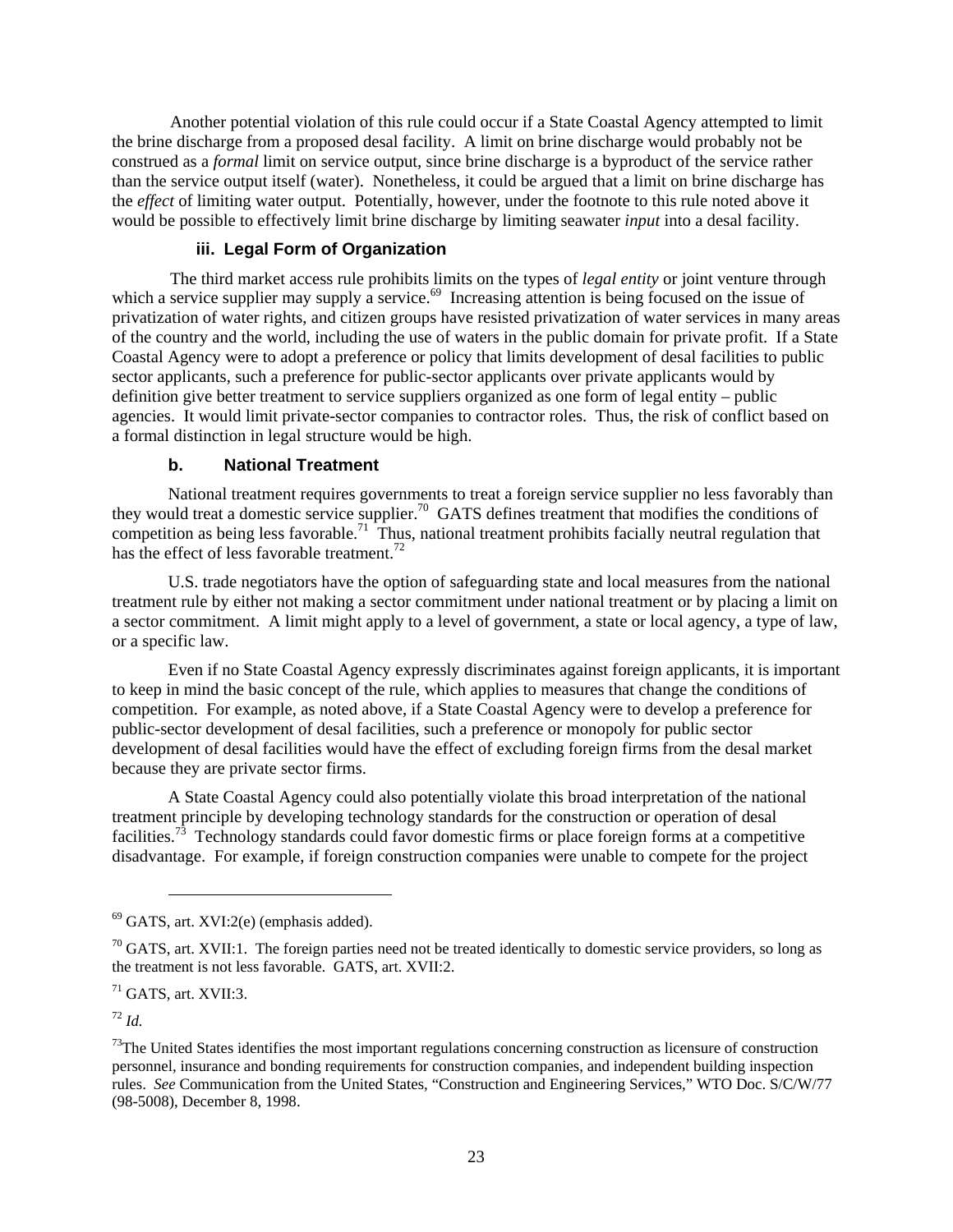<span id="page-25-0"></span>because they were unable to meet the technology requirements, a trade conflict might result. The WTO Secretariat notes that regulation of construction "would normally be applied on a non-discriminatory basis," but "[e]ven if the same measures are applied to all suppliers, domestic or foreign, they may be found to be more onerous to foreign suppliers [and thus in conflict with GATS]."<sup>74</sup>

# **C. The Environmental Exception**

1

The agreements contain a few general exceptions, which a dispute panel would consider only if it first finds that there is a conflict between a trade rule and a government measure. One exception is relevant here – a conflict might be excused if the measure is "necessary to protect human, animal or plant life or health."<sup>75</sup> Dispute panels have applied this exception narrowly on two levels. First, the exception likely covers only direct threats to life or health such as introduction of toxins into the environment<sup>76</sup> and not indirect environmental conservation measures that aim to protect habitat.<sup>77</sup> Second, the "necessary" test means that a measure would have to be the least trade-restrictive alternative.<sup>78</sup> Since dispute settlement panels can usually imagine less restrictive measures, this is a heavy burden of proof.

The environmental exception would not apply to most of the potential conflicts discussed above. For example, some coastal zone management policies that could conflict with the domestic regulation rules – such as guarding against growth inducing impacts, preserving public access, coastal agriculture, or the scenic character of the Coastal zone – are not even primarily concerned with the protection of human, plant or animal life, let alone necessary to achieve that protection.

The environmental exception could apply if a State Coastal Agency were to deny a permit or condition its award based upon environmental criteria – such as limiting discharge of concentrated brine in order to prevent harm to the marine environment. The dispute settlement panel, however, would need to conclude that there were no less restrictive options for preventing the harm.

<span id="page-25-3"></span> $76$  The FTAs state that the "Parties [to the FTA] understand that the measures referred to in GATS [as "necessary to protect human, animal or plant life or health"] include *environmental measures* necessary to protect human, animal, or plant life and health." U.S.-Chile FTA, art. 23.1; U.S.-Singapore FTA, art. 21.1. However, this statement merely reflects pervious interpretations of this exception in the WTO agreements. The WTO's Council for Trade in Services previously stated that "since measures necessary to protect the environment typically have as their objective the protection of human, animal or plant life or health, it is not clear that there is a need to provide more than is contained in paragraph (b) of Article XIV." Council for Trade in Services, "Decision on Trade in Services and the Environment."

<span id="page-25-4"></span><sup>77</sup> See Facing the Facts at 38 (GATS exception as continuation of GATT XX(b) exception—not including XX(g) conservation exception); *see also* Council for Trade in Services, "Decision on Trade in Services and the Environment;" Article XX Practice at 7-10, 12-13 (discussing the distinct application of GATT XX(b), the health exception, and separately discussing GATT XX(g), the conservation exception); Note by the WTO Secretariat, "GATT/WTO Dispute Settlement Practice Relating to GATT Article XX, Paragraphs (b), (d), and (g)," WTO Doc. WT/CTE/W/203 (02-1188), March 8, 2002, at 5-6 (discussing application of GATT Chapter XX general exceptions, which were the model for the GATS general exceptions).

<span id="page-25-1"></span><sup>74</sup> Background Note by the WTO Secretariat, "Construction and Related Engineering Services," WTO Doc. S/C/W/38 (98-2325), June 8, 1998, at 5.

<span id="page-25-2"></span><sup>&</sup>lt;sup>75</sup> GATS, art. XIV(b); U.S.-Chile FTA, art. 23.1; U.S.-Singapore FTA, art. 21.1. The FTAs add language that the "Parties [to the FTA] understand that the measures referred to in GATS [as "necessary to protect human, animal or plant life or health"] include *environmental measures* necessary to protect human, animal, or plant life and health." This statement probably has no operative legal effect, though.

<span id="page-25-5"></span><sup>78</sup> In WTO jurisprudence, a "measure that has the effect of restricting trade is 'necessary' only of there is *no alternative measure less disruptive of trade* which a Member may reasonably be expected to employ to achieve the relevant policy objective." *TBT and VI.4* at 4. *See* Informal Note by the WTO Secretariat to the Working Party on Domestic Regulation, Job No. 5929, (October 8, 1999).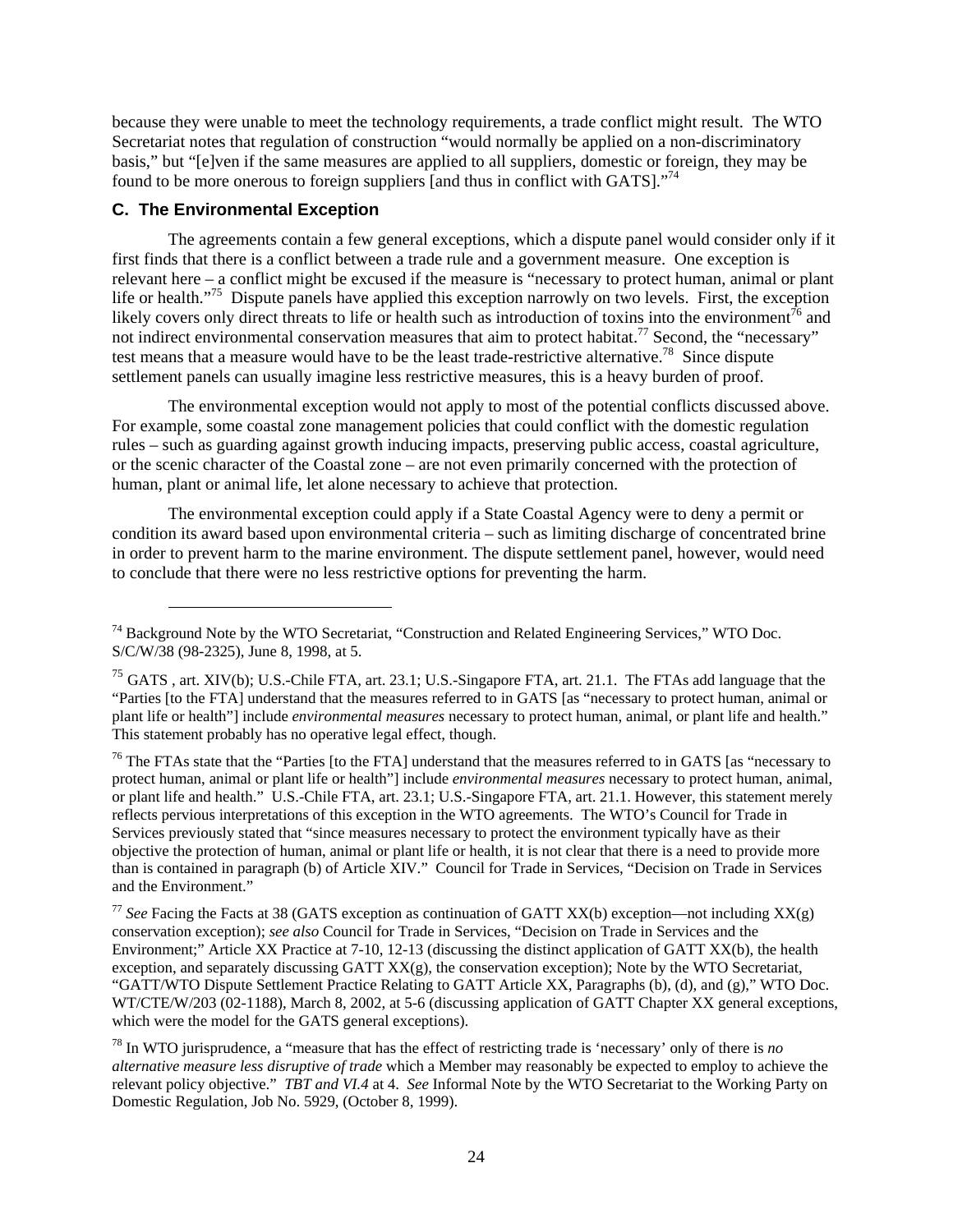# II. INVESTMENT RULES

#### <span id="page-26-0"></span>**A. The Relevant Agreements and the Investors that are Entitled to Invoke Them**

In addition to being challenged by another country under the services rules discussed above, a State Coastal Agency's refusal to approve a permit for a desalination facility could also be challenged by a foreign investor through a process known as "investor-to-state" dispute settlement. It is important to note that an investor would only be able to invoke international investment rules if the United States were a party to an investment agreement with the home country of the corporation. Over the last several decades, the United States has entered into numerous "Bilateral Investment Treaties" (BITs) with developing countries. Because these countries did not have significant investments in the United States, no United States law has ever been challenged under these agreements.<sup>79</sup> In contrast, since NAFTA came into force in 1994 a number of claims have been brought against the United States under the investor protection provisions of NAFTA Chapter 11, presumably due to the significant levels of Canadian investment in this country. [80](#page-26-2)

The Chile and Singapore FTAs contain investment chapters similar to Chapter 11 of NAFTA, and similar provisions will likely be included in the various other FTAs that the United States is currently negotiating. There have also been proposals to negotiate investment rules within the World Trade Organization (WTO). Developing countries, however, have resisted these proposals.<sup>81</sup> The disagreement over investment rules has been widely credited with contributing to the collapse of the recent WTO Ministerial Conference in Cancún, Mexico.<sup>82</sup>

Although attempts to launch negotiations on investment rules in the WTO have thus far failed, the European Union has been advocating an approach to the issue that could permit negotiations to proceed. The EU has proposed that investment negotiations be permitted to proceed on a "plurilateral" basis, meaning that each WTO member country could decide whether it wanted to be bound by the new agreement.<sup>83</sup> This approach, if followed, would likely lead to an investment agreement among the wealthier countries of the world, including the United States, Great Britain, France and Germany. Although it is uncertain what the terms of such an agreement would be, an investment agreement that covered these countries would present the greatest potential for investment rules to be used to challenge a State Coastal Agency's decisions regarding desalination facilities, given that British, French and German

1

<span id="page-26-1"></span><sup>79</sup> *See* J. Carol Williams, *The Next Frontier: Environmental Law in a Trade-Dominated World*, 20 Va. Envtl. L.J. 221, 224 (2001) ("BITs were negotiated with countries with which the investment flows were one way - from the United States to the other country. Thus, whatever protections these BITs provided investors as a practical matter would be used only by U.S. investors against the other countries, not by investors from other countries against the United States.").

<span id="page-26-2"></span><sup>&</sup>lt;sup>80</sup> See id. at 224-225 (unlike under the BITs "the investment flows between the NAFTA parties . . . were not one way. The United States had significant two-way investment flows with Canada prior to 1994, and these flows were to increase substantially after NAFTA entered into force.").

<span id="page-26-3"></span><sup>81</sup> *See* Inside U.S. Trade, *Developing Countries Maintain Rigid Opposition to Singapore Issues* (Sept. 12, 2003), *at* http://www.insidetrade.com.

<span id="page-26-4"></span><sup>82</sup> *See* Inside U.S. Trade, *Cancun Ministerial Collapses over Singapore Issues* (Sept. 15, 2003), *at* http://www.insidetrade.com.

<span id="page-26-5"></span><sup>83</sup> *See* Inside U.S. Trade, *Developing Countries Cool to All Singapore Issues but Trade Facilitation*, (Dec. 19, 2003) *at* http://www.insidetrade.com.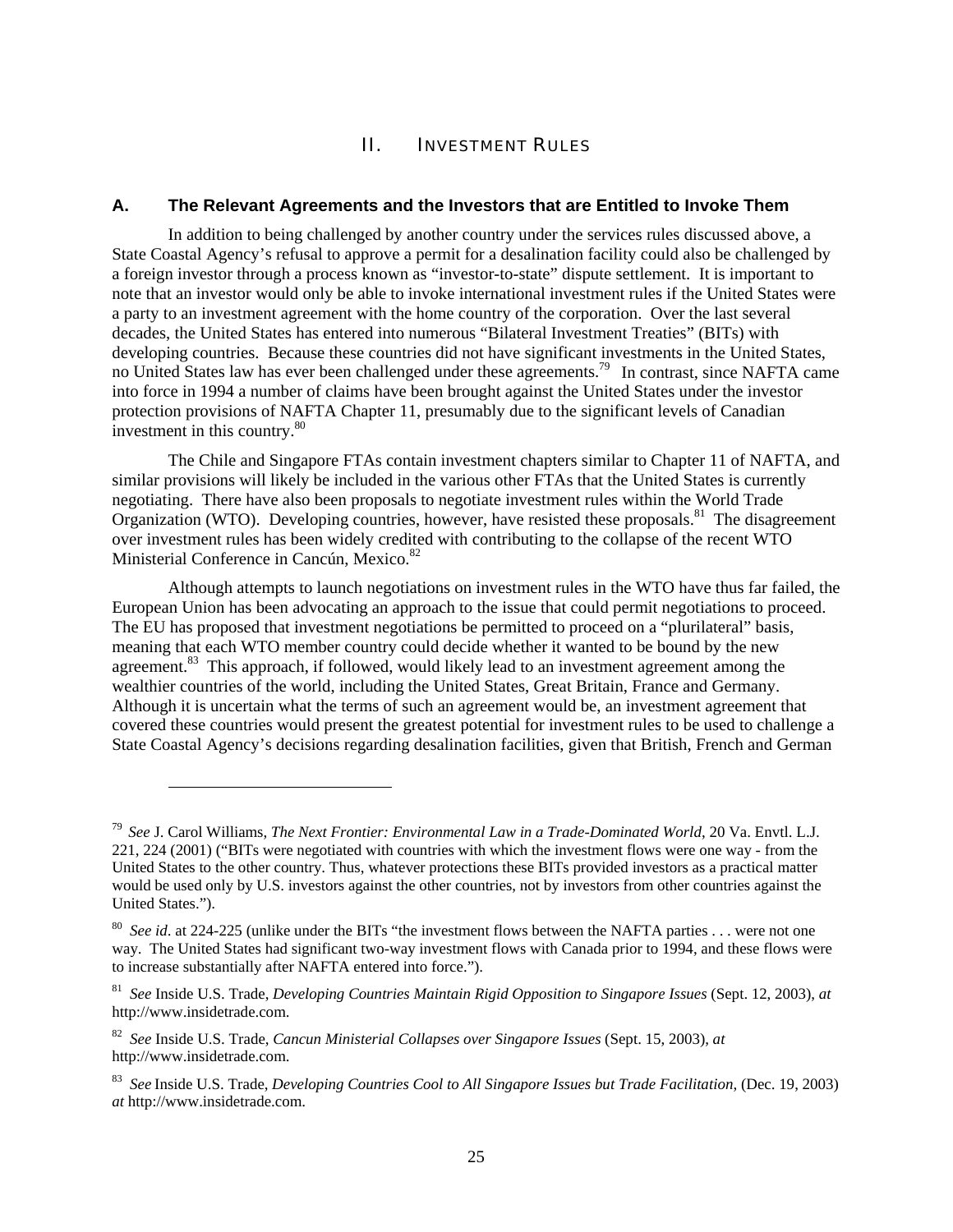companies – including RWE, Thames Water, Vivendi and Suez – are among the most likely applicants for permits for desalination facilities in the United States.<sup>107</sup>

Even in the absence of a WTO investment agreement, however, British, French and German water companies could gain rights under international investment agreements by transferring ownership of their operations in the United States to a foreign subsidiary in a country that is a party to an investment agreement with the United States. As with the services rules discussed *supra*, investment rules permit corporations to invoke rights through their foreign subsidiaries.

Under Article 1113 of NAFTA, an investor from a non-NAFTA country that owned a Mexican or Canadian corporation, which in turn had an investment in the United States, could bring a NAFTA Chapter 11 claim against the United States with regard to that investment so long as the investor had "substantial business activities" in the country (*i.e.* Mexico or Canada) under whose law the corporation was organized.[84](#page-27-1) A similar strategy is being used by two United States corporations **–** General Electric and Bechtel **–** in a dispute concerning their investments in the failed Dabhol power project in India. GE and Bechtel are seeking \$1.2 billion from India in an investor-to-state arbitration. Because there is no investment treaty in effect between the United States and India, the two corporations are bringing the arbitration through their subsidiaries based in Mauritius pursuant to a bilateral investment treaty between Mauritius and India.<sup>85</sup>

Thus, for example, Thames Water, a British corporation owned by the German conglomerate RWE, could potentially gain rights under NAFTA Chapter 11 by transferring its interest in the California-American Water Company to a Canadian subsidiary. Similarly, after the ratification of the proposed FTAA, foreign multinationals could organize subsidiaries in Panama in order to be able to invoke the FTAA's investment rules against the United States.

It is not clear whether under NAFTA a United States corporation could use a Canadian or Mexican subsidiary to bring a Chapter 11 claim based on the subsidiary's investment in the United States. The Chile and Singapore FTAs, however,

# **Oversight Questions**

- *Use of NAFTA by European multinationals.* Could a French, British or German corporation that conducts "substantial business activities" in Canada use a Canadian subsidiary to challenge under NAFTA Chapter 11 a State Coastal Agency's refusal to issue a permit for a desalination project owned by the subsidiary?
- *Use of NAFTA by U.S. multinationals.* Could a United States corporation that conducts "substantial business activities" in Canada use a Canadian subsidiary to challenge under NAFTA Chapter 11 a State Coastal Agency's refusal to issue a permit for a desalination project owned by the subsidiary?
- *Use of FTAs by multinationals.* Could any multinational corporation that conducts "substantial business activities" in Chile use a Chilean subsidiary to challenge under the investment chapter of the U.S. – Chile Free Trade Agreement a State Coastal Agency's refusal to issue a permit for a desalination project owned by the subsidiary?

<span id="page-27-1"></span>84 *See* NAFTA, art. 1113(2).

<span id="page-27-0"></span><sup>107</sup> *See, e.g,* California Coastal Commission, *Seawater Desalination and the California Coastal Act* at 52 (March 2004).

<span id="page-27-2"></span><sup>85</sup> *See* Luke Eric Peterson, *India Faces 6 New Investment Treaty Claims in Relation to Dabhol Investment,* in INVESTMENT LAW AND POLICY WEEKLY NEWS BULLETIN (Nov. 14, 2003), available at [www.iisd.org.](http://www.iisd.org/) *See also* Bechtel Corporation press release, "Bechtel and GE File Arbitration over Dabhol Power Company," September 22, 2003, *available at* http://www.bechtel.com/newsarticles/398.asp.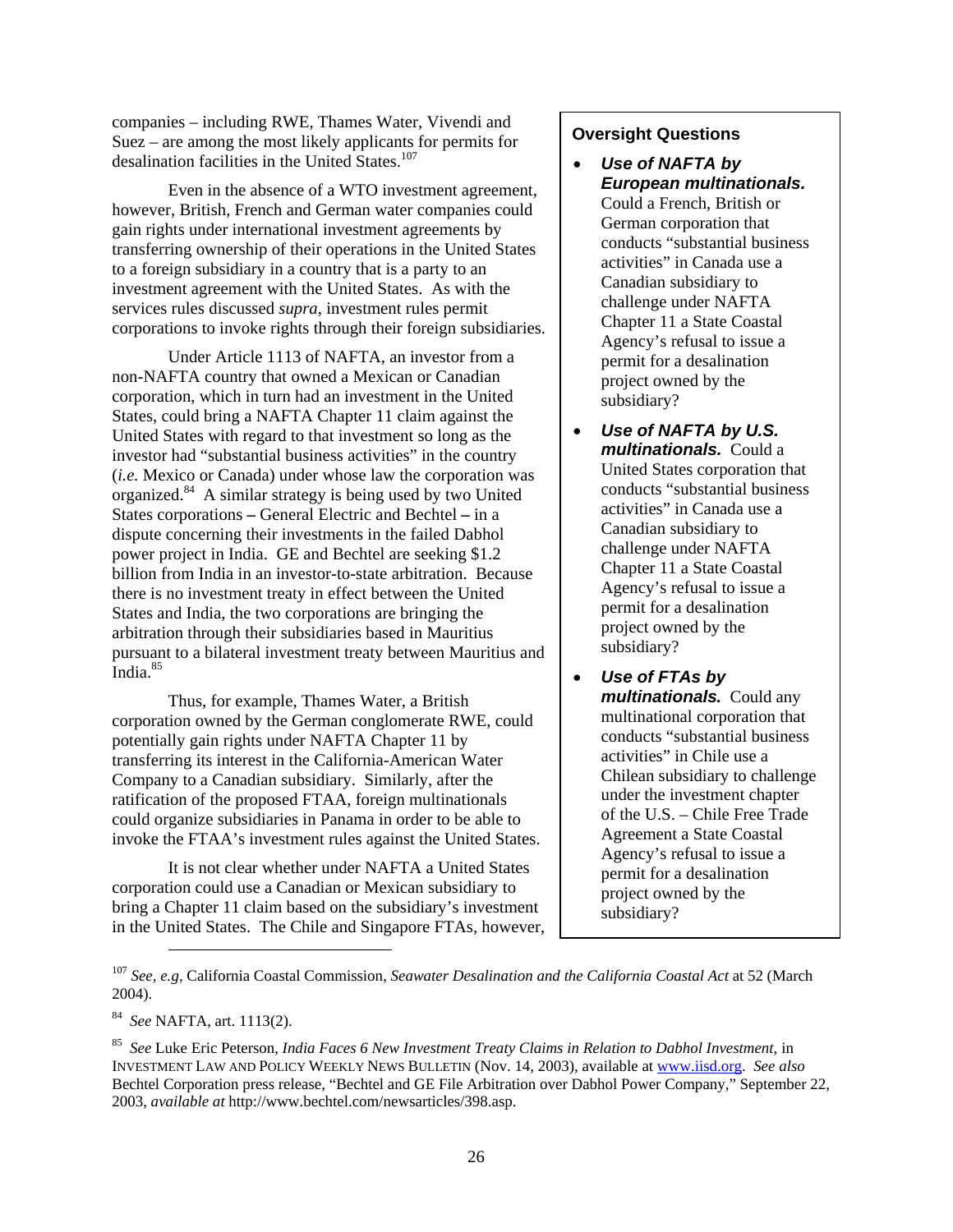<span id="page-28-0"></span>appear to permit this, so long as the U.S. corporation's subsidiary has "substantial business activities" in the country where the subsidiary is located.<sup>[86](#page-28-1)</sup>

#### **B. Investment Rules and Potential Conflicts**

No United States law at any level (federal, state or local) has been successfully challenged under NAFTA Chapter 11 or any other investment agreement. Some of the arbitral decisions that have been decided under Chapter 11, however – including claims that have been brought successfully against Canada and Mexico – suggest that investment rules could be used to challenge a State Coastal Agency's decisions regarding desalination projects.

There are at least three investment disciplines in particular that could conflict with a State Coastal Agency's authority to regulate desal facilities. First, investment agreements typically require governments to pay compensation for measures that are found to "expropriate, directly or indirectly" a foreign investor's investment.<sup>87</sup> Second, investment agreements contain a provision that requires governments to provide foreign investors with the "minimum treatment" to which they are entitled under international law.[88](#page-28-3) Third, investment agreements contain a national treatment requirement – similar to the provision in GATS discussed *supra* – that prohibits measures that either explicitly or effectively discriminate against foreign investors.<sup>89</sup> As discussed below, each of these provisions could potentially be used by a foreign investor to challenge a State Coastal Agency's actions regarding a proposed desal facility.

# **1. Indirect Expropriation**

The expropriation provision in NAFTA Chapter 11 (and similar provisions in other investment agreements) in many ways resemble the Takings Clause of the U.S. Constitution, which requires government to provide "just compensation" when private property is taken for public use. Like the Takings Clause, Chapter 11's expropriation provision prohibits not only the actual seizure of property, but also any regulatory action that can be considered to have "indirectly" expropriated property by decreasing its value to the extent that it can be considered to have the equivalent effect of an actual seizure of the property.

The standard for regulatory or "indirect" expropriation, however, appears to provide foreign investors with significantly greater rights than the Takings Clause in at least two ways. [90](#page-28-5) First, the definition of "investment" that is protected is much broader than the real property rights and other specific interests in property that are protected under the Takings Clause. Second, the degree of diminution of value that a regulation must cause in order for the investor to be entitled to compensation appears to be lower. These aspects of indirect expropriation doctrine could potentially enable a foreign investor to

1

<span id="page-28-1"></span><sup>86</sup> *See* U.S.-Chile FTA, art. 10.11(2); U.S.-Singapore FTA, art. 15.11(2).

<span id="page-28-2"></span><sup>87</sup> *See, e.g.,* NAFTA, art. 1110.

<span id="page-28-3"></span><sup>88</sup> *See, e.g.,* NAFTA, art. 1105.

<span id="page-28-4"></span><sup>89</sup> *See, e.g.,* NAFTA, art. 1102.

<span id="page-28-5"></span><sup>&</sup>lt;sup>90</sup> Congress attempted to address this problem in the Trade Act of 2002 by instructing USTR to ensure that expropriation provisions in future agreements do not provide foreign investors with greater rights than those afforded to property owners under the Takings Clause. *See* Trade Act of 2002, H.R. 3009, 107th Cong. § 2102(b)(3) (2002). Despite this provision, however, the expropriation provisions in recently negotiated agreements such as the Chile and Singapore FTAs still appear to grant foreign investors substantially greater rights than those conferred by the Takings Clause. *See* discussion *infra; see also* Matthew C. Porterfield, *International Expropriation Rules and Federalism*, 23 Stanford Envt'l Law Journal 3 (2004).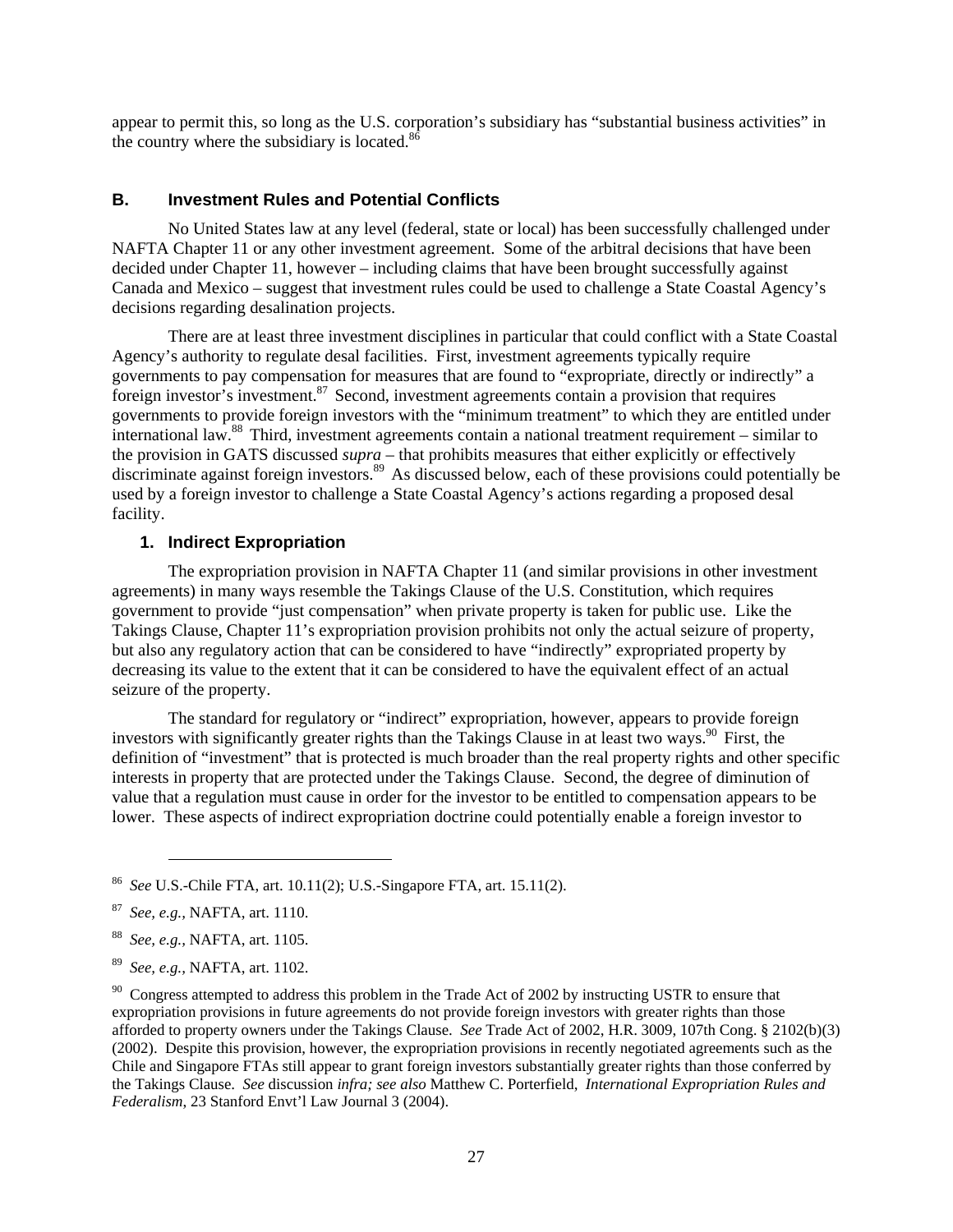<span id="page-29-0"></span>bring a successful expropriation claim based on a State Coastal Agency's refusal to issue a permit for a desalination project when a regulatory takings claim based on the same facts would fail.

# **a. The Scope of Covered Investment**

l

The most obvious way in which international expropriation rules differ from the Takings Clause is that they cover a much broader range of economic interests. The Takings Clause generally applies only to real property and other specific interests in property,<sup>91</sup> typically as defined by state law.<sup>92</sup> More generalized economic interests, such as "business in the sense of the activity of doing business or the activity of making a profit,"<sup>93</sup> are not considered "property" subject to the prohibition on uncompensated takings.

Under Chapter 11 of NAFTA, in contrast, the definition of protected investment is "enormously broad"<sup>94</sup> and encompasses not only businesses (or "enterprises")<sup>95</sup> but also more generalized economic interests, such as the interest in conducting business or making profit from an investment.<sup>96</sup> The definition of investment in the Chile and Singapore agreements closely tracks the language in NAFTA Chapter 11, encompassing "every asset that an investor owns or controls, directly or indirectly, that has the characteristics of an investment."<sup>97</sup> The agreements broadly define "characteristics of an investment" in terms that would not be sufficient to establish the existence of a protected property right under the

[L]oss of future profits—unaccompanied by any physical property restriction—provides a slender reed upon which to rest a takings claim. Prediction of profitability is essentially a matter of reasoned speculation that courts are not especially competent to perform. Further, perhaps because of its very uncertainty, the interest in anticipated gains has traditionally been viewed as less compelling than other property-related interests.

Specific funds of money, however, are considered property that is protected under the Takings Clause. *See, e.g., Phillips v. Wash. Legal Found.*, 524 U.S. 156 (1998) (holding interest accrued on funds held in lawyers' client trust accounts is the private property of the owner of the funds for purposes of the Takings Clause); *Webb's Fabulous Pharmacies, Inc. v. Beckwith*, 449 U.S. 155 (1980) (finding county's appropriation of interest accrued on court interpleader funds to constitute a taking).

<span id="page-29-4"></span>94 Daniel M. Price, *NAFTA Chapter 11 - Investor-State Dispute Settlement: Frankenstein or Safety Valve?* 26 CAN.- U.S. L.J. 107, 109 (2001).

<span id="page-29-5"></span><sup>95</sup> The term "enterprise" is defined as "any entity constituted or organized under applicable law, whether or not for profit, and whether privately-owned or governmentally-owned, including any corporation, trust, partnership, sole proprietorship, joint venture or other association." NAFTA, art. 201.

<span id="page-29-6"></span>96 *See* NAFTA, art. 1139 (defining investment to include, inter alia, "interests arising from the commitment of capital or other resources in the territory of a Party to economic activity in such territory").

<span id="page-29-7"></span>97 U.S.-Chile FTA, art. 10.27, at 10-24, *see also* U.S.-Singapore FTA, art. 15.1, at 156.

<span id="page-29-1"></span><sup>91</sup> S*ee Eastern Enterprises v. Apfel*, 524 U.S. 498, 541 (1998) (Kennedy, J., concurring in the judgment and dissenting in part) ("[O]ne constant limitation has been that in all of the cases where the regulatory taking analysis has been employed, a specific property right or interest has been at stake"); *Webb's Fabulous Pharmacies, Inc. v. Beckwith*, 449 U.S. 155, 161 (1980) ("[A] mere unilateral expectation or an abstract need is not a property interest entitled to protection").

<span id="page-29-2"></span><sup>92</sup> *See Board of Regents of State Colleges v. Roth*, 408 U.S. 564, 577 (1972) (property rights "are created and their dimensions are defined by existing rules or understandings that stem from an independent source such as state law"); *see also Phillips v. Wash. Legal Found.*, 524 U.S. 156, 164 (1998) ("[T]he Constitution protects rather than creates property interests . . . .").

<span id="page-29-3"></span><sup>93</sup> *Coll. Sav. Bank v. Fla. Prepaid Postsecondary Educ. Expense Bd*., 527 U.S. 666, 675 (1999*). See also Andrus v. Allard*, 444 U.S. 51, 66 (1979):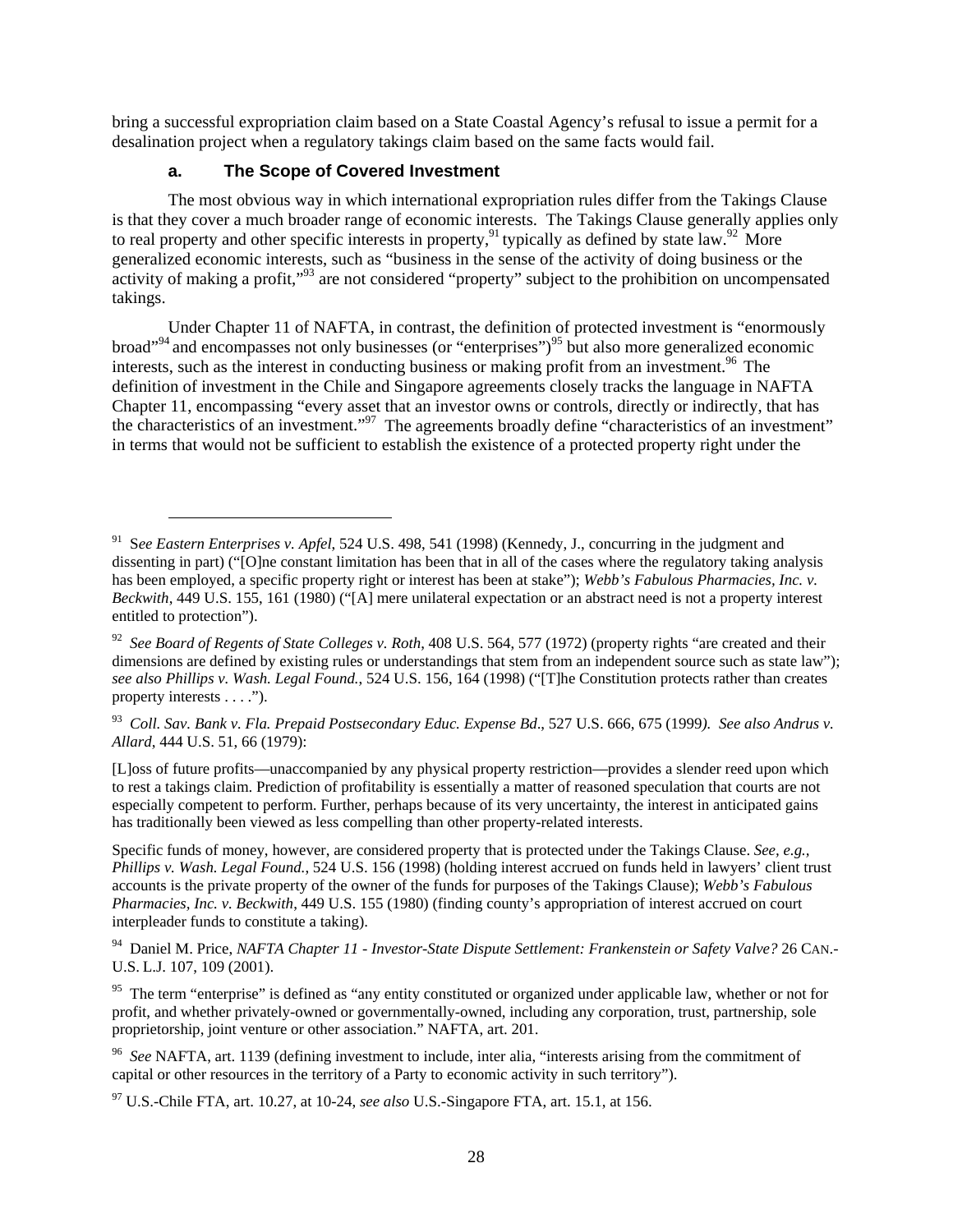Takings Clause, including "the commitment of capital, the expectation of gain or profit, or the assumption of risk $"$ <sup>98</sup>

The decision of a NAFTA tribunal in *Metalclad v. Mexico*<sup>99</sup> illustrates how the broad definition of investment under international investment agreements could provide foreign investors with a favorable alternative to bringing a regulatory taking claim in U.S. courts. The tribunal held that the refusal of the Mexican municipality of Guadalcazar and the state of San Luis Potosi to permit a U.S. corporation (Metalclad) to operate a hazardous waste facility effectively expropriated the corporation's investment in the facility, and awarded Metalclad  $$16,685,000$ .<sup>100</sup>

If a regulatory takings claim were brought in U.S. courts under similar circumstances, the relevant property interest would be the real estate involved, and the focus would most likely be on

whether the refusal to permit the development of the hazardous waste facility destroyed all economically viable use of the property. Yet although the assets that Metalclad claimed as its investment included the real property where the project was located,<sup>101</sup> the tribunal made it clear that the relevant "investment" for the purposes of its expropriation analysis was Metalclad's broader interest in operating a particular type of business—the hazardous waste facility—on that property. The tribunal seemed to acknowledge that the property could be used for other economically beneficial purposes, noting that even such high impact uses as "the exploration, extraction or utilization of natural resources"<sup>[102](#page-30-4)</sup> might be permissible. Nonetheless, the tribunal found that Metalclad's investment had been effectively expropriated because it could not use the property for the specific type of business enterprise it had intended.

## **Oversight Question**

• *Definition of investment.*  Would the commitment of capital by a covered foreign investor to a desalination project in the United States constitute a form of "investment" entitled to protection under Chapter 11 of NAFTA or the investment chapters of the Chile and Singapore free trade agreements?

1

<span id="page-30-0"></span><sup>98</sup> U.S.-Singapore Free Trade Agreement, at 156, n. 15-1; *see also* U.S.-Chile Free Trade Agreement, at 10-24. The Chile and Singapore agreements do contain some language linking the definition of investment to the concept of property. Both agreements indicate that "[a]n action or a series of actions by a Party cannot constitute an expropriation unless it interferes with a tangible or intangible property right or property interest in an investment." U.S.-Chile FTA, Annex 10-D, para. 2 at 10-31; U.S.-Singapore Free Trade Agreement*,* Exchange of Letters on Expropriation at 1. This language, however, begs the question of what types of economic interests will be considered to constitute a "property right" or "property interest," and how, if at all, these terms differ in meaning from the term "investment." Other language in the Chile and Singapore agreements suggests that reference to the domestic law of the host country will determine whether certain types of economic interests—including "licenses, authorizations, permits, and similar rights"—constitute a form of covered investment. U.S.-Singapore FTA, art. 15.1, at 156; *see also* U.S.-Chile FTA, art. 10.27, at 10-24 (containing the similar language, "concessions, licenses, authorizations, and permits"). Although this approach is consistent with the approach taken to defining property for the purposes of the Takings Clause, under the Chile and Singapore agreements it is apparently only to be used in determining whether certain forms of economic interests – *e.g.,* licenses and permits – constitute covered investments.

<span id="page-30-1"></span><sup>99</sup> ICSID (W. Bank) Case No. ARB(AF)/97/1 (Arbitral Trib. 2000), *reprinted in* 40 I.L.M. 36 (2000) [hereinafter *Metalclad*].

<span id="page-30-2"></span><sup>100</sup> *Id.,* paras. 102-12, 131.

<span id="page-30-3"></span><sup>101</sup> *See id.* paras. 2, 28.

<span id="page-30-4"></span><sup>102</sup> *Id.* para. 110.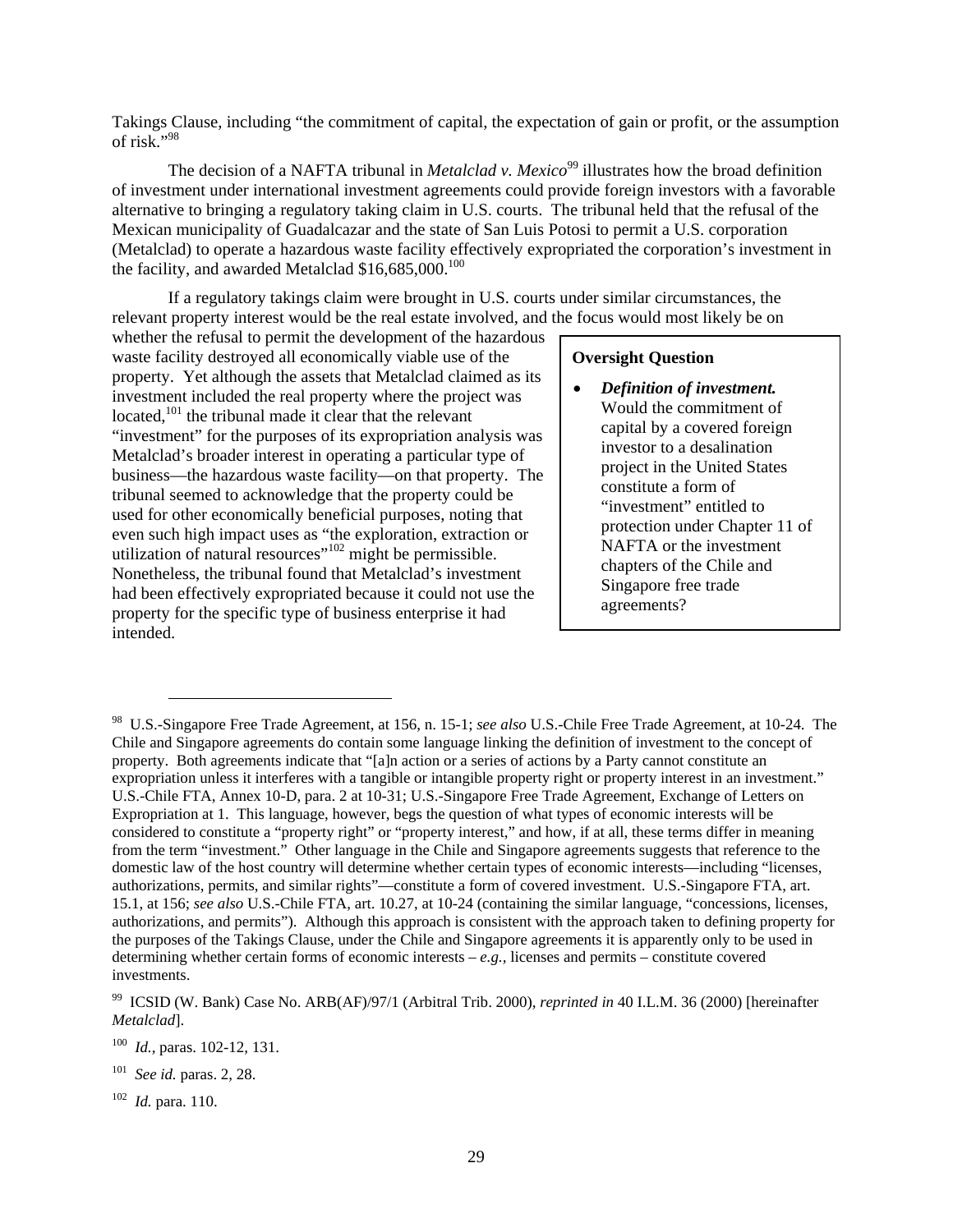<span id="page-31-0"></span>Similarly, the broad definition of investment under international investment agreements could, under the right circumstances, enable a foreign investor in a desalination project to seek compensation if a State Coastal Agency refused to grant it a permit for the project. Although the outcome of any such challenge is highly speculative, it would be relatively easy for the investor to meet the threshold requirement of demonstrating the existence of an investment that was entitled to the protection from indirect expropriation. Any capital investment in the desal project would constitute an investment, and a refusal to permit development of the project would destroy the value of that investment and therefore arguably constitute an act of indirect expropriation. In contrast, it would be extremely difficult to win a regulatory takings claim under the same circumstances. The relevant property interest would be the real estate where the project was to be located, and, as discussed below, the investor would likely need to demonstrate that the permit denial resulted in a complete or near complete destruction of the value of the property.

# **b. The Degree of Diminution of Value Required to Constitute an Act of "Indirect Expropriation"**

As compared with the Takings Clause, international expropriation rules appear to require a lower level of impairment of the value of an investment in order for an investor to be entitled to compensation. In order to establish that a regulatory action has "taken" property within the meaning of the Fifth Amendment, an owner generally must demonstrate that the regulation has destroyed all or nearly all value of the property[.103](#page-31-1) Even regulations that destroy all economically viable use of real property will not be treated as subject to the Takings Clause if the regulations merely enforce preexisting common law restrictions on property use.[104](#page-31-2) 

Under Chapter 11, in contrast, tribunals have suggested that a measure need only cause "significant" or "substantial" impairment of an investment's value to be considered expropriatory. The tribunal in *Metalclad* characterized the standard for expropriation as follows:

[E]xpropriation under NAFTA includes not only open, deliberate and acknowledged takings of property, such as outright seizure or formal or obligatory transfer of title in favour [sic] of the host State, but also covert or incidental interference with the use of property which has the effect of depriving the owner, in whole or in significant part, of the use or reasonably-to-be-expected economic benefit of property  $\ldots$ <sup>105</sup>

In a decision reviewing the tribunal's award, the Supreme Court of British Columbia observed that "[t]his definition [of expropriation] is sufficiently broad to include a legitimate rezoning of property by a municipality or other zoning authority."<sup>[106](#page-31-4)</sup>

In *Pope & Talbot v. Canada*, another Chapter 11 tribunal similarly indicated that a regulation that causes a "substantial deprivation" of a foreign investor's property constitutes a compensable

<span id="page-31-1"></span><sup>103</sup> *See Lucas v. South Carolina Coastal Council*, 505 U.S. 1003, 1016 (1992) ("the Fifth Amendment is violated when land-use regulation . . . denies an owner economically viable use of his land"); *id.* at 1019, n. 8 (noting that even a regulatory action that destroys 95 percent of the value of a property may not constitute a regulatory taking).

<span id="page-31-2"></span><sup>104</sup> *Id. at* 1029.

<span id="page-31-3"></span><sup>105</sup> *Metalclad Corp. v. United Mexican States*, ICSID (W. Bank) Case No. ARB(AF)/97/1 (Arbitral Trib. 2000), *reprinted in* 40 I.L.M. 36 (2000) [hereinafter *Metalclad*] at para. 103 (emphasis added).

<span id="page-31-4"></span><sup>106</sup> *See The United Mexican States v. Metalclad Corporation*, 2001 B.C. Sup.Ct. 664, para. 99 [hereinafter *Metalclad* Appeal].Mexico challenged the award in the Supreme Court of British Columbia, which had jurisdiction to review the decision under Canada's International Commercial Arbitration Act (ICAA), because the parties had designated Vancouver, British Columbia as the place of the arbitration. *See id.*, paras. 39-49.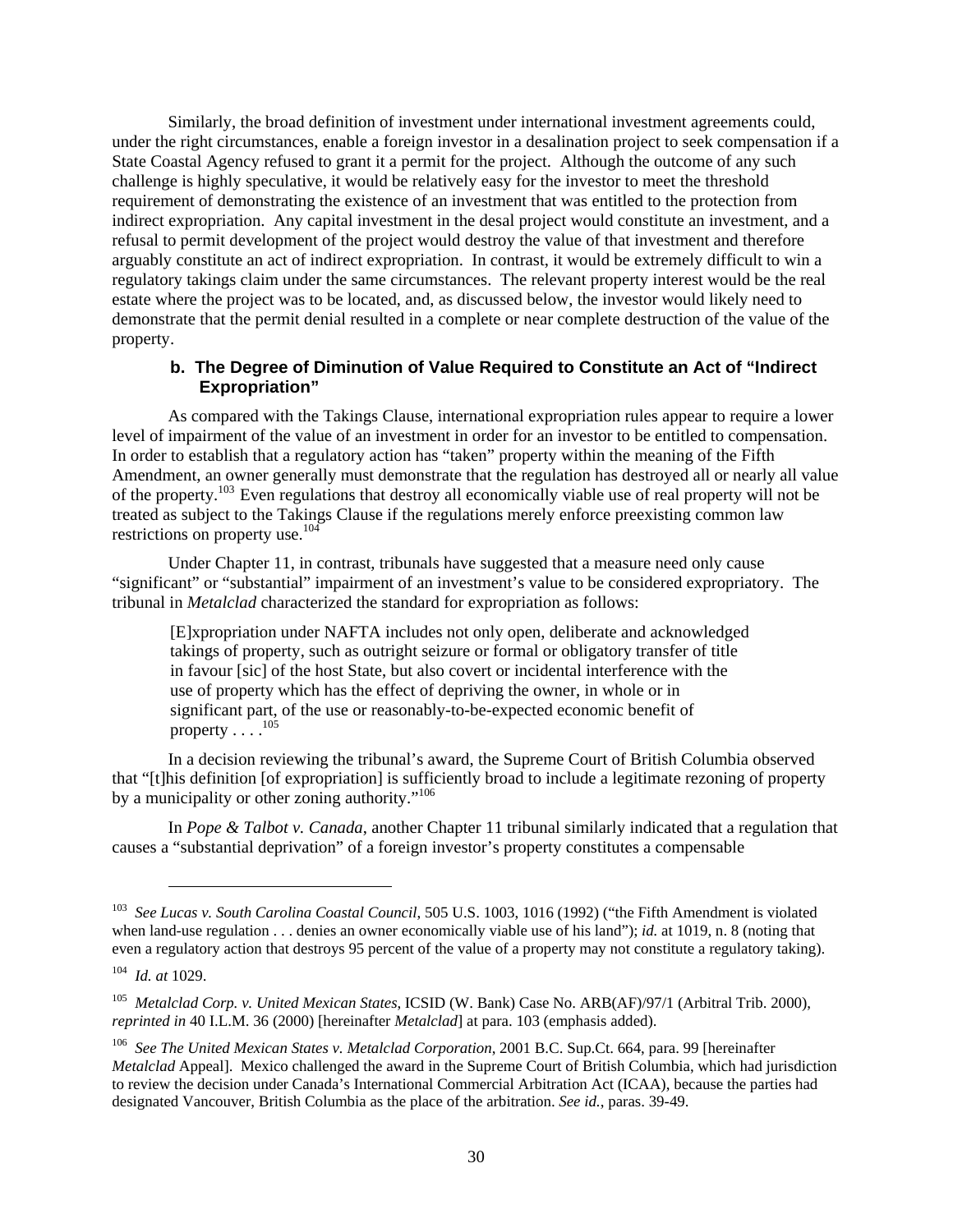<span id="page-32-0"></span>expropriation. [107](#page-32-1) Read together, the decisions of the tribunals in *Metalclad* and *Pope & Talbot* suggest that NAFTA's expropriation provision may entitle an investor to compensation for regulatory measures that decrease the value of an asset but do not reach the threshold required to constitute a regulatory taking (*i.e.*, the destruction of all or nearly all value).

It should be noted that NAFTA tribunals have indicated that exercises of regulatory authority should generally not be considered to constitute acts of indirect expropriation.<sup>108</sup> Similarly, the Chile and Singapore agreements contain language indicating that, "[e]xcept in rare circumstances," exercises of the police power do not constitute acts of indirect expropriation.<sup>109</sup> Nonetheless, as demonstrated by the *Metalclad* decision, this presumption that regulatory measures do not constitute indirect expropriations does not preclude a tribunal from concluding that the presumption has been rebutted by evidence that a regulatory measure has caused "significant" or "substantial" diminution in the value of an investment.

Whether an international tribunal would find that a State Coastal Agency's refusal to grant a permit for a desalination project constituted an act of indirect expropriation would turn upon a variety of

factors, including whether, in the tribunal's view, the foreign investor had a reasonable expectation that it would be able to proceed with the project. $110$  Such a situation might arise if, for example, a foreign corporation purchased land for a desalination facility and the State Coastal Agency subsequently adopted new policies – or new interpretations of existing policies – that prevented the corporation from obtaining a permit. The denial of a permit application under these circumstances would appear to cause the required level of adverse economic impact on the project – *i.e.* a "significant" or "substantial" adverse effect – given that the project could not go forward without the agency's approval.

# **Oversight Question**

• *Indirect Expropriation.* If a State Coastal Agency refused to issue a permit to a foreign investor for a desalination facility, and that refusal caused a "significant" or "substantial" adverse effect on the value of the investor's investment in the desalination project, could the refusal be found to constitute an act of "indirect expropriation"?

# **2. Minimum Treatment**

1

"Minimum treatment" provisions are another type of investment rule that potentially could be used to challenge a State Coastal Agency's decisions regarding desalination projects. Article 1105 of NAFTA states that "[e]ach party shall accord to investments of investors of another Party treatment in accordance with international law, including fair and equitable treatment . . . " Minimum treatment has

<span id="page-32-1"></span><sup>107</sup> *Pope & Talbot Inc. v. Canada*, Interim Award by the United Nations Commission on International Trade Law (UNCITRAL) Arbitral Tribunal (June 26, 2000) [hereinafter *Pope & Talbot Interim Award*], at para. 102; *see also id.* para. 96 (characterizing the question of expropriation as depending upon whether there has been a "substantial enough" interference with an investment).

<span id="page-32-2"></span><sup>108</sup> *See, e.g., S.D. Myers v. Canada*, Partial Award by the United Nations Commission on International Trade Law (UNCITRAL) Arbitral Tribunal, Doc. 742416:01 (Nov. 13, 2000), para. 281 ("[t]he general body of precedent usually does not treat regulatory action as amounting to expropriation" ) (emphasis added). *But see Pope & Talbot Interim Award,* para. 99 (rejecting argument that there is a police power exception to expropriation and arguing that "a blanket exception for regulatory measures would create a gaping loophole in international protections against expropriation.")

<span id="page-32-3"></span><sup>&</sup>lt;sup>109</sup> U.S.-Chile FTA, Annex 10-D, para. 4(b), at 10-31 ("Except in rare circumstances, nondiscriminatory regulatory actions by a Party that are designed and applied to protect legitimate public welfare objectives, such as public health, safety, and the environment, do not constitute indirect expropriations."); *see also* U.S.-Singapore FTA, Exchange of Letters on Expropriation, at 2 (same language).

<span id="page-32-4"></span><sup>110</sup> *See Metalclad,* para. 103.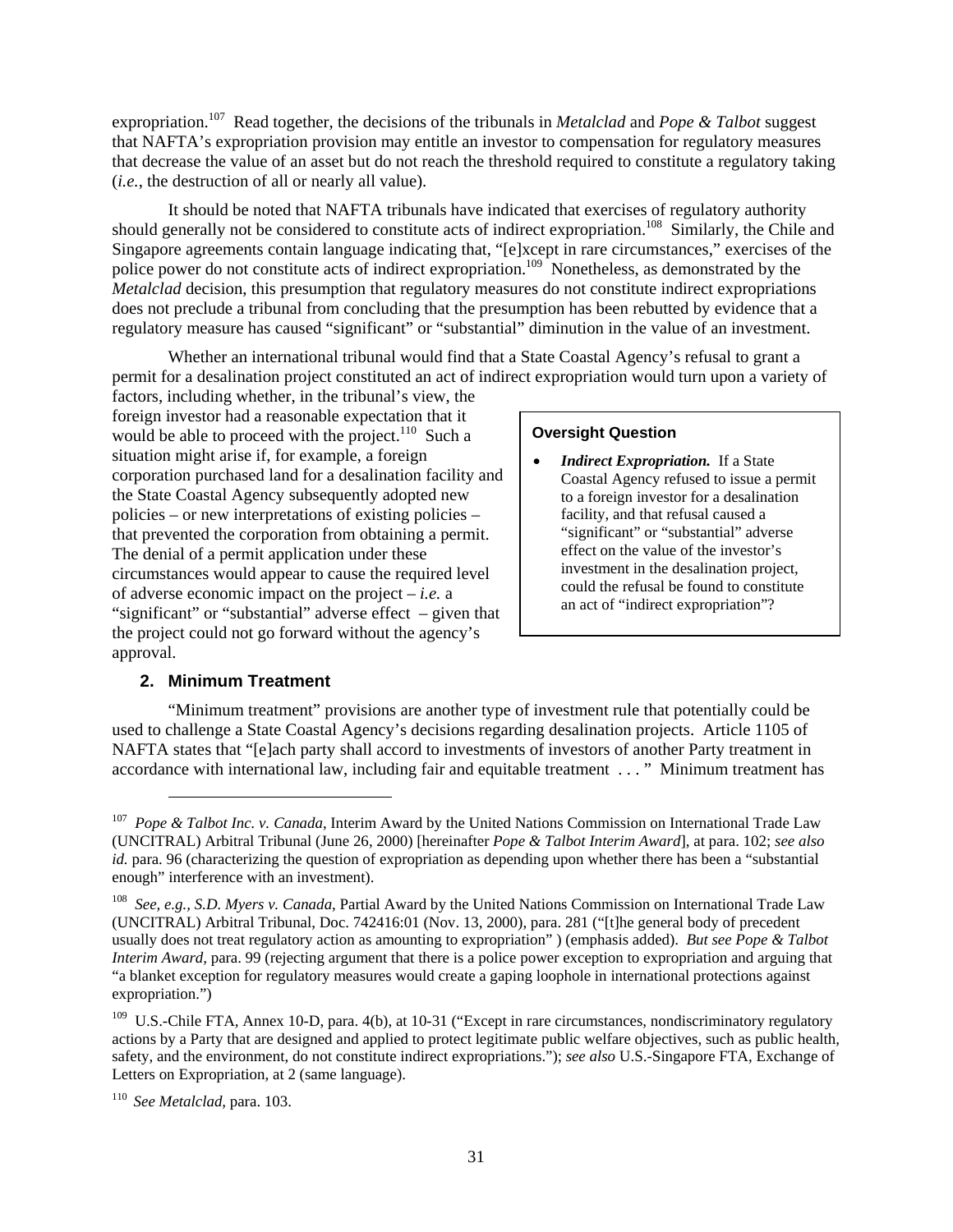many aspects, but at its core it resembles an international version of both substantive and procedural due process.<sup>111</sup> The Singapore and Chile FTAs – which are likely to be the models for future agreements – emphasize this aspect of minimum treatment, stating that "fair and equitable treatment" includes the obligation not to deny justice in "criminal, civil, or administrative adjudicatory proceedings in accordance with the principle of due process embodied in the principal legal systems of the world  $\dots$ ..."<sup>112</sup>

As with expropriation, too few tribunals have interpreted the standard for minimum treatment under NAFTA to clarify the exact nature of the rights it confers on foreign investors.<sup>113</sup> It appears, however, to constitute a relatively open-ended mandate that could be interpreted to allow arbitral tribunals to pass judgment on the fairness of government actions affecting foreign investments.

The United States is presumably one of the "principal legal systems" of the world referred to in the text of the Chile and Singapore FTAs. The arbitral decisions that have interpreted Article 1105 of NAFTA, however, suggest that minimum treatment could potentially provide greater rights than the due process clauses of the Fifth and Fourteenth Amendments of the U.S. Constitution, particularly with regard to substantive due process. The standard for substantive due process review of economic regulations under the Constitution is extremely deferential and requires only that legislation bear some rational relationship to the objectives of the legislature.<sup>114</sup> A court will not use substantive due process review to "sit as a superlegislature" and strike down legislation that it considers to be unwise or inefficient.<sup>115</sup>

The standard for "fair and equitable treatment" under NAFTA is less clear, but appears to permit a more aggressive review of economic legislation. Some early decisions indicated that violations of other provisions of NAFTA constituted violations of minimum treatment as well. In *Metalclad*, for example, the tribunal indicated that a violation of NAFTA's transparency provisions in and of itself constituted a

-

<span id="page-33-0"></span><sup>&</sup>lt;sup>111</sup> Minimum treatment also includes the obligation to provide foreign investment with "full protection and security." *See* NAFTA, art. 1105. Full protection and security refers to the obligation to provide foreign investment with "reasonable" police protection under the circumstances, but does not require governments to guarantee the safety of investment. *See* RESTATEMENT (THIRD) OF FOREIGN RELATIONS LAW OF THE UNITED STATES § 711 comment e (1987) [hereinafter RESTATEMENT]. *See also* U.S.-Singapore FTA, art. 15.5(2)(b); ("the obligation . . . to provide 'full protection and security' requires each party to provide the level of police protection required under customary international law"); U.S.-Chile FTA, art. 10.4(2)(b) (same).

<span id="page-33-3"></span><span id="page-33-2"></span><span id="page-33-1"></span>

<sup>&</sup>lt;sup>112</sup> U.S.-Singapore FTA, art. 15.5(2)(a); U.S.-Chile FTA, art. 10.4(2)(a).<br><sup>113</sup> *ADF Group Inc. v. United States*, Award (Jan. 9, 2003, NAFTA/ICSID Add'l Facility), para. 183 ("the structure and content of the customary <sup>114</sup> See Concrete Pipe and Prods. of Cal. v. Constr. Laborers Pension Trust for S. Cal., 508 U.S. 602, 639 (1993) ("[U]nder the deferential standard of review applied in substantive due process challenges to economic legislation there is no need for mathematical precision in the fit between justification and means"); *United States v. Carolene Prods.*, 304 U.S. 144, 152 (1938) ("[R]egulatory legislation affecting ordinary commercial transactions is not to be pronounced unconstitutional unless in the light of the facts made known or generally assumed it is of such a character as to preclude the assumption that it rests upon some rational basis within the knowledge and experience of the legislators.")

<span id="page-33-4"></span><sup>115</sup> *See Exxon Corp. v. Governor of Maryland*, 437 U.S. 117, 124-25 (1978) ("the Due Process Clause does not empower the judiciary to sit as a superlegislature to weigh the wisdom of legislation") (citation and quotation marks omitted); *Williamson v. Lee Optical of Oklahoma*, 348 U.S. 483, 488 (1955) ("The day is gone when this Court uses the Due Process Clause of the Fourteenth Amendment to strike down state laws, regulatory of business and industrial conditions, because they may be unwise, improvident, or out of harmony with a particular school of thought.")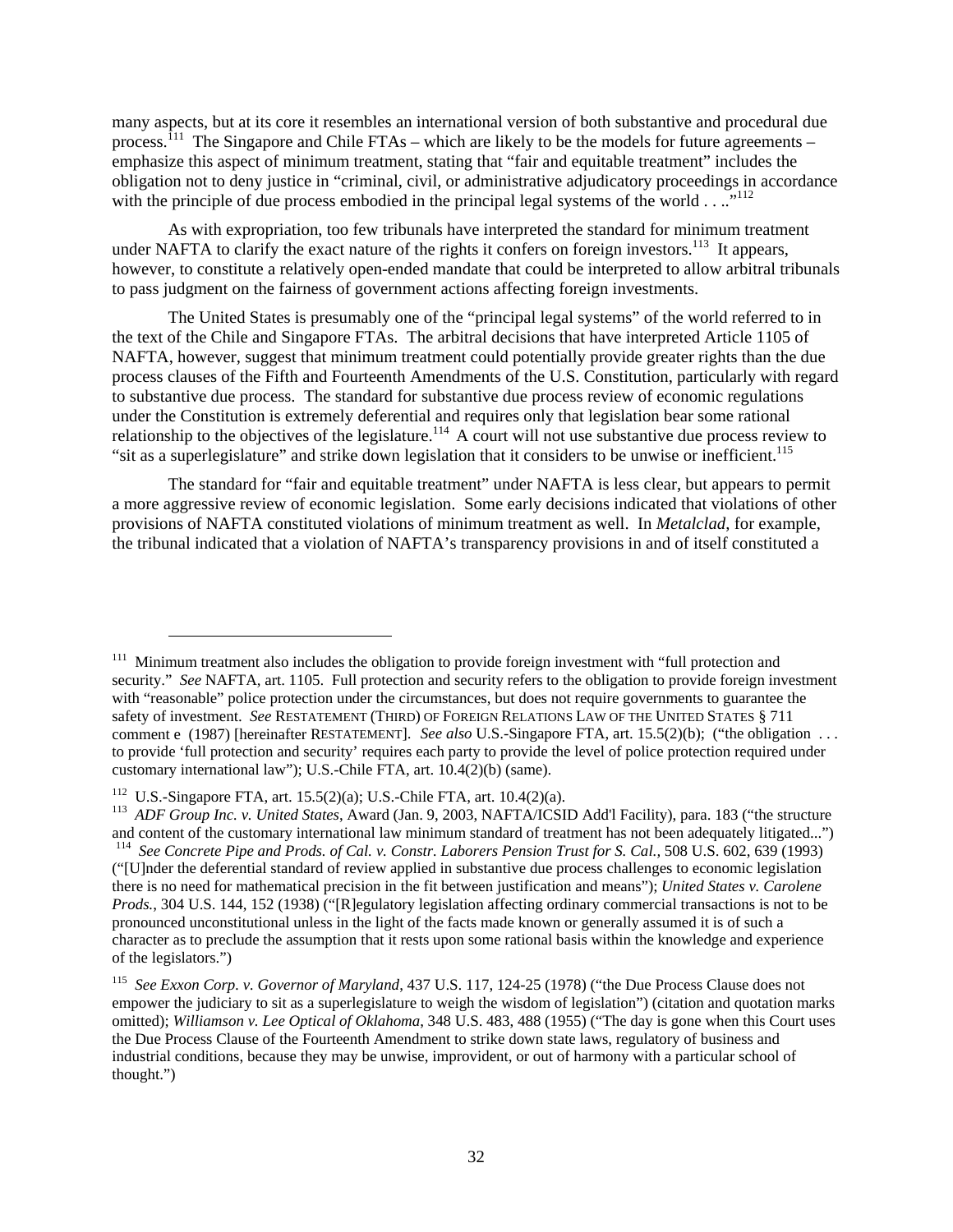violation of minimum treatment.[116](#page-34-0) Similarly, in *S.D. Myers v. Canada*, the tribunal indicated that a violation of Chapter 11's nondiscrimination standards constituted a violation of minimum treatment.<sup>117</sup>

In response to the controversy generated by these decisions, on July 31, 2001, NAFTA's Free Trade Commission issued an "Interpretive Note" indicating that "fair and equitable" treatment refers only to the customary international law standard of treatment of aliens and does not cover breaches of other provisions of NAFTA or provisions of other international agreements.<sup>118</sup> The Interpretive Note, however, has done little to clarify the standard for fair and equitable treatment.

Recently, for example, the tribunal in *The Loewen Group v. United States* defined minimum treatment in the context of judicial proceedings as requiring "manifest injustice in the sense of lack of due process leading to an outcome which offends a sense of judicial propriety."<sup>119</sup> Similarly, in *Mondev v. United States*, the tribunal characterized the standard for fair and equitable treatment as follows:

the question is whether . . . a tribunal can conclude in the light of all the available facts that the impugned decision was clearly improper and discreditable, with the result that the investment has been subjected to unfair and inequitable treatment. This is admittedly a somewhat open-ended standard, but it may be that in practice no more precise formula can be offered to cover the range of possibilities.<sup>12</sup>

The vagueness of the standard for minimum treatment suggests that it does not constitute a specific legal standard in and of itself, but rather represents a delegation of authority to arbitral tribunals to determine in any given case what constitutes "fair" and "equitable" treatment of a foreign investor. Some arbitral tribunals have rejected the idea that minimum treatment permits broad, subjective review of government treatment of foreign investment.<sup>121</sup> Yet, according to a former President of the American

l

<span id="page-34-2"></span>118 *Free Trade Commission Clarifications Related to Chapter 11* (July 31, 2001), *available at* <http://www.ustr.gov/regions/whemisphere/nafta-chapter11.PDF>.

<span id="page-34-3"></span>119 ICSID (W. Bank) Case No. ARB(AF)/98/3 (Arbitral Trib. 2003), *reprinted in* 42 I.L.M 811 (2003) at para. 132. Applying this standard, the tribunal concluded that a Mississippi jury trial in which a local funeral home operator had been awarded \$500 million in damages in a commercial dispute with a Canadian corporation violated the minimum standard of treatment because the award was excessive and the trial had been tainted by appeals to racial, class-based and anti-Canadian prejudice. *Id.* paras. 54-70, 119-23, 136-37. Nonetheless, the tribunal concluded that the claim should be dismissed because the corporation had failed to exhaust all reasonably available domestic judicial remedies. *See generally id.* paras. 142-217. The tribunal also concluded that the claim should be dismissed because Loewen had transferred its assets to a new United States corporation as part of its bankruptcy reorganization, and thus had destroyed the diversity of nationality necessary to pursue the claim under NAFTA Chapter 11. *See id.* paras. 220-38.

<span id="page-34-4"></span><sup>120</sup> Mondev Int'l, Ltd. v. United States, Final Award, ICSID (W. Bank) Case No. ARB(AF)/99/2 (October 11, 2002), at para. 127 (emphasis added). *Mondev* involved a dispute over a failed development project between a Canadian corporation, the City of Boston and the Boston Redevelopment Agency. The corporation brought a claim under NAFTA chapter 11 arguing, *inter alia*, that a ruling by the Massachusetts Supreme Court that the Redevelopment Authority enjoyed statutory immunity from suit over the dispute violated minimum treatment. The NAFTA tribunal rejected this claim, but indicated that under some circumstances a government's granting immunity from suit to a public agency could constitute a violation of minimum treatment. *See id.* paras. 151-54.

<span id="page-34-5"></span><sup>121</sup> *See, e.g., Mondev*, para. 119 ("Article 1105(1) did not give a NAFTA tribunal an unfettered discretion to decide for itself, on a subjective basis, what was 'fair' or 'equitable' in the circumstances of each particular case"); *S.D.* 

<span id="page-34-0"></span><sup>116</sup> *See Metalclad*, paras. 74-101.

<span id="page-34-1"></span><sup>117</sup> *S.D. Myers v. Canada*, *Partial Award by the United Nations Commission on International Trade Law (UNCITRAL) Arbitral Tribunal*, Doc. 742416:01 (Nov. 13, 2000) at para. 266 ("on the facts of this particular case Canada's breach of Article 1102 [regarding national treatment] essentially establishes a breach of Article 1105 as well.")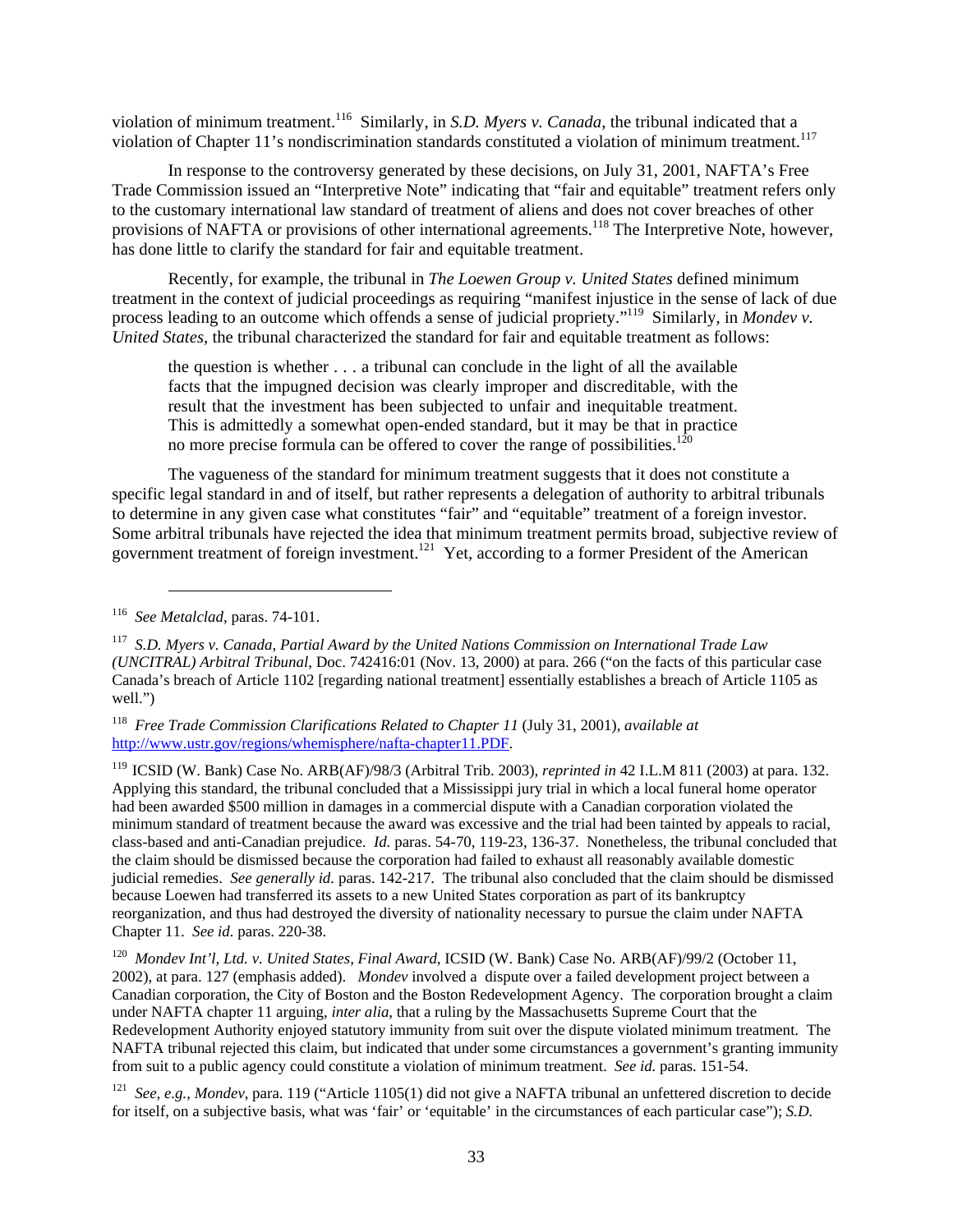<span id="page-35-0"></span>Society of International Law, fair and equitable treatment is "an intentionally vague term, designed to give adjudicators a quasi-legislative authority to articulate a variety of rules necessary to achieve the treaty's object and purpose in particular disputes."<sup>122</sup> This view that minimum treatment provisions authorize arbitral tribunals to develop a body of rules delineating the rights of foreign investors is supported by language in several arbitral decisions noting that the standard for minimum treatment continues to evolve.<sup>123</sup>

It is possible that this evolutionary process could eventually result in a coherent and well-defined body of law indicating what constitutes fair and equitable treatment. Currently, however, the standard remains extremely vague and tribunals appear to engage in *ad ho*c decision making based on their view of the "fairness" of the government's treatment of a foreign investor in any given case.

 Consequently, it is impossible to predict whether in a given case a tribunal would find that a State Coastal Agency's treatment of a foreign investor in a desalination project violated minimum

treatment. The resolution of such a claim would depend not only on the particular facts of the case, but also on the tribunal's inevitably subjective evaluation of whether the agency's actions were fair and equitable. For example, a tribunal could conclude in a particular case that that the process for reviewing permit applications violated the standard for fair and equitable treatment because it was not transparent, criteria for approval were not being applied consistently, or the treatment of the foreign investor was arbitrary or unfair.

# **3. National Treatment the accord of the set of the set of the set of the set of the set of the set of the set of the set of the set of the set of the set of the set of the set of the set of the set of the set of the set**

l

## **a. The Grandfathering of Existing Measures from National Treatment**

# **Oversight Question**

• *Fair and Equitable Treatment.* Under what circumstances could a State Coastal Agency's permitting procedures be found to violate the standard for "fair and equitable

Investment agreements, like services agreements, generally contain a national treatment provision that prohibits discrimination against foreign investors. Existing non-conforming state or local measures are grandfathered from the national treatment provisions of the NAFTA and the Chile and Singapore FTAs so long as they are not amended in a manner that "decrease[s] the conformity" of the measure with national treatment.<sup>124</sup> Under NAFTA, state measures were originally grandfathered from national

*Myers, para.* 261 ("a Chapter 11 tribunal does not have an open-ended mandate to second-guess government decision-making.")

<span id="page-35-1"></span><sup>122</sup> *See* Charles H. Brower II, *Investor- State Disputes under NAFTA: A Tale of Fear and Equilibrium,* 29 Pepp. L.Rev. 43, 78 (2001) *citing, inter alia*, J.G. Merrills, INTERNATIONAL DISPUTE SETTLEMENT (3d ed. 1998) ("When an arbitrator is asked by the parties to have regard to equitable considerations... he... begins to assume the role of a legislator, creating law for the case in hand"); United Nations Centre on Transnational Corporations, BILATERAL INVESTMENT TREATIES 41 (1988) ("It is in the nature of a very general concept like fair and equitable treatment that there can be no precise definition. What is fair and what is equitable may largely be a matter of interpretation in each individual case.")

<span id="page-35-2"></span><sup>&</sup>lt;sup>123</sup> See, e.g., *ADF*, para.179 ("what customary international law projects is not a static photograph of the minimum standard of treatment . . . [f]or both customary international law and the minimum standard of treatment of aliens it incorporates, are constantly in a process of development.") *See also Pope & Talbot, Inc. v. Canada, Damages Award*, NAFTA/UNCITRAL Tribunal (May 31, 2002) at paras. 57-65 (rejecting

<span id="page-35-3"></span><sup>&</sup>quot;static" view of the standard for minimum treatment.) 124 *See* NAFTA, art. 1108(1)(a); *id.,* art. 1108(1)(b) & (c) (grandfathering of existing measures includes the "continuation or prompt renewal" of non-conforming measures, or amendments to such measures that do not decrease their conformity); U.S.-Chile FTA, art. 10.7(1)(a) & (b), and *id.* Annex II, at I-US-14; U.S.- Singapore FTA, art. 15.12(a) & (b), and *id.* Annex 8A at 8A-United States-14.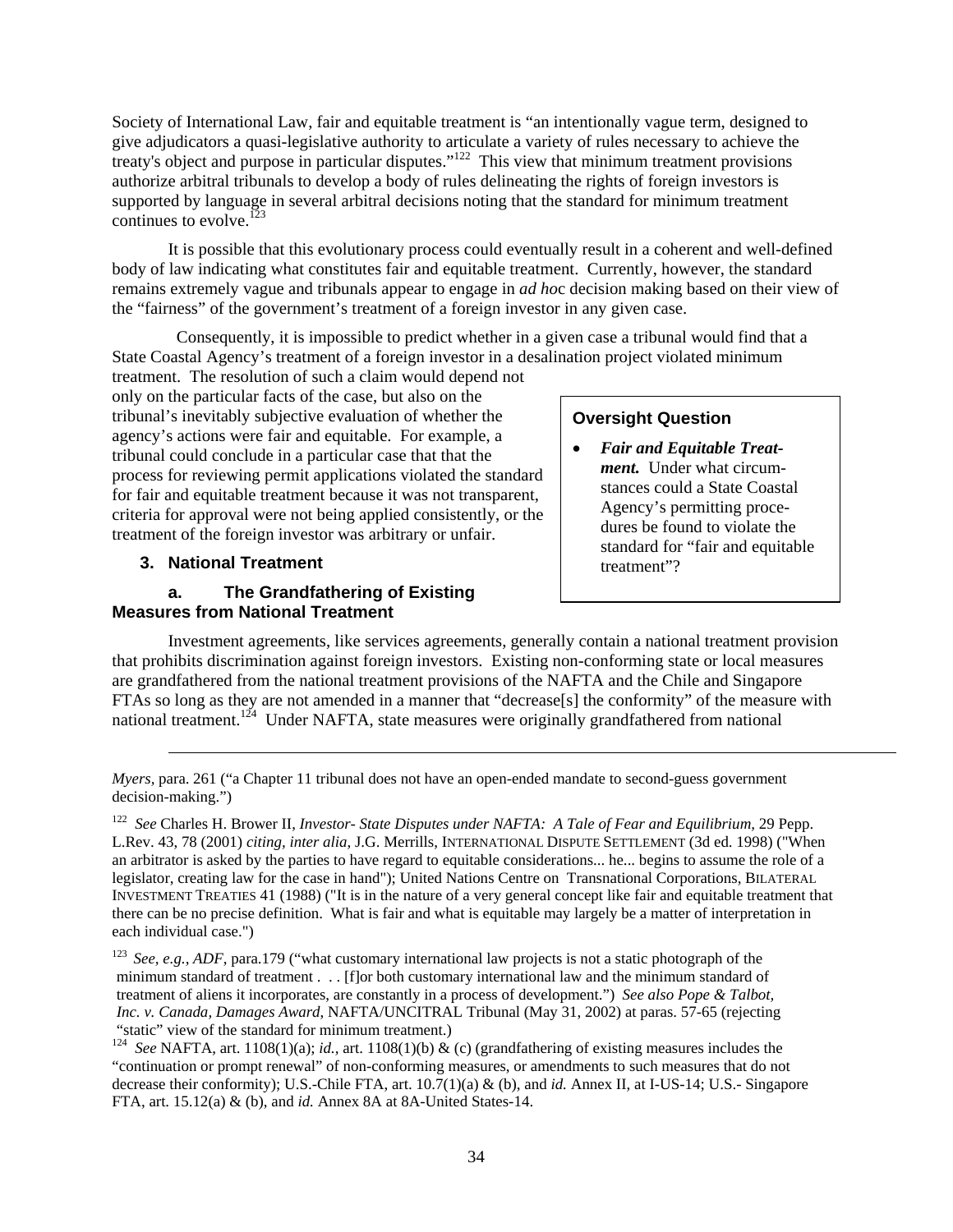<span id="page-36-0"></span>treatment challenges for two years after the agreement entered into force.<sup>125</sup> Thereafter, only state measures that the federal government listed in Annex II of NAFTA were to be grandfathered.<sup>126</sup> Eventually, however, all existing state measures were permanently grandfathered.<sup>127</sup> According to one of

the USTR negotiators involved in the process, this decision was made because "we were unable to negotiate and come to terms with the further liberalization, and we were unable to do so, in my estimation, largely because we found, when we got right down to it, we really did not understand what these commitments meant." [128](#page-36-4) 

The grandfathering applies to existing "measures," which are defined as "any law, regulation, procedure, requirement or practice."<sup>129</sup> It is unclear whether a specific application of an existing measure – such as a decision on an application for a permit – could be considered a new "measure" outside the scope of the grandfathering.

USTR could have asserted a general reservation from national treatment for all *future* measures by state and local governments, but chose not to do so. $130$  Certain types of future state measures, however, including government procurement decisions and the award of subsidies or grants, are exempt from the national treatment rule.<sup>[131](#page-36-7)</sup>

# **b. Explicit or Intentional Discrimination**

# **Oversight Questions**

- *Grandfathering.* Does the grandfathering of existing measures from national treatment preclude challenges to specific applications of existing measures – such as a decision on an application for a permit?
- *Future Measures.* In future investment agreements, will USTR assert a general reservation from national treatment for future measures by state and local governments*?*

NAFTA Chapter 11's national treatment provision, Article 1102, states that governments must generally provide foreign investors with treatment "no less favorable than it accords, in like circumstances, to its own investors  $\dots$ ."<sup>132</sup> It also states specifically that governments may not require that a minimum level of ownership in a business in its territory be held by its own nationals.<sup>133</sup> Consequently, if a State Coastal Agency were to adopt a policy of only approving permits for domestically owned desalination facilities, that policy could be challenged as a violation of national treatment.

l

<span id="page-36-3"></span><sup>127</sup> *See* Inside U.S. Trade, *NAFTA Partners to Protect Sub-Federal Measures from NAFTA Challenges* (April 5, 1996) *at* http://www.insidetrade.com.

<span id="page-36-4"></span>128 *The Impact of Federalism: Border Issues in Canadian and U.S. Relations, Discussion Following the Remarks of Mr. Southwick and Ms. McGuire*, 27 Can.-U.S. L.J. 249, 254 (2001) (remarks of James Southwick).

<span id="page-36-5"></span>129 NAFTA, art. 201.

<span id="page-36-6"></span>130 *See* NAFTA, art. 1108(3) and Annex II; U.S.-Chile FTA, art. 10.7(2) and Annex II; U.S.-Singapore FTA, art. 15.12((2) and Annex 8B.

<span id="page-36-7"></span><sup>131</sup> *See* NAFTA, art. 1108(7); U.S.-Chile FTA, art. 10.7(5); U.S.-Singapore FTA, art. 15.12(5).

<span id="page-36-8"></span>132 NAFTA, art. 1102. *See also* U.S.-Chile FTA, art. 10.2; U.S.-Singapore FTA, art. 15.4.

<span id="page-36-9"></span> $133$  NAFTA, art. 1102(4). State governments are required to treat foreign investors no less favorably than in-state investors, meaning that each state must treat foreign corporations as well as it treats in-state corporations. *See id.*, art. 1102(3) (state and provincial governments must provide foreign investors with treatment "no less favorable than the most favorable treatment accorded, in like circumstances, by that state or province to investors of the party of which it forms a part.")

<span id="page-36-1"></span><sup>&</sup>lt;sup>125</sup> *Id.* art. 1108(1)(a)(ii).

<span id="page-36-2"></span><sup>126</sup> *Id.*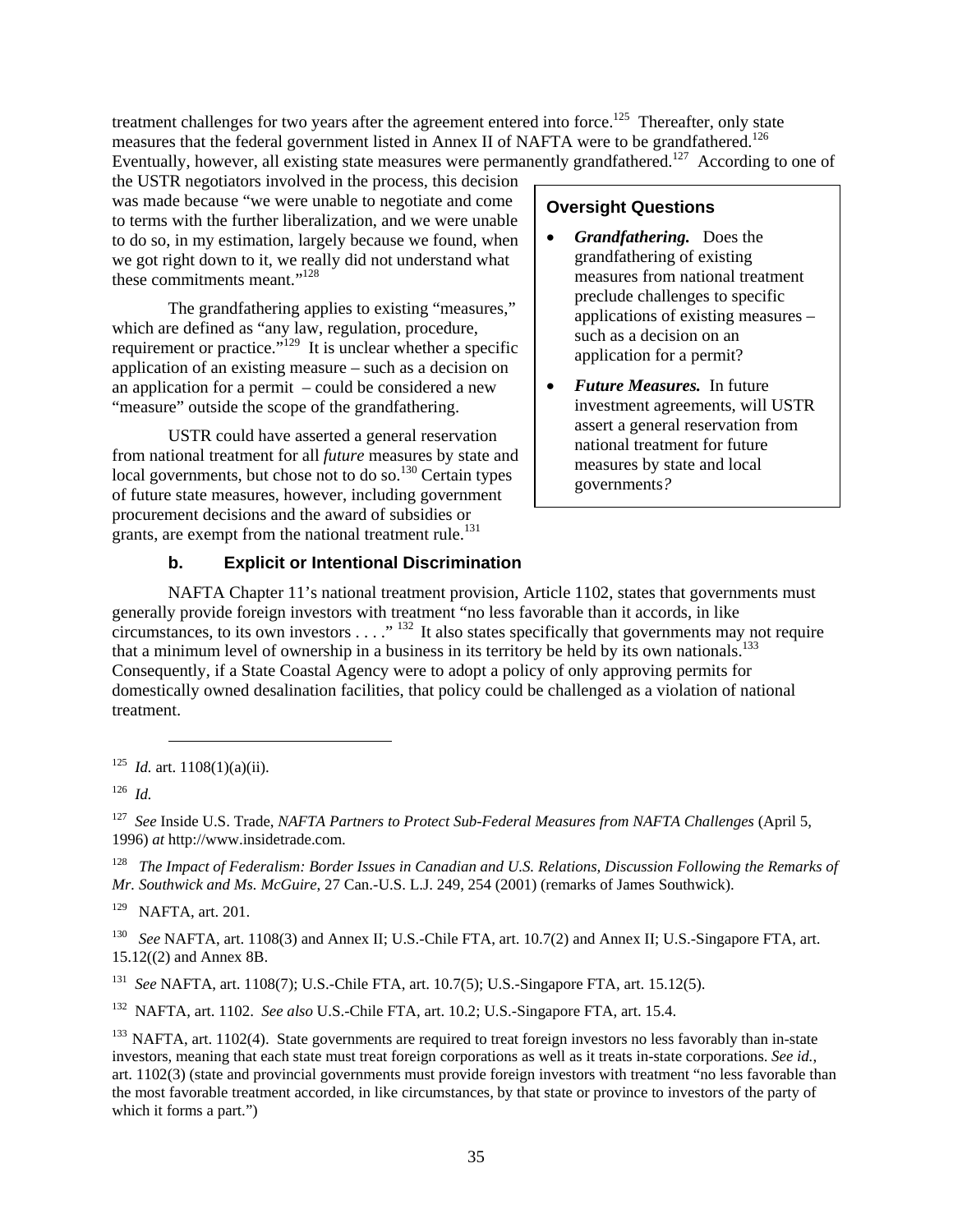# **c. De Facto Discrimination**

<span id="page-37-0"></span>In addition to intentional or explicit discrimination against foreign investors, national treatment also prohibits some measures that have a discriminatory impact on foreign investors, as noted by the tribunal in *S.D. Myers v. Canada.* The tribunal held that Canada had violated Article 1102 of NAFTA by prohibiting the exportation of PCB waste to the United States. Citing evidence that Canada was motivated by a desire to protect the Canadian hazardous waste disposal industry, the tribunal concluded that the ban discriminated against S.D. Myers, a United States hazardous waste disposal corporation that wanted to export PCBs from Canada into the United States for  $\frac{134}{9}$ 

Although the tribunal indicated that it based its decision on its finding that Canada acted with a discriminatory motive, it stressed that national treatment also precludes measures where "the practical effect of the measures is to create a disproportionate benefit for nationals over non nationals  $\ldots$ <sup>135</sup>. The standard for de facto violations of national treatment, however, is not clear. The analysis depends upon a variety of factors, including the determination of which domestic investors are "in like circumstances" with the foreign investor, a phrase which the tribunal in *S.D. Myers* acknowledged was "open to a variety of interpretations in the abstract and in the context of a particular dispute."<sup>136</sup>

# **Oversight Question**

• *Public Ownership.* Would a policy requiring public ownership of desalination facilities constitute a de facto violation of national treatment?

Accordingly, it is difficult to predict under which circumstances a tribunal might find that a decision by a State Coastal Agency to reject a foreign investor's application for a permit for a desalination project would constitute a de facto violation of national treatment. As discussed in the services section of this paper, however, one example of a potential de facto violation of national treatment would be a policy requiring public ownership of desalination facilities, given that foreign corporations would not be eligible. $\frac{1}{3}$ 

-

<span id="page-37-3"></span><sup>136</sup> *Id.* para. 243. The tribunal did indicate, however, that the standard for determining whether a foreign investor was "in like circumstances" with a domestic investor generally refers to whether the investors are operating within the same business or economic sector. *See id.*, paras. 248, 250-51.

<span id="page-37-4"></span><sup>137</sup> See supra Section I(B)(2)(b). Conceivably a policy permitting only public ownership of desalination facilities "in any relevant market" could be implemented in the form of the designation of a monopoly, which NAFTA explicitly permits. *See* NAFTA, art. 1502(1) ("[n]othing in [NAFTA] shall be construed to prevent a party from designating a monopoly"); *see also id*., art. 1505 (defining monopoly as "an entity, including a consortium or government agency, that in any relevant market in the territory of a Party is designated as the sole provider or purchaser of a good or service . . . .") The Chile and Singapore FTAs similarly appear to permit monopolies. *See* U.S.–Chile FTA, art. 16.3 ("Nothing in this Chapter shall be construed to prevent a Party from designating a monopoly"); U.S.-Singapore FTA, art. 12.3(1) (a) ("Nothing in this Chapter shall be construed to prevent a Party from designating a monopoly"). Note, however, that the Chile and Singapore FTAs, unlike NAFTA, state only that the provisions of a particular chapter of each of the agreements, not the entire agreements, do not prohibit the designation of a monopoly.

A pending challenge being brought by the United Parcel Service (UPS) against Canada under Chapter 11 of NAFTA could help to clarify the status of government monopolies under National Treatment. The case concerns Canada Post Corporation, a state enterprise that has a monopoly over first class mail delivery within Canada. UPS is arguing that Canada is violating national treatment by permitting Canada Post to gain a competitive advantage in non monopoly sectors of the postal market, such as parcel delivery, by using the infrastructure that was built for its

<span id="page-37-1"></span><sup>134</sup> *See id.,* paras. 114, 116, 255 and 256.

<span id="page-37-2"></span><sup>135</sup> *S.D. Myers*, para. 252.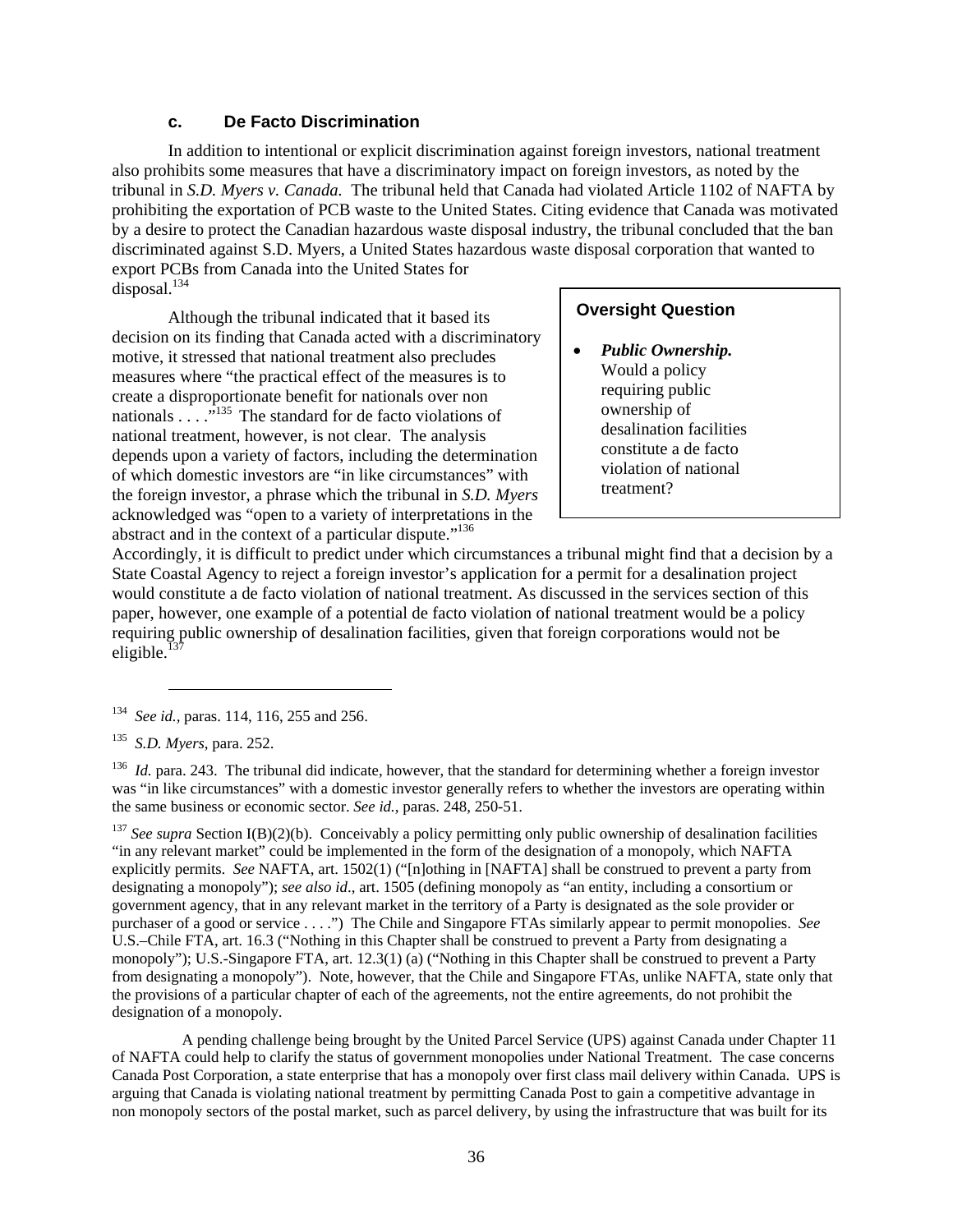# <span id="page-38-0"></span>**C. Exceptions and Waivers**

# **1. Environmental Exceptions in Investment Agreements**

Article 2101 of NAFTA incorporates by reference the exceptions contained in Article XX of the GATT, which include two so-called "environmental exceptions.["138](#page-38-1) Article 2101, however, clearly states that these exceptions are only applicable to NAFTA's provisions regarding Trade in Goods and Technical Barriers to Trade, *not* to Chapter 11's provisions regarding investor protection.<sup>139</sup> Chapter 11 of NAFTA also contains circular language which states that NAFTA's investor protection provisions should not be construed to prohibit environmental measures that are "otherwise consistent with this Chapter.["140](#page-38-3)  Similar language is contained in the U.S.-Chile FTA and the U.S.-Singapore FTA.<sup>141</sup> This provision does not provide any meaningful protection given that it does not apply to measures that are *in*consistent with the relevant investment rules.

# **2. Attempts to Waive Rights under Investment Agreements**

It has been suggested that a State Coastal Agency could limit its exposure to claims under investment agreements by requiring permit applicants to consent to the agency's jurisdiction, presumably by waiving their right to invoke international dispute settlement procedures with regard to the regulatory actions of the agency. It is unlikely, however, that a tribunal convened pursuant to an international investment treaty would recognize the validity of such a waiver agreement.

This issue was recently addressed in the context of a bilateral investment treaty (BIT) between Argentina and France in *Compania de Aguas de Aconquija and Vivendi v. Argentina.*[142](#page-38-5)The case involved a concession contract pursuant to which an Argentinean subsidiary of the French company Vivendi would operate the water system of the Argentine province of Tucuman. Vivendi brought a claim before an ICSID tribunal arguing that the province had acted in a manner that effectively denied it the benefits of the contract and violated Argentina's obligations under the BIT.

Argentina argued that the ISCID tribunal did not have jurisdiction to hear the claim because the concession contract explicitly stated that all disputes concerning the contract would be decided exclusively by the administrative courts of Tucuman.<sup>[143](#page-38-6)</sup> The tribunal essentially treated the exclusive

<span id="page-38-2"></span><sup>139</sup> See NAFTA, art. 2101. The environmental exceptions in the Chile and Singapore FTAs are similarly limited. *See* U.S.-Chile FTA, art. 23.1; U.S.- Singapore FTA, art. 21.1. Article 1106 of NAFTA also contains environmental exceptions which apply only to NAFTA's provisions on performance requirements. *See* NAFTA, art. 1106(6).

<span id="page-38-3"></span>140 NAFTA, art. 1114.

l

<span id="page-38-4"></span>141 U.S.-Chile FTA, art.10.12; U.S.- Singapore FTA, art. 15.10.

<span id="page-38-6"></span><sup>143</sup> *See id.* para. 11.

monopoly mail service. The case has not yet been resolved. The tribunal, however, has rejected a jurisdictional challenge to UPS's National Treatment claim, noting that UPS has "alleged facts which are capable of constituting a violation of Article 1102." *See United Parcel Service v. Canada*, Award on Jurisdiction, para. 102 (November 22, 2002).

<span id="page-38-1"></span><sup>138</sup> *See* GATT, arts. XX(b) (providing an exception for measures "necessary to protect human, animal or plant life or health"), and XX(g) (providing an exception for measures "related to the conservation of exhaustible natural  $resources. \ldots$ ")

<span id="page-38-5"></span><sup>142</sup> *Decision on Request for Annulment*, Case No. ARB/97/3, 41 I.L.M. 1135 (2002) [hereinafter Vivendi Annulment Decision].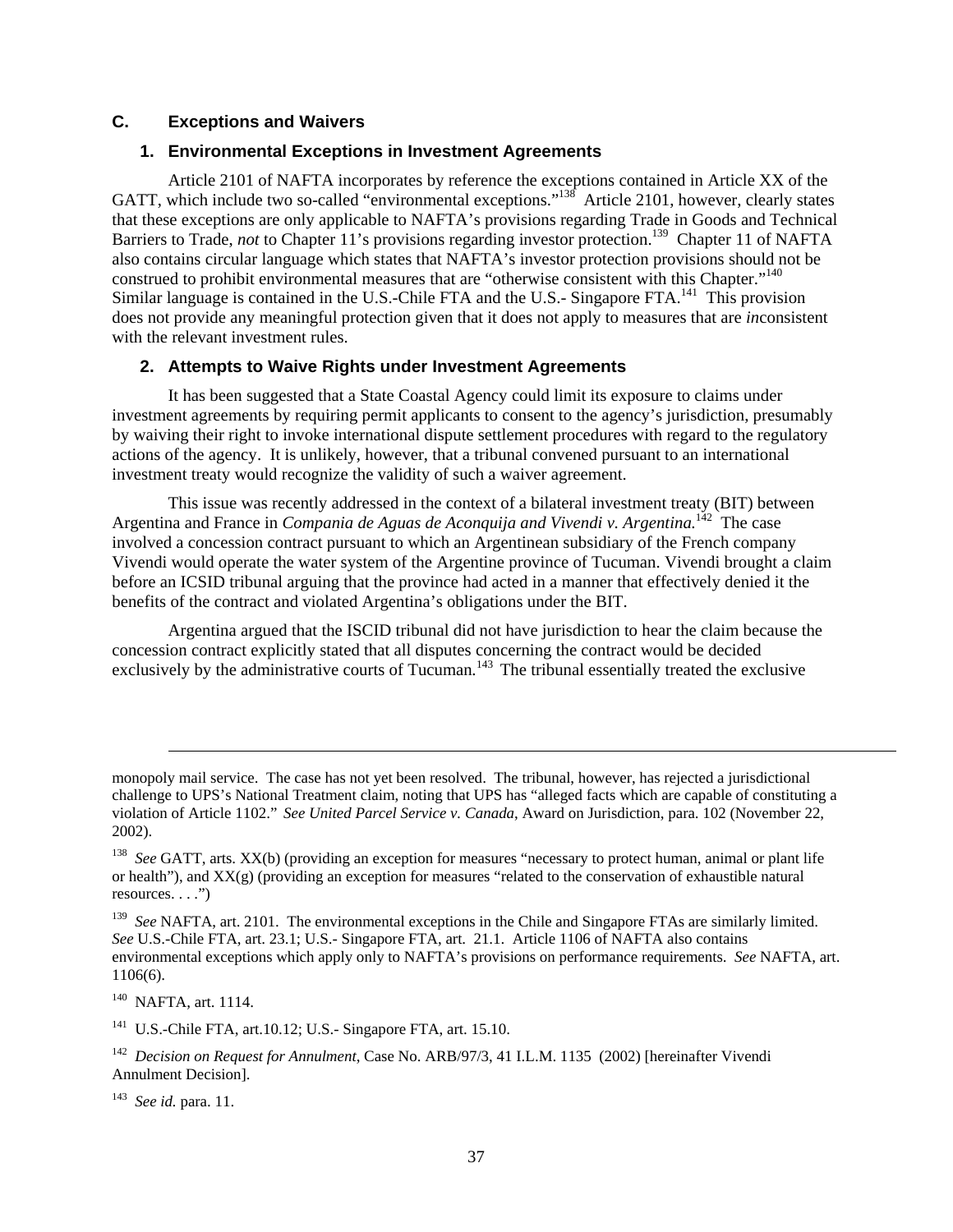jurisdiction clause as requiring that Vivendi exhaust domestic remedies, upholding its jurisdiction to hear the claim but rejecting the claim on the merits. $144$ 

Reviewing the tribunal's decision pursuant to a request for partial annulment filed by Vivendi, an *ad hoc* Committee established by ICSID affirmed the tribunal's finding of jurisdiction, but rejected the tribunal's conclusion that Vivendi's claim failed on the merits because it had not pursued the claim before the domestic courts of Tucuman. The Committee indicated that the effect of an exclusive jurisdiction clause depends upon whether the investor is asserting a breach of the contract containing the clause, or asserting that its rights under an international investment agreement have been violated. An exclusive jurisdiction clause in a contract between a foreign investor and a government that states that disputes concerning the rights and obligations of the parties under the contract must be brought in the domestic court system will be given effect, except to the extent that enforcing such a provision would be inconsistent with the terms of the relevant investment treaty.<sup>145</sup> However, an exclusive jurisdiction clause will not preclude an international tribunal from hearing an investor's claim when the basis of the claim is a violation of an investment treaty rather than breach of contract.<sup>146</sup> Moreover, an exclusive jurisdiction clause cannot preclude an investor's government – as opposed to the investor itself – from asserting claims based upon violations of an international investment agreement.<sup>147</sup>

Accordingly, if a State Coastal Agency were to require a foreign permit applicant to agree to waive its ability to invoke any rights that it might have under an investment agreement, it is unlikely that an international tribunal would enforce such an agreement and decline to hear a claim by the investor. Although the waiver would arguably be contractual in nature, the claims asserted by the investor would be based upon the alleged violations of the terms of the investment

l

#### **Oversight Question**

• *Waivers of investors' rights.* Could a State Coastal Agency require foreign investors to waive their rights under international investment agreements as a condition of receiving a permit?

<span id="page-39-0"></span><sup>144</sup> *See Compañía de Aguas del Aconquija S.A. v. Argentine Republic,* Case No. ARB/97/3*,* 40 I.L.M. 426 (2001)*,* para. 78:

[T]he Tribunal holds that, because of the crucial connection in this case between the terms of the Concession Contract and these alleged violations of the BIT, the Argentine Republic cannot be held liable unless and until Claimants have, as Article 16.4 of the Concession Contract required, asserted their rights in proceedings before the contentious administrative courts of Tucumán and have been denied their rights, either procedurally or substantively. (§78).

*See also* Emmanuel Gaillard, *'Vivendi' and Bilateral Investment Treaty Arbitration*, NEW YORK LAW JOURNAL, Vol. 229 (February 6, 2003) (noting that the tribunal's decision "would amount to reintroducing the obligation to exhaust local remedies before proceeding to international arbitration").

<span id="page-39-1"></span><sup>145</sup> *See Vivendi Annulment Decision,* para. 98 and note 69 ("In a case where the essential basis of a claim brought before an international tribunal is a breach of contract, the tribunal will give effect to any valid choice of forum clause in the contract . . . unless the treaty in question otherwise provides") (citations omitted).

<span id="page-39-2"></span><sup>146</sup> *See Vivendi Annulment Decision,* para. 101 (*"*where the fundamental basis of the claim is a treaty laying down an independent standard by which the conduct of the parties is to be judged, the existence of an exclusive jurisdiction clause in a contract between the claimant and the respondent state or one of its subdivisions cannot operate as a bar to the application of the treaty standard.") Accordingly, even when a contractual dispute between a foreign investor and a government has been adjudicated in domestic courts, the investor could seek review of the domestic court proceedings before an international tribunal, arguing that the domestic court proceedings violated the investor's rights under the relevant investment agreement.

<span id="page-39-3"></span>147 *See Vivendi Annulment Decision,* para. 99 (noting that an agreement between an investor and a government "could not preclude a claim by [the investor's] government in the event that the treatment accorded to him amounted to a breach of international law").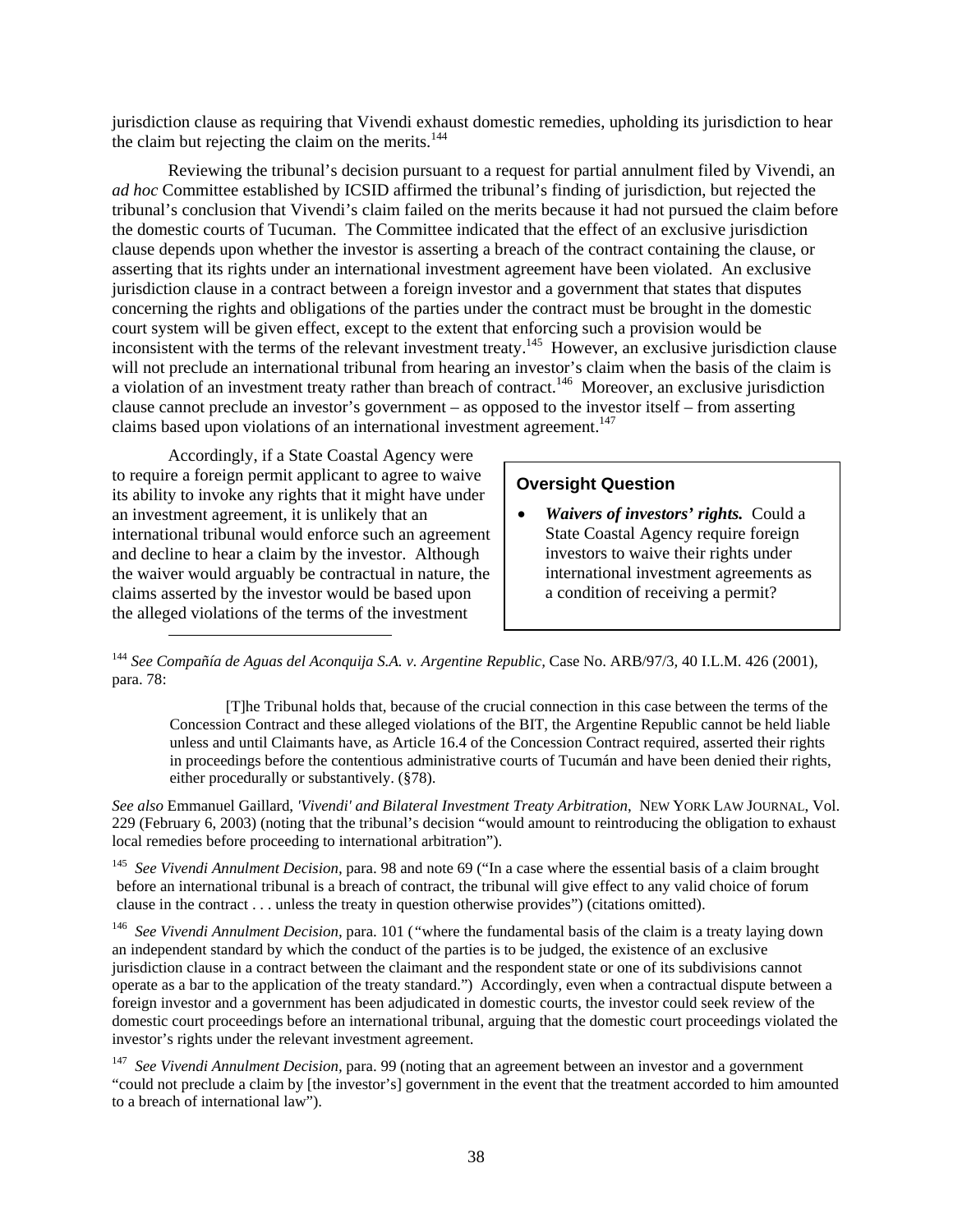agreement – *e.g.,* expropriation or minimum treatment – rather than on any contractual breach by the agency.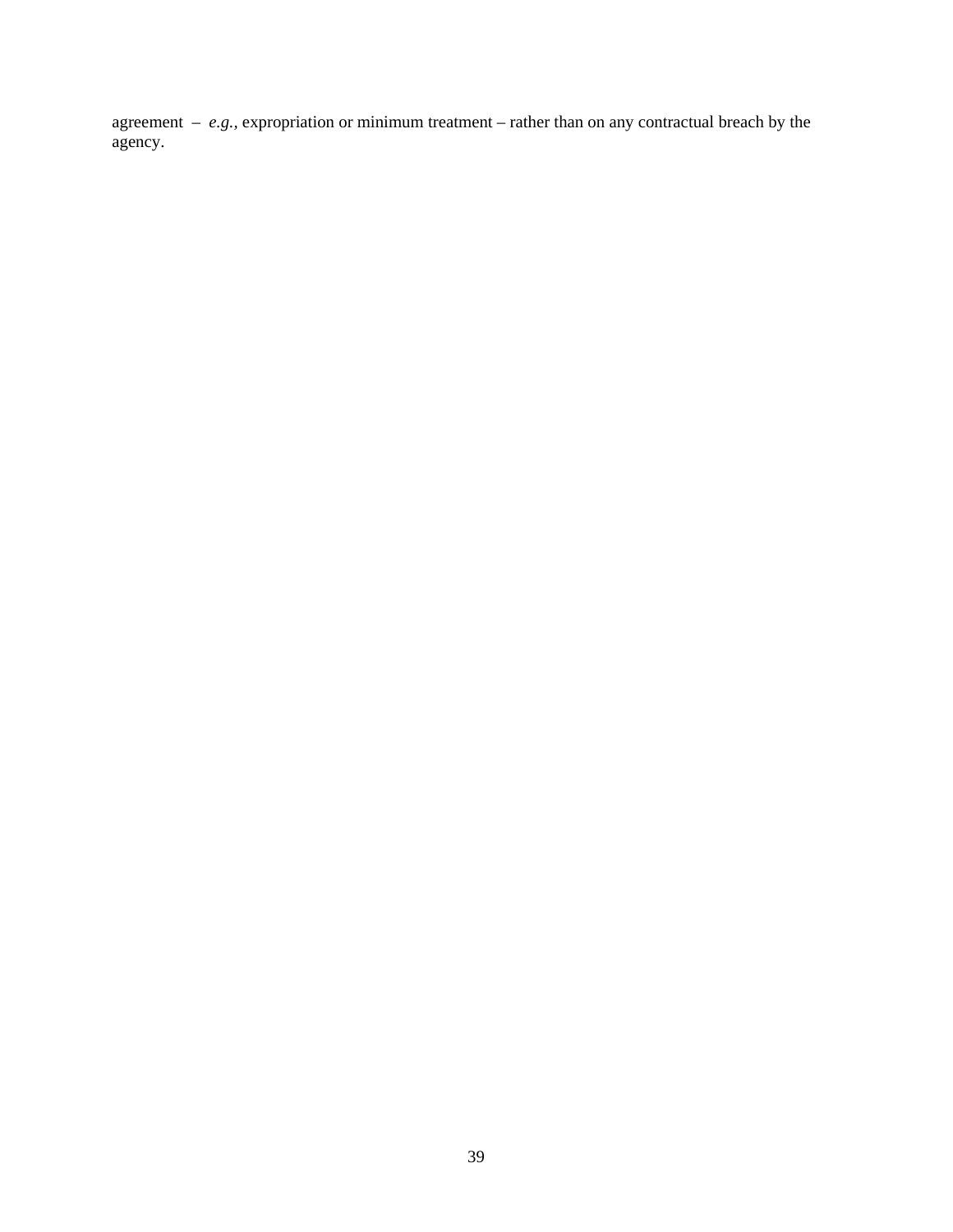# <span id="page-41-0"></span>III. THE LEGAL EFFECT OF INTERNATIONAL SERVICES AND INVESTMENT RULES

## **A. The International Legal Effect**

l

Under the doctrine of state responsibility, national governments are generally responsible under international law for the actions of subnational governments within their territory.<sup>148</sup> Both the GATS and NAFTA explicitly incorporate this rule.<sup>149</sup> Thus if a State Coastal Agency's actions concerning a proposed desalination facility were challenged as a violation of either international investment or services rules, the United States would be the "defendant" in the dispute settlement proceeding.

A challenge under the GATS (or other services rules) to a State Coastal Agency's actions concerning a proposed desalination facility could only brought by the home government of an adversely affected corporation. The process for resolving such trade disputes between countries is known as "stateto-state" dispute settlement. If the challenge were successful, the complaining country would be entitled to compensation in the form of authorization to "suspend benefits" that the United States enjoys under the WTO. The suspension of benefits would most likely take the form of the imposition of retaliatory tariffs on U.S. products, or authorization for the complaining country to discriminate against U.S. service suppliers.<sup>150</sup>

The laws implementing the WTO agreements (including the GATS), NAFTA and the bilateral FTAs bar private parties from suing to preempt state and local laws based on their inconsistency with trade rules. Significantly, however, these laws permit the federal government to bring such actions.<sup>151</sup> The implementing legislation appears to contemplate that the appropriate form of relief in such an action would be a declaratory judgment concerning the invalidity of the state or local measure; the legislation

<span id="page-41-1"></span><sup>148</sup> *See* RESTATEMENT (THIRD) OF THE FOREIGN RELATIONS LAW OF THE UNITED STATES § 207(b) ("A state is responsible for any violation of its obligations under international law resulting from action or inaction by . . . the government or authorities of any political subdivision of the state. . . .").

<span id="page-41-2"></span><sup>&</sup>lt;sup>149</sup> See NAFTA, art. 105 ("[t]he Parties shall ensure that all necessary measures are taken in order to give effect to the provisions of this Agreement, including their observance, except as otherwise provided in this Agreement, by state and provincial governments"); GATS, art. I(3) ("[i]n fulfilling its obligations and commitments under the Agreement, each Member shall take such reasonable measures as may be available to it to ensure their observance by regional and local governments and authorities and non-governmental bodies within its territory.")

<span id="page-41-3"></span><sup>150</sup> *See* Understanding on Rules and Procedures Governing the Settlement of Disputes, Apr. 15, 1994, WTO Agreement, Annex 2, Legal Instruments – Results of the Uruguay Round vol. 31, 33 I.L.M. 1226 (1994) [hereinafter DSU], art. 22.

<span id="page-41-4"></span><sup>151</sup> *See* North American Free Trade Agreement Implementation Act § 102(b)(2), 19 U.S.C. § 3312(b)(2) (1993) ("No State law, or the application thereof, may be declared invalid as to any person or circumstance on the ground that the provision or application is inconsistent with the Agreement, *except in an action brought by the United States for the purpose of declaring such law or application invalid*" (emphasis added)); *id.,* § 102(c), 19 U.S.C. § 3312(c) (1993) ("No person other than the United States . . . may challenge, in any action brought under any provision of law, any action or inaction by any department, agency, or other instrumentality of the United States, any State, or any political subdivision of a State on the ground that such action or inaction is inconsistent with [NAFTA] . . . ."); Uruguay Round Agreements Act (URAA) § 102(b)(2)(A), 19 U.S.C. § 3512(b)(2)(A) ("No State law, or the application of such a State law, may be declared invalid as to any person or circumstances on the ground that the provision or application is inconsistent with any of the [WTO agreements]*, except in an action brought by the United States for the purpose of declaring such law or application invalid*"). *See also* URAA § 102(c)(1), 19 U.S.C.  $§ 3512(c)(1).$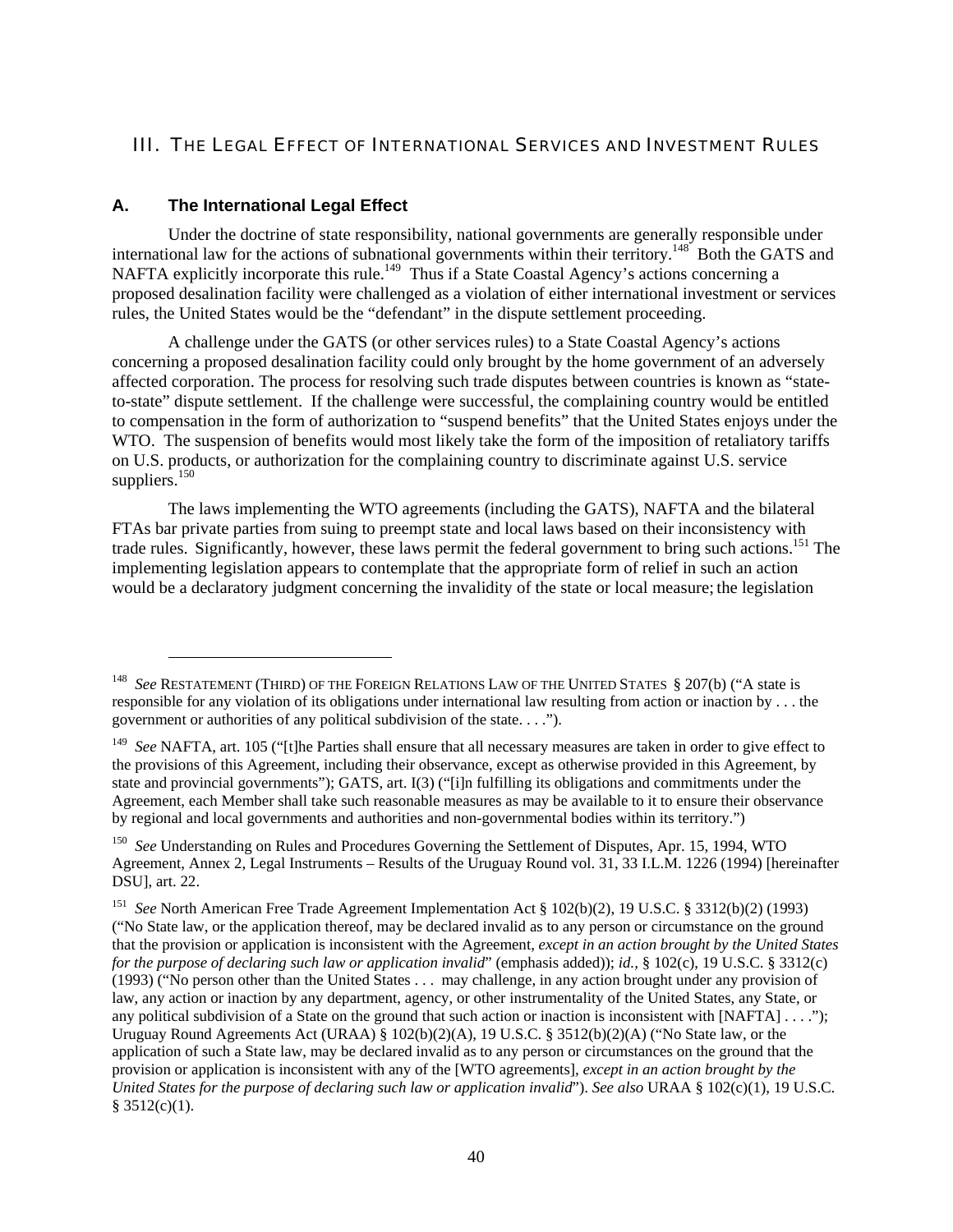<span id="page-42-0"></span>does not explicitly address whether the federal government could also seek monetary damages to indemnify it for any liability it incurred pursuant to Chapter  $11^{152}$ 

The dispute settlement process under investment agreements such as Chapter 11 of NAFTA, in contrast, differs both with regard to the parties to the dispute and the remedies that are available if a violation is found. A Canadian or Mexican corporation that invested in a desalination project in the

United States could bring a claim before an international tribunal in a process known as "investor-to-state" dispute settlement.<sup>153</sup> If the investor were to prevail, the remedy would take the form of the United States paying monetary damages to the investor rather than the imposition of retaliatory tariffs.<sup>154</sup>

# **B. The Domestic Legal Effect**

A decision by the WTO or a NAFTA tribunal holding that a State Coastal Agency had violated a services or investment rule, however, would not directly preempt the relevant provisions of the statute pursuant to which the agency had acted or otherwise directly invalidate the agency's action as a matter *United States law*. Trade rules generally do not have any direct domestic legal effect, but rather only define the obligations of the United States to our trading partners as a matter of *international law.*

Even if the federal government did not exercise this authority, a decision by the WTO's Dispute Settlement Body (DSB) or a NAFTA tribunal holding that a State Coastal Agency had violated an international rule could undermine the agency's authority in a variety of ways. Congress

# **Oversight Questions:**

- *Preemption under trade rules.* Under what circumstances would the federal government exercise its authority to sue to preempt an application of a state law that was found to violate international trade in services or investment rules?
- *Indemnification under trade rules.* If an international tribunal found that an application of a state law had violated a foreign investor's right under an international investment agreement and ordered the United States to pay damages to the investor, could the federal government sue the state to seek indemnification for the damages?
- *Federal funding and trade rules.* If an application of a state law were found to violate an international services or investment rule, could the federal government require the state to either amend or stop enforcing the offending measure as a condition of receiving federal funds?

<span id="page-42-1"></span><sup>152</sup> *See* Vicki Been, *NAFTA's Investment Protections and the Division of Authority for Land Use and Environmental Controls,* 32 Envtl. L. Rep. (Envtl. L. Inst.) 11,001, 11,012 (Sept. 2002) ("Nothing in the legislation passed to implement NAFTA clearly authorizes the federal government to sue a state or locality to recover damages imposed upon the federal government for a state or locality's violation of NAFTA."); René Lettow Lerner, *International Pressure to Harmonize: The U.S. Civil Justice System in an Era of Global Trade,* 2001 BYU L. REV. 229, 279-81 (2001) (discussing potential for federal government to sue states for indemnification for NAFTA violations under federal common law principles). If permitted under the implementing legislation, an action for damages against a state by the federal government would not be barred by the Eleventh Amendment. *See* Seminole Tribe of Fla. v. Florida, 517 U.S. 44, 71 n.14 (1996) (finding that the Eleventh Amendment does not bar federal government from bringing suits against states in federal court); Been, *supra*, at 11,013 (arguing that Eleventh Amendment should not bar the federal government from suing a state to recover funds that the federal government, as a result of the state's violation of NAFTA, had been required to pay to a foreign investor).

<span id="page-42-2"></span><sup>153</sup> *See, e.g.,* NAFTA, Chapter 11, Section B (Settlement of Disputes Between a Party and an Investor of Another Party). In a departure from the NAFTA model, the recently completed U.S. - Australia Free Trade Agreement does not contain an investor-to-state dispute settlement mechanism. *See* Inside U.S. Trade, *U.S. Australia FTA Falls Short on U.S. Investment Demands* (Feb. 13, 2004), *at* http://www.insidetrade.com.

<span id="page-42-3"></span><sup>154</sup> *See* NAFTA, art. 1135.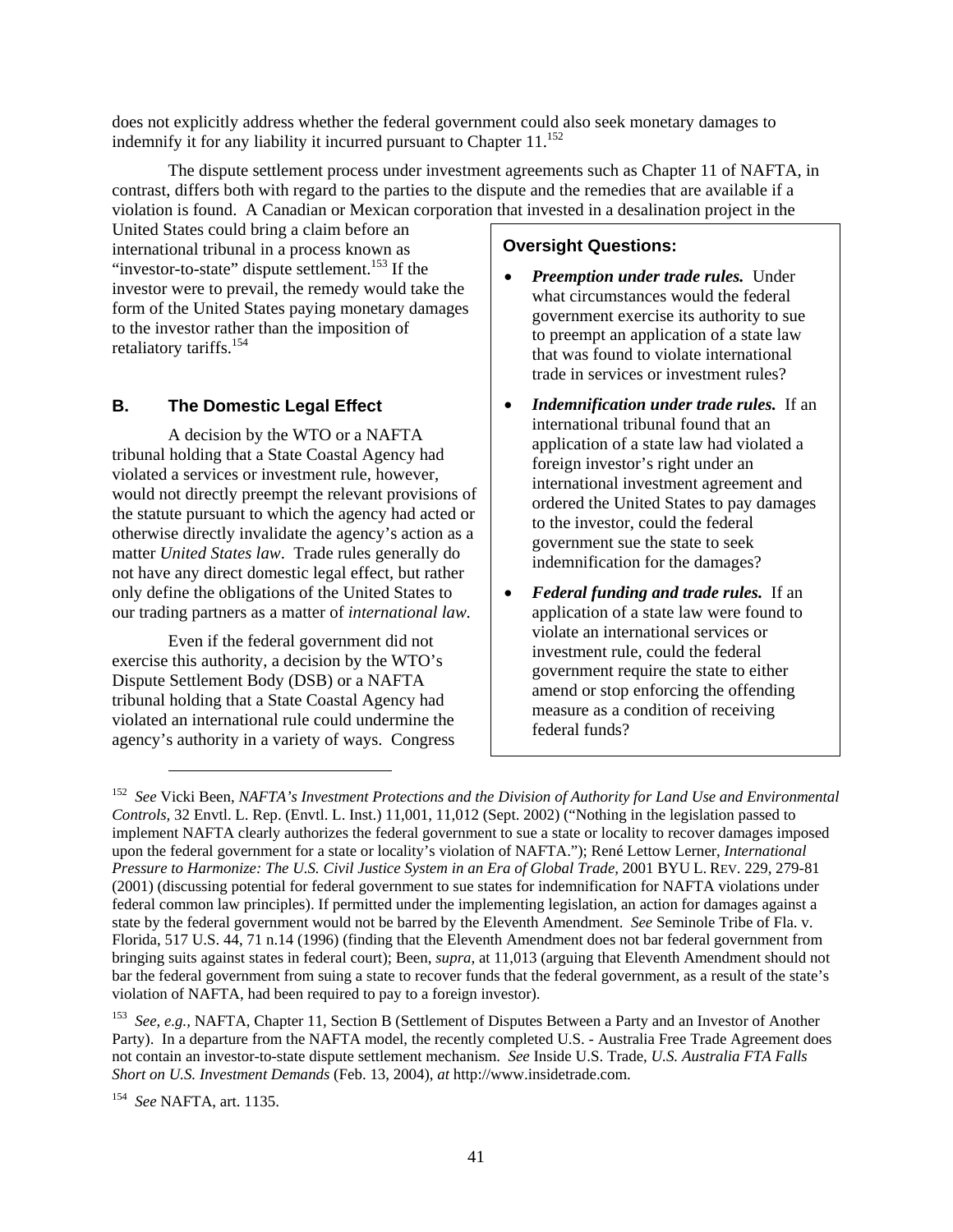could – in order to avoid the imposition of trade sanctions authorized by the DSB – pass legislation preempting the measure. Congress could also condition federal grants to the state on the state's agreement to either amend or stop enforcing the offending measure. Even in the absence of any action by Congress, the prospect of federal preemption or the loss of federal funds could have a chilling effect that would cause state legislators to amend the relevant statute in response to an adverse decision by the WTO or a NAFTA tribunal.<sup>155</sup>

<span id="page-43-0"></span><sup>155</sup> *See* Vicki Been & Joel C. Beauvais, *The Global Fifth Amendment? NAFTA's Investment Protections and the Misguided Quest for an International "Regulatory Takings" Doctrine*, 78 N.Y.U. L. REV. 30, 132-35 (2003) (discussing potential chilling effect of NAFTA's expropriation provision).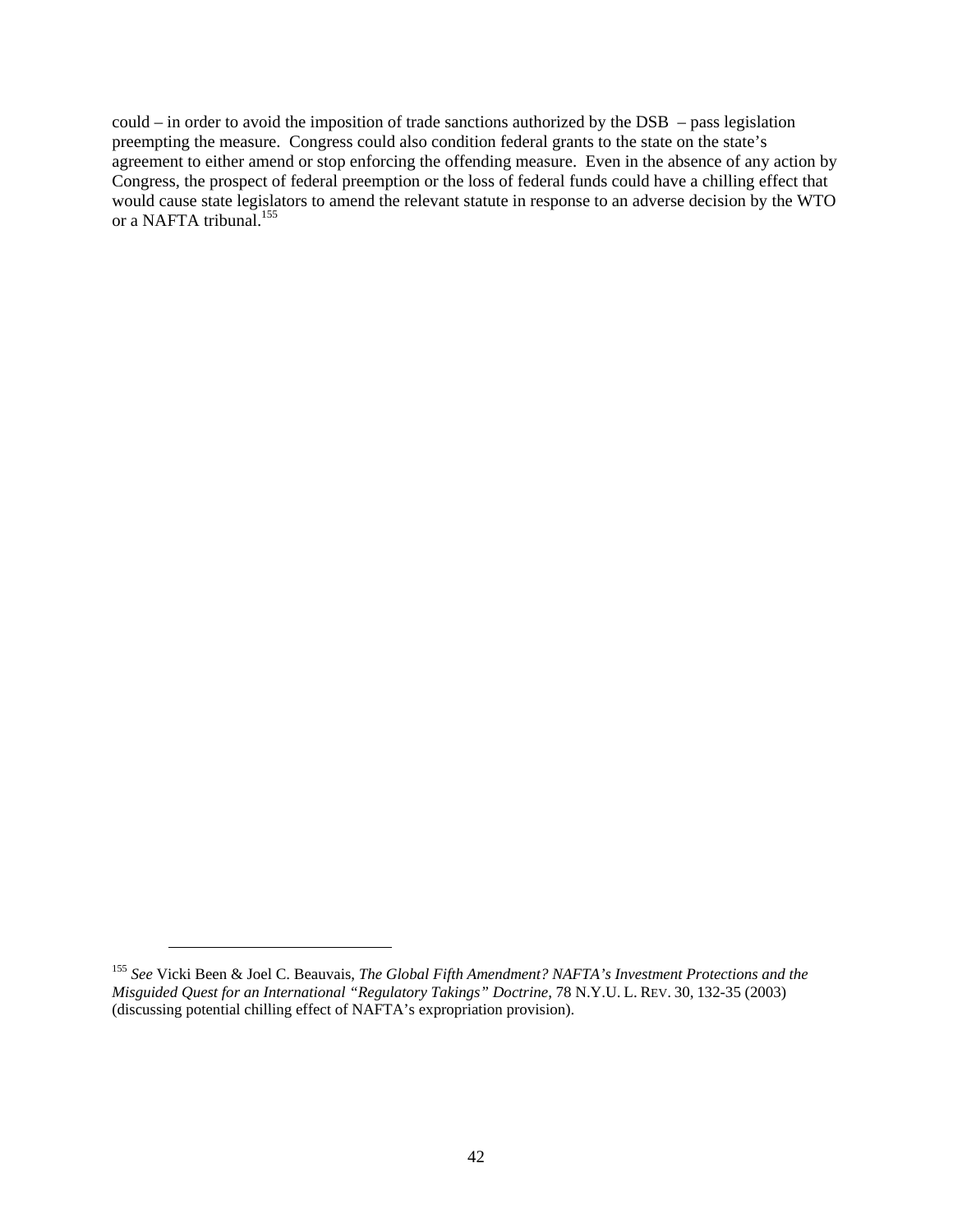# IV. OPTIONS FOR DEALING WITH POTENTIAL CONFLICTS

<span id="page-44-0"></span>As discussed above, our analysis has identified a range of potential conflicts between state regulation of desalination facilities pursuant to the CZMA and state coastal management statutes and trade and investment rules. The states have several options for responding to these potential conflicts.

# **A. Do Nothing at this Time**

The states could opt to do nothing at this time. There is no imminent threat of a trade dispute based on any of the potential conflicts noted above. However, in five or ten years, another country or a foreign investor might have an economic interest in using international trade or investment rules to challenge state authority.

The problem with doing nothing is that now is the time when state and local governments have an opportunity to influence the contents of trade rules and the scope of state measures that they cover. If the states wait until there is an imminent threat of a trade dispute, it will be too late to influence the trade negotiations. The only option at that point would be to choose between enduring economic sanctions or repealing the noncompliant state measure.

# **B. Oversee Trade Negotiations**

Alternatively, State Coastal Agencies could engage in oversight of trade negotiations by posing questions to trade negotiators and by identifying safeguards that could be used to protect their regulatory authority.

# **1. Asking Oversight Questions**

Many provisions of trade agreements are vague, which makes it difficult to analyze their potential impact on state and local governments. This paper identifies questions about those provisions that can be posed to U.S. trade negotiators in order to clarify the risk of conflict between trade rules and the states' regulatory authority. The questions are set out in text boxes throughout the report and are collated in the Appendix.

# **2. Identifying Safeguards**

In addition to posing questions, the states can also act to protect their authority by identifying safeguards that would either avoid or mitigate the consequences of conflicts between trade rules and their state laws. Examples of potential safeguards include –

- **Limiting the substantive and procedural provisions** of trade agreements. Examples of changes that could be made to the current models for services and investment rules include–
	- o requiring foreign investors to exhaust all reasonably available domestic remedies before bringing an investor-to-state claim,
	- o revising the standard for minimum treatment and expropriation to preclude challenges to nondiscriminatory regulatory measures,
	- o revising the domestic regulation rule to expand the scope of public purposes beyond merely ensuring the quality of a service, and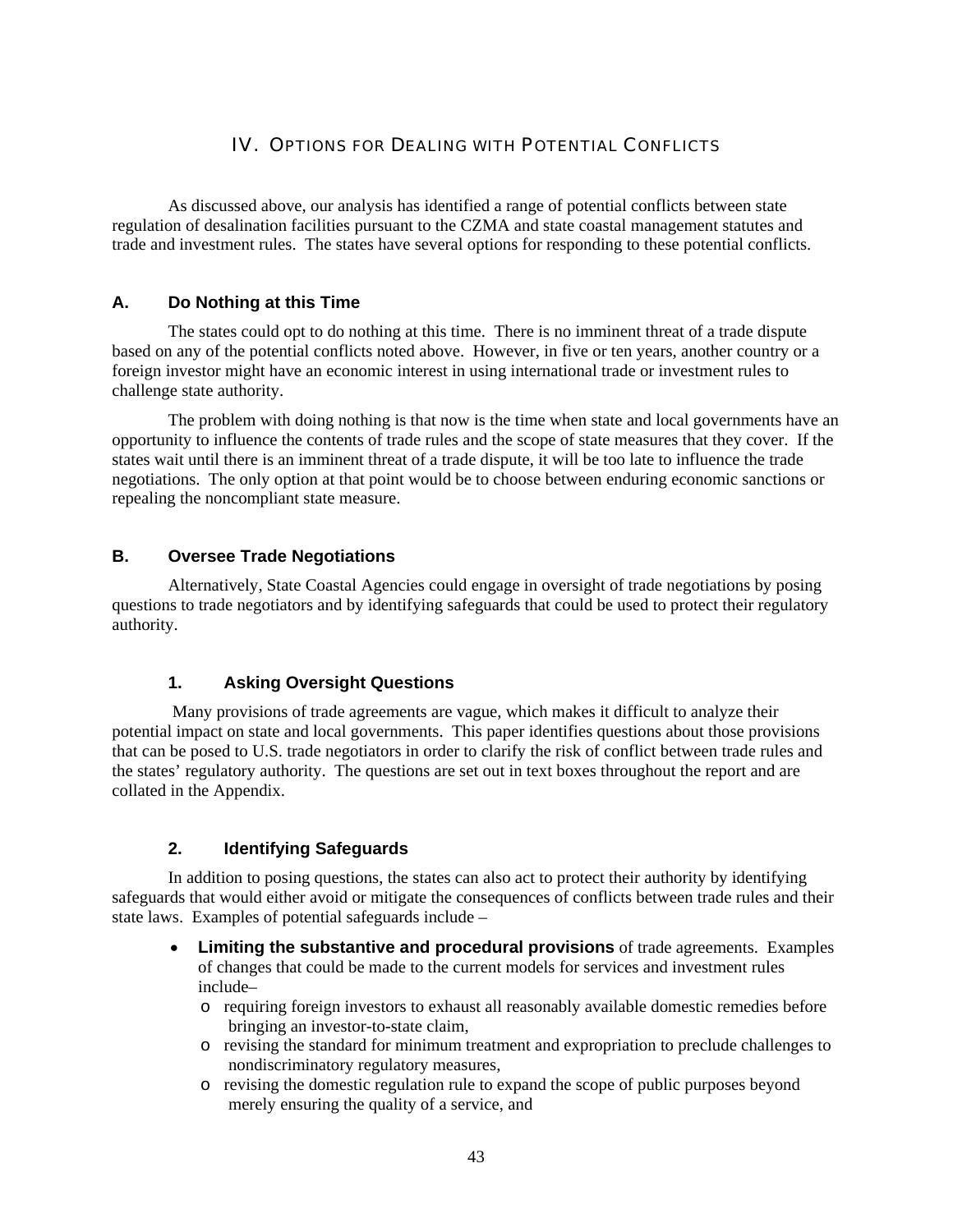- o limiting application of the domestic regulation rules to only those sectors to which the United States has negotiated commitments.
- **Limiting the scope** of state measures that the trade and investment rules cover. This can be accomplished by –
	- o excluding entire levels of government or specific government agencies (such as coastal management agencies),
	- o excluding types of laws (such as coastal protection measures), and
	- o excluding specific laws (such as the state laws that implement the CZMA).
- **Expanding general exceptions** to cover conservation measures, as found in other treaties to which the U.S. is a party. [156](#page-45-0)
- **Structuring the implementing legislation** so as to limit relevant domestic enforcement sanctions, such as preemption or the withholding of federal funds.

1

<span id="page-45-0"></span><sup>&</sup>lt;sup>156</sup> *E.g.*, General Agreement on Tariffs and Trade (GATT), art. XX(g).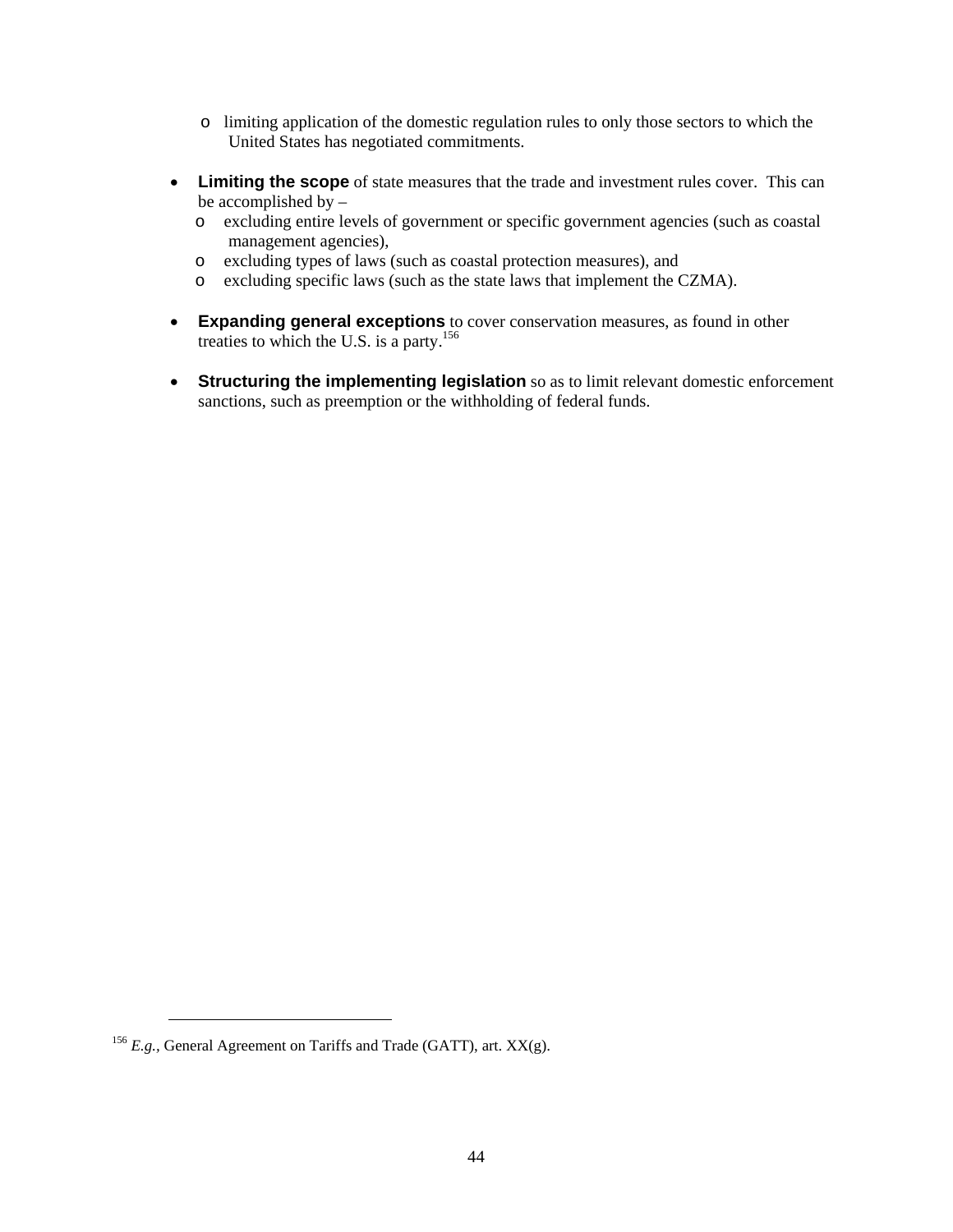# **APPFNDIX**

# Questions Regarding Services Rules

- <span id="page-46-0"></span>1. What is the threshold for a company foreign to Chile or Singapore to establish "substantial business activities" thereby earning the same trade rights as a corporation domestic to Chile or Singapore?
- 2. In the Chile and Singapore FTAs, the U.S. Annex II provides that the United States reserves the right to adopt or maintain measures that are "not inconsistent" with U.S. obligations under GATS market access. Does this operate to keep the market access commitments of the FTAs in sync with GATS commitments?
- 3. Will U.S. negotiators promise not to commit water services under GATS in current and future rounds of negotiations?
- 4. Is handling the brine discharge of a desal facility classified under the GATS schedule as "wastewater services," "water for human use," or both?
- 5. The United States limits its present commitment for sewage services and its proposed commitment for wastewater services to services "contracted by private industry." Does "contracted by" refer to private contractors that provide services to another private industry, private contractors that provide services to government agencies (sometimes referred to as public-private partnerships), or both?
- 6. Under a commitment in the construction sector, does GATS cover only regulation of foreign construction companies, foreign companies that that hire domestic construction companies, or both?
- 7. Regarding the U.S. commitment to "other" environmental services, footnote 19 in the U.S. schedule refers to "new and existing systems" for remediation, mitigation and monitoring. Do the environmental services related to developing and operating a desal facility constitute a "system" for purposes of GATS coverage?
- 8. Will the United States oppose implementing the domestic regulation rules to cover all services? Alternatively, will the United States support limiting domestic regulation rules to only committed sectors?
- 9. The market access rules refer to measures "in the form of" and "in terms of" certain quantitative limits. Do measures that have the effect of quotas or limits on the number of operations, etc. also conflict with this rule?